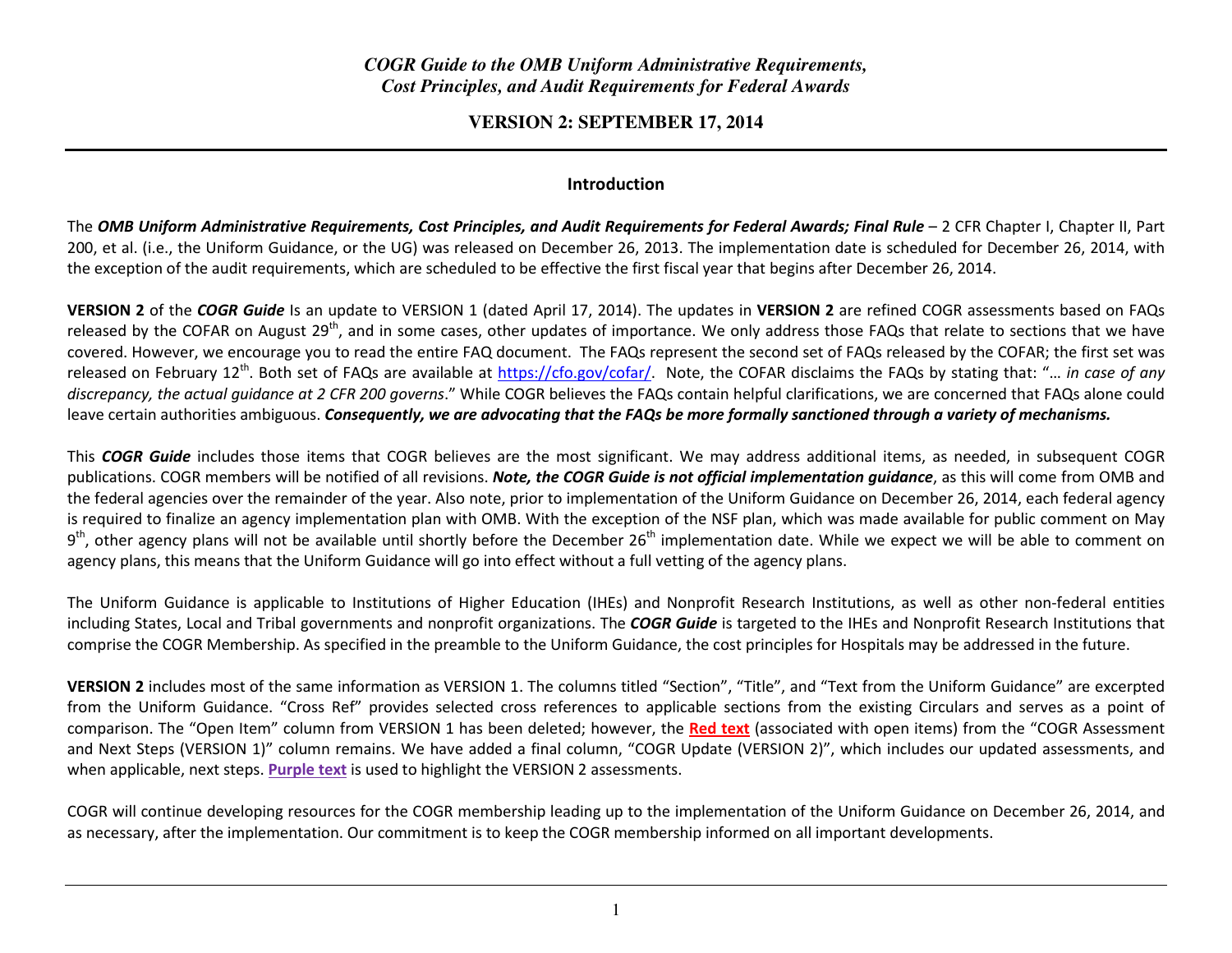#### Subpart A – Definitions

Definitions that require further explanation are addressed, as applicable, in the sections that follow. A more complete analysis of the Definitions section may be available at a later date.

#### Subpart B – General Provisions

| <b>Section</b> | <b>Title</b>         | Text from the                                                                                                                                                                                                                                                                                                                                                                                                                                                                                                                              | <b>Cross</b> | <b>COGR Assessment and</b>                                                                                                                                                                                                                                                                                                             | <b>VERSION 2,</b>                                                                                                                                                               |
|----------------|----------------------|--------------------------------------------------------------------------------------------------------------------------------------------------------------------------------------------------------------------------------------------------------------------------------------------------------------------------------------------------------------------------------------------------------------------------------------------------------------------------------------------------------------------------------------------|--------------|----------------------------------------------------------------------------------------------------------------------------------------------------------------------------------------------------------------------------------------------------------------------------------------------------------------------------------------|---------------------------------------------------------------------------------------------------------------------------------------------------------------------------------|
|                |                      | <b>Uniform Guidance</b>                                                                                                                                                                                                                                                                                                                                                                                                                                                                                                                    | Ref          | <b>Next Steps (VERSION 1)</b>                                                                                                                                                                                                                                                                                                          | <b>COGR Update</b>                                                                                                                                                              |
|                |                      |                                                                                                                                                                                                                                                                                                                                                                                                                                                                                                                                            |              |                                                                                                                                                                                                                                                                                                                                        |                                                                                                                                                                                 |
| 200.100        | <b>Purpose</b>       | (a)(1) This Part establishes<br>uniform<br>administrative<br>requirements,<br>cost<br>principles, and audit requirements for<br>Federal awards to non-Federal entities, as<br>described in § 200.101 Applicability.<br>Federal awarding agencies must not<br>additional<br>inconsistent<br>impose<br><b>or</b><br>requirements, except as provided in §§<br>Exceptions<br>200.102<br>200.210<br>and<br>Information contained in a Federal award,<br>or unless specifically required by Federal<br>statute, regulation, or Executive Order. |              | Section (a)(1) states that the Uniform<br>Guidance establishes the applicable<br>requirements and principles for Federal<br>awards to non-federal entities. It also<br>references section 200.101, Applicability,<br>which defines that the Uniform Guidance<br>is, first and foremost, guidance to the<br>federal agencies.           |                                                                                                                                                                                 |
| 200.101        | <b>Applicability</b> | (a) General applicability to Federal<br>agencies. The requirements established in<br>this Part apply to Federal agencies that<br>make Federal awards to non-Federal<br>These<br>entities.<br>requirements<br>are<br>applicable to all costs related to Federal<br>awards.<br>(b)(1) Applicability to different types of                                                                                                                                                                                                                    |              | Section (a) defines that the Uniform<br>Guidance is, first and foremost, guidance<br>to the federal agencies. Through the<br>establishment of Agency implementation<br>plans, the Uniform Guidance becomes<br>agency policy.<br>Section (b)(1) provides the table that<br>describes that Subparts C and D (and $ $ incorporate Subpart | $.101 - 1$<br><b>FAQ</b><br>addresses<br>the<br>applicability<br><b>of</b><br>Subparts E and F to<br><b>FAR based contracts.</b><br>In the near future,<br>the FAR will need to |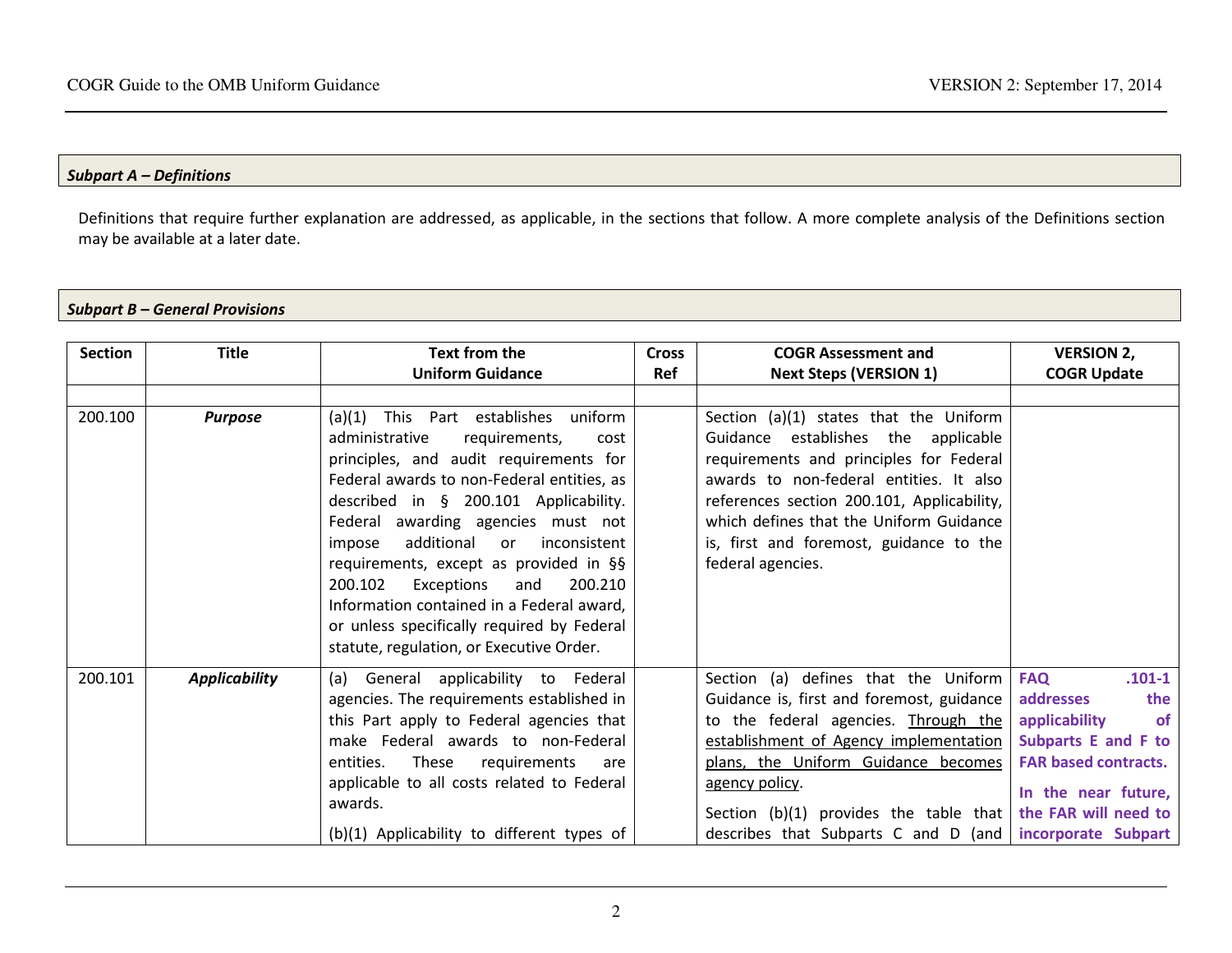|         |                   | Federal awards. The following table<br>describes what portions of this Part apply<br>to which types of Federal awards. The<br>terms and conditions of Federal awards<br>(including this Part) flow down to<br>subawards to subrecipients unless a<br>particular section of this Part or the terms<br>and conditions of the Federal award<br>specifically indicate otherwise                                                                                                                                                                                                                                                                                                                                          | 200.111, 200.112, and 200.113 of Subpart<br>B) are applicable to grant agreements and<br>cooperative agreements, but do not apply<br>to cost reimbursement contracts (and<br>corresponding subcontracts) awarded<br>under the FAR. Subpart E is applicable to<br>grants, cooperative agreements and cost-<br>reimbursement contracts<br>(and<br>not<br>applicable to fixed amount awards).<br>Subpart F (Audit) is applicable to all<br>instruments.<br>process in which the<br><b>The</b><br><b>FAR</b><br>incorporates sections of the Uniform<br>Guidance is to be determined and will be<br>monitored by COGR.                                                                              | E, Cost Principles, by<br>reference.<br>Timing of this still is<br>to be determined.                                                                                                                                                                                                                                      |
|---------|-------------------|----------------------------------------------------------------------------------------------------------------------------------------------------------------------------------------------------------------------------------------------------------------------------------------------------------------------------------------------------------------------------------------------------------------------------------------------------------------------------------------------------------------------------------------------------------------------------------------------------------------------------------------------------------------------------------------------------------------------|-------------------------------------------------------------------------------------------------------------------------------------------------------------------------------------------------------------------------------------------------------------------------------------------------------------------------------------------------------------------------------------------------------------------------------------------------------------------------------------------------------------------------------------------------------------------------------------------------------------------------------------------------------------------------------------------------|---------------------------------------------------------------------------------------------------------------------------------------------------------------------------------------------------------------------------------------------------------------------------------------------------------------------------|
| 200.102 | <b>Exceptions</b> | (a) With the exception of Subpart F [Audit]<br>OMB may allow exceptions<br>$\cdots$<br>$\cdots$<br>Exceptions for classes of Federal awards<br>or non-Federal entities will be published<br>the<br>OMB<br>website<br>at<br>on<br>www.whitehouse.gov/omb.<br>[ALSO IN THIS SECTION]<br>(d) On a case-by-case basis, OMB will<br>approve new strategies for Federal<br>awards when proposed by the Federal<br>awarding agency in accordance with OMB<br>guidance (such as M-13-17) to develop<br>additional evidence relevant to addressing<br>important policy challenges or to promote<br>cost-effectiveness in and across Federal<br>programs  Proposals submitted to OMB<br>in accordance with M-13-17 may include | Section (a) requires that exceptions be<br>posted on the specified OMB website (see<br>200.107).<br>This sets a higher bar for agency<br>by<br>exceptions<br>requiring<br>agency<br>compliance with the Paperwork Reduction<br>Act of 1995 (see 200.206). When agencies<br>are out of compliance, engagement with<br>OMB may be appropriate.<br>Section (d) allows federal agencies to<br>propose new strategies to OMB that<br>would improve program effectiveness,<br>with the assumption that non-federal<br>entities could share ideas with the federal<br>agencies and with OMB, as well.<br>implementation,<br><b>COGR</b><br>will<br><b>Upon</b><br>recommend that institutions document | <b>COFAR</b><br><b>The</b><br>has<br>indicated<br>"agency<br>deviations" will be<br>an official metric to<br>help determine the<br>effectiveness of the<br>UG.<br><b>COGR</b> will collect<br>data from members,<br>as appropriate, to<br>document<br>agency<br>and/or<br>deviations<br>agency policies and<br>practices. |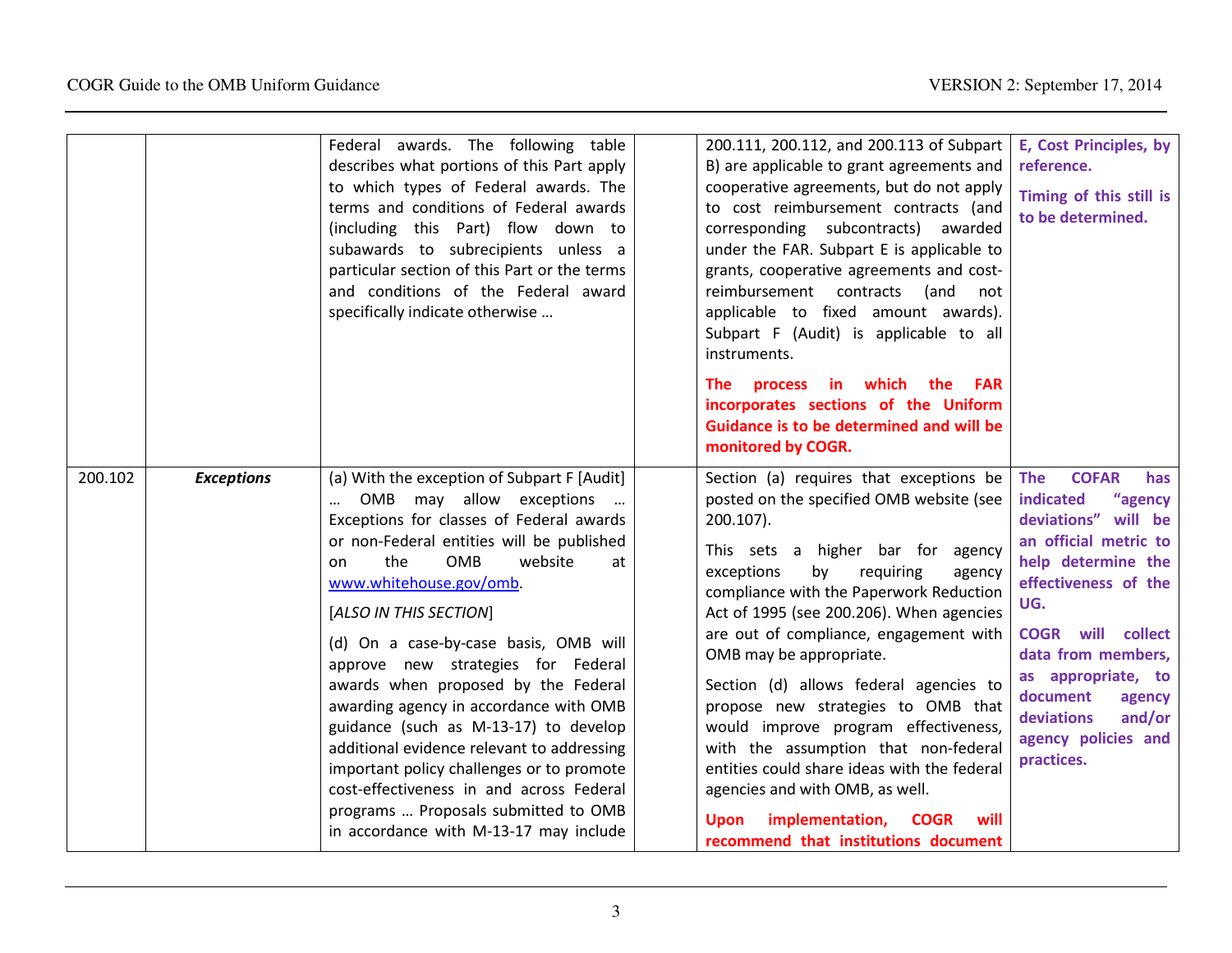|         |                                   | requests to waive requirements other<br>than those in Subpart F - Audit<br>Requirements of this Part.                                                                                                    | agency exceptions and deviations. COGR<br>will further recommend that institutions<br>look for areas where the Uniform<br>Guidance can be improved, and to share<br>those ideas with COGR and federal<br>officials.                                                                                                                                                                                                                                                                                                                                                                                                                                                     |                                                                                                                                                                                                                                                                                                                                                                                                                                                                     |
|---------|-----------------------------------|----------------------------------------------------------------------------------------------------------------------------------------------------------------------------------------------------------|-------------------------------------------------------------------------------------------------------------------------------------------------------------------------------------------------------------------------------------------------------------------------------------------------------------------------------------------------------------------------------------------------------------------------------------------------------------------------------------------------------------------------------------------------------------------------------------------------------------------------------------------------------------------------|---------------------------------------------------------------------------------------------------------------------------------------------------------------------------------------------------------------------------------------------------------------------------------------------------------------------------------------------------------------------------------------------------------------------------------------------------------------------|
| 200.107 | <b>OMB Responsibilities</b>       | will<br><b>OMB</b><br>review<br>Federal<br>agency<br>regulations and implementation  and<br>will provide interpretations of policy<br>requirements  Any exceptions will be<br>subject to approval by OMB | OMB will allow agency exceptions;<br>however, the Uniform Guidance formally<br>establishes standards for exceptions (see<br>200.102 and 200.206).                                                                                                                                                                                                                                                                                                                                                                                                                                                                                                                       |                                                                                                                                                                                                                                                                                                                                                                                                                                                                     |
| 200.109 | <b>Review Date</b>                | OMB will review this Part at least every<br>five years after December 26, 2013.                                                                                                                          | Supports ongoing engagement between<br>OMB and the grant recipient community.                                                                                                                                                                                                                                                                                                                                                                                                                                                                                                                                                                                           |                                                                                                                                                                                                                                                                                                                                                                                                                                                                     |
| 200.110 | Effective /<br>applicability date | (a)  Federal agencies must implement<br>the policies and procedures applicable to<br>Federal awards by promulgating a<br>regulation to be effective by December<br>26, 2014                              | Implementation date of 12/26/14 for all<br>Subparts, except Subpart F, which will be<br>effective the first FY beginning after<br>12/26/14.<br>FAQs to the Uniform Guidance are posted<br>on https://cfo.gov/cofar/. FAQ II-1 states:<br>"Administrative requirements and cost<br>principles will apply to new awards and to<br>additional funding (funding increments) to<br>existing awards made after Dec 26, 2014",<br>and that "Existing Federal awards will<br>continue to be governed by the terms and<br>conditions of the Federal award."<br>COGR is seeking clarification on<br>implementation date and applicability to<br><b>F&amp;A rate negotiations.</b> | FAQs .110-1 thru<br>$.110 - 15$<br>address<br>effective date topics.<br>FAQs .110-7<br>and<br>.110-12 specify that<br><b>Incremental Funding</b><br>on existing awards,<br>post 12/26/14, is<br>subject to agency<br>discretion<br>on<br>whether<br>the<br>old<br>circulars or the UG<br>applies. If the UG is<br>to be applicable, the<br><b>Incremental Funding</b><br>will be issued with<br>modified terms and<br>conditions.<br><b>This</b><br>represents<br>a |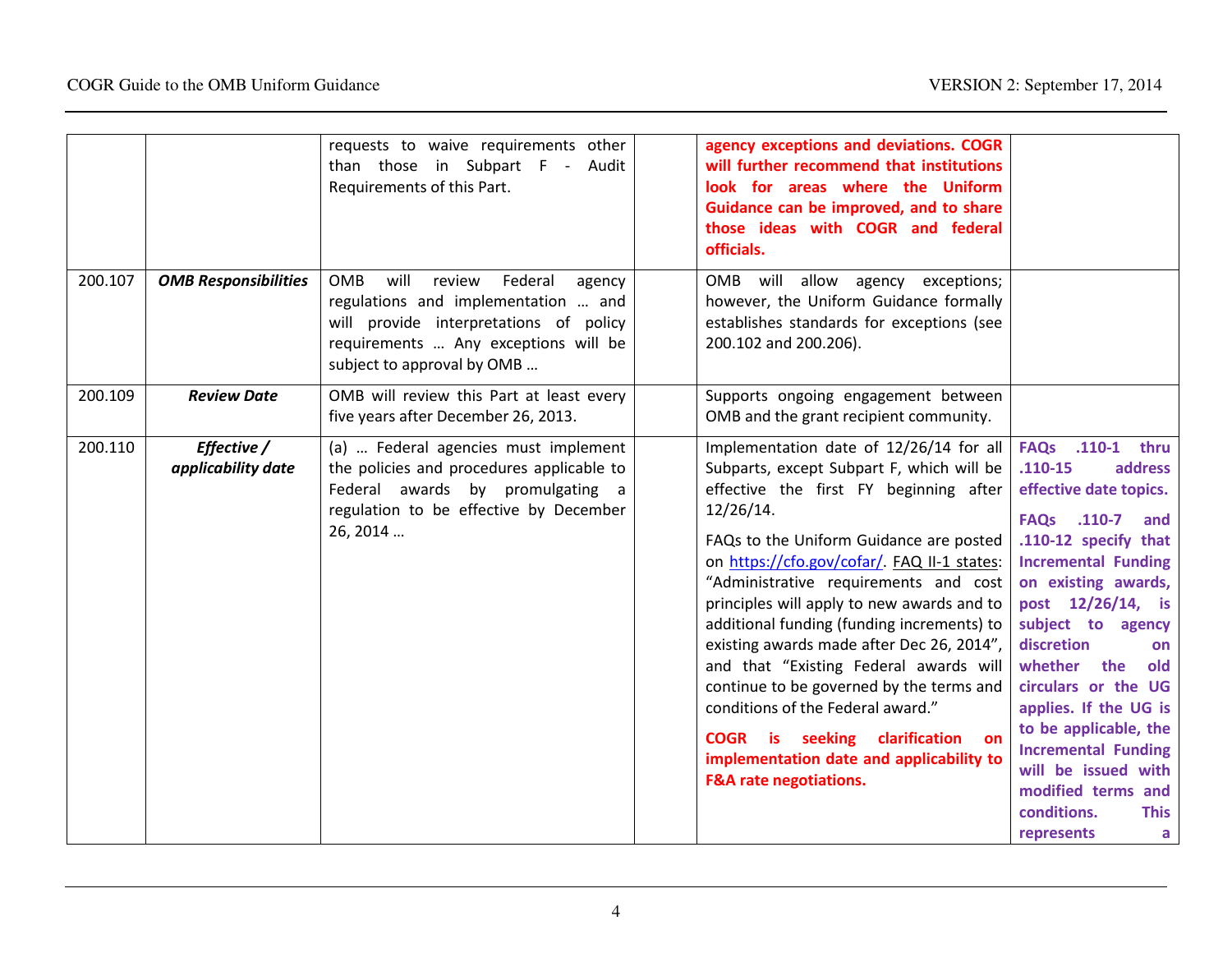|         |                             |                                                                                                                                                                                                                                                                                                                          |                                                                                                                                                                                                                                                                                                                                                                                                                                                                                                                                                                                                                                    | clarification to the<br>original FAQ II-1.<br>Also, FAQ .110-2<br>states that F&A rate<br>proposals based on<br><b>FY14</b><br>can<br>be                                                                                                                                                                  |
|---------|-----------------------------|--------------------------------------------------------------------------------------------------------------------------------------------------------------------------------------------------------------------------------------------------------------------------------------------------------------------------|------------------------------------------------------------------------------------------------------------------------------------------------------------------------------------------------------------------------------------------------------------------------------------------------------------------------------------------------------------------------------------------------------------------------------------------------------------------------------------------------------------------------------------------------------------------------------------------------------------------------------------|-----------------------------------------------------------------------------------------------------------------------------------------------------------------------------------------------------------------------------------------------------------------------------------------------------------|
|         |                             |                                                                                                                                                                                                                                                                                                                          |                                                                                                                                                                                                                                                                                                                                                                                                                                                                                                                                                                                                                                    | developed<br>using<br>provisions in the UG.                                                                                                                                                                                                                                                               |
|         |                             |                                                                                                                                                                                                                                                                                                                          |                                                                                                                                                                                                                                                                                                                                                                                                                                                                                                                                                                                                                                    | <b>COGR</b> will engage<br>with DCA and ONR<br>to propose<br>reps<br>ideas for minimizing<br>documentation.                                                                                                                                                                                               |
| 200.112 | <b>Conflict of interest</b> | The Federal awarding agency must<br>establish conflict of interest policies for<br>Federal awards. The non-Federal entity<br>must disclose in writing any potential<br>conflict of interest to the Federal<br>awarding agency or pass-through entity in<br>accordance with applicable Federal<br>awarding agency policy. | This was not part of Proposed Guidance,<br>and as a result, there was no opportunity<br>to comment. Disclosure in writing of any<br>"potential conflict of interest" is an<br>ambiguous and unclear expectation and<br>could result in new burden if agencies are<br>compelled to establish unique and<br>complex disclosure requirements.<br>COGR believes an effective approach<br>would be for agencies to implement a<br>simple and uniform definition, such as<br>the FAR definition, and COGR will<br>advocate for this, accordingly.<br><b>COGR will review Agency implementation</b><br>plans and comment, as appropriate. | FAQ .112-1 specifies<br>this section of the<br><b>UG does not refer to</b><br>scientific conflicts of<br>interest related to<br>research. Instead, it<br>refers to conflicts<br>related<br>how<br>to<br>decisions are made<br>selecting<br>for<br>subrecipients<br><b>or</b><br>procurement<br>contracts. |
|         |                             |                                                                                                                                                                                                                                                                                                                          | Upon implementation, COGR<br>will<br>recommend that institutions document<br>any new burden caused by the new<br>disclosure requirement.                                                                                                                                                                                                                                                                                                                                                                                                                                                                                           |                                                                                                                                                                                                                                                                                                           |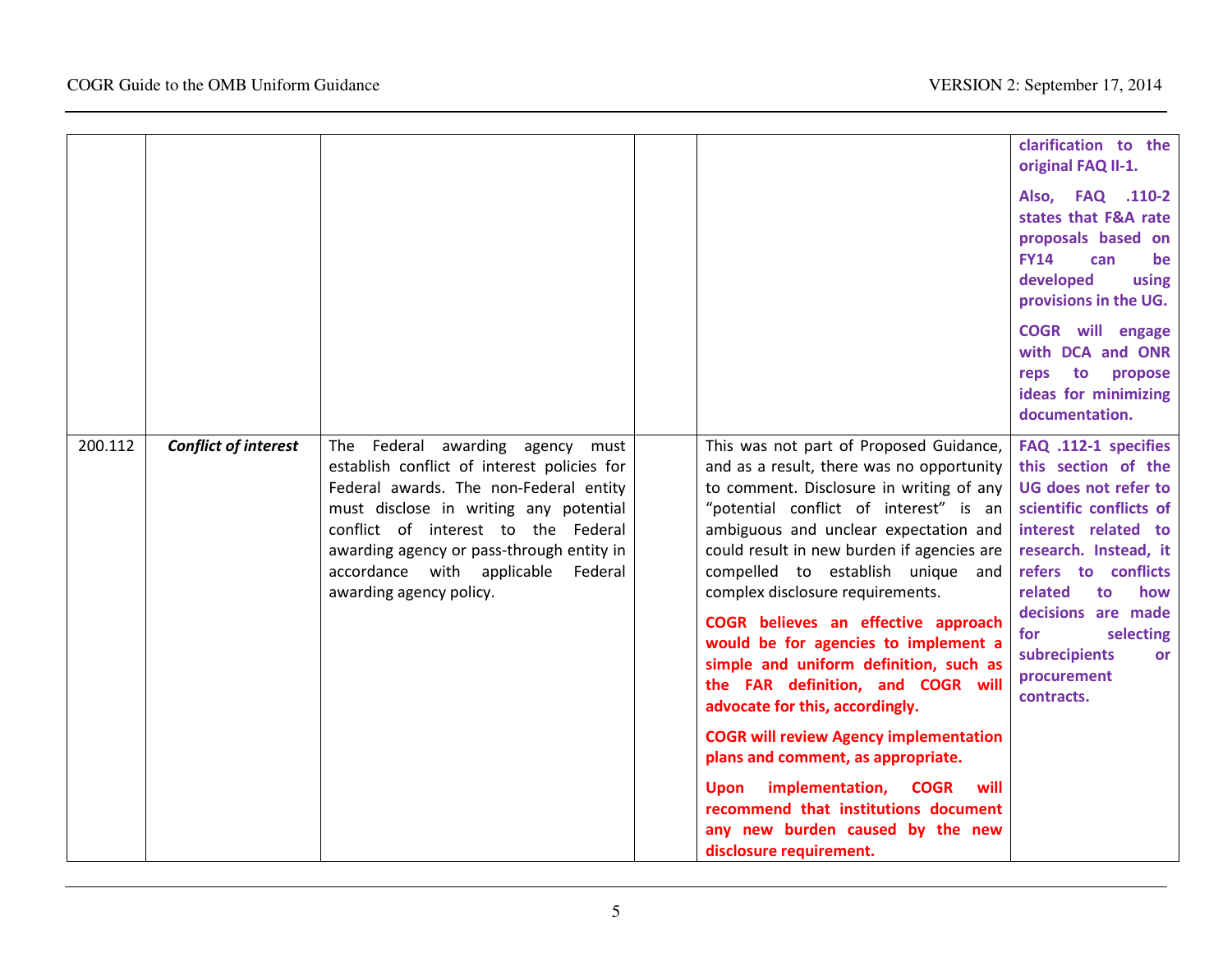| 200.113 | <b>Mandatory</b> | The non-Federal entity or applicant for a    |                                                | COGR's view is that           |
|---------|------------------|----------------------------------------------|------------------------------------------------|-------------------------------|
|         | disclosures      | Federal award must disclose, in a timely     | <b>NOTE: COGR did not address this section</b> | this section does not         |
|         |                  | manner, in writing to the Federal            | in VERSION 1 (April 17, 2014) of the COGR      | change the current            |
|         |                  | awarding agency or pass-through entity all   | Guide.                                         | obligation<br>and             |
|         |                  | violations of Federal criminal law involving |                                                | responsibility<br>to          |
|         |                  | fraud, bribery, or gratuity violations       |                                                | disclose<br>and               |
|         |                  | potentially affecting the Federal award.     |                                                | report. The FAR has           |
|         |                  | Failure to make required disclosures can     |                                                | provisions (Subpart           |
|         |                  | result in any of the remedies described in   |                                                | <b>3.10 Contractor Code</b>   |
|         |                  | §200.338 Remedies for noncompliance,         |                                                | of Business Ethics            |
|         |                  | including suspension or debarment. (See      |                                                | and Conduct; see              |
|         |                  | also 2 CFR Part 180 and 31 U.S.C. 3321).     |                                                | also DFARS Subpart            |
|         |                  |                                              |                                                | 209.5; EDAR 3409.5;           |
|         |                  |                                              |                                                | etc.) and institutions        |
|         |                  |                                              |                                                | that receive Federal          |
|         |                  |                                              |                                                | contracts<br>already          |
|         |                  |                                              |                                                | should<br>have<br>a           |
|         |                  |                                              |                                                | for<br>mechanism              |
|         |                  |                                              |                                                | meeting this<br><b>FAR</b>    |
|         |                  |                                              |                                                | requirement.                  |
|         |                  |                                              |                                                | <b>Institutions</b><br>should |
|         |                  |                                              |                                                | review<br>current             |
|         |                  |                                              |                                                | policies<br>and               |
|         |                  |                                              |                                                | practices<br>(e.g.,           |
|         |                  |                                              |                                                | posting of hotline            |
|         |                  |                                              |                                                | numbers, reportable           |
|         |                  |                                              |                                                | violations,                   |
|         |                  |                                              |                                                | materiality<br>levels,        |
|         |                  |                                              |                                                | timeliness<br>for             |
|         |                  |                                              |                                                | reporting, etc.) to           |
|         |                  |                                              |                                                | ensure that they are          |
|         |                  |                                              |                                                | able to meet their            |
|         |                  |                                              |                                                | current obligations           |
|         |                  |                                              |                                                | to report.                    |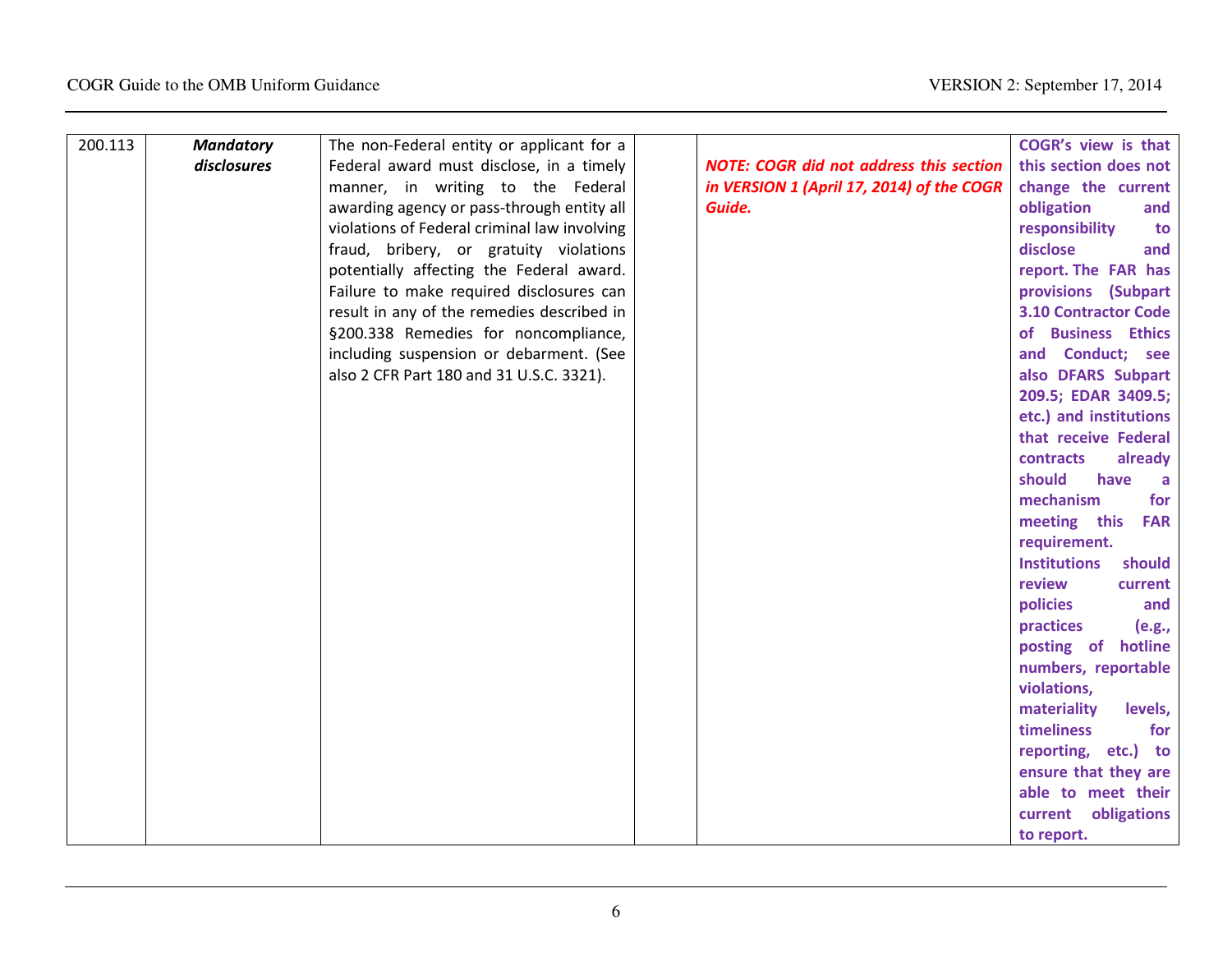| <b>Section</b> | <b>Title</b>         | <b>Text from the</b>                          | <b>Cross</b> | <b>COGR Assessment and</b>                    | <b>VERSION 2,</b>                                                 |
|----------------|----------------------|-----------------------------------------------|--------------|-----------------------------------------------|-------------------------------------------------------------------|
|                |                      | <b>Uniform Guidance</b>                       | Ref          | <b>Next Steps (VERSION 1)</b>                 | <b>COGR Update</b>                                                |
|                |                      |                                               |              |                                               |                                                                   |
| 200.201        | Use of grant         | (b) Fixed Amount Awards  Federal              |              | Subpart A, Definitions (see 200.45 Fixed      | <b>FAQs</b><br>.201-1 thru                                        |
|                | agreements           | awarding agencies, or pass-through            |              | amount awards) includes apparently            | .201-3 address<br>$\left( \begin{array}{c} 1 \end{array} \right)$ |
|                | (including fixed     | entities as permitted in § 200.332 Fixed      |              | favorable language specifying " a type        | agency standards, 2)                                              |
|                | amount               | amount subawards, may use fixed amount        |              | of grant agreement under which the            | definition<br>the<br>of                                           |
|                | awards), cooperative | awards (see § 200.45 Fixed amount             |              | Federal awarding agency or pass-through       | salary cost caps in                                               |
|                | agreements, and      | awards) to which the following conditions     |              | entity provides a specific level of support   | the<br>context<br><b>of</b>                                       |
|                | contracts            | apply                                         |              | without regard to actual costs incurred       | mandatory<br>cost                                                 |
|                |                      | (1) Payments are based on meeting             |              | under the Federal award. This type of         | sharing<br>(also<br>see                                           |
|                |                      | specific requirements of the Federal          |              | Federal award reduces some of the             | section<br>200.306),                                              |
|                |                      | award. Accountability is based on             |              | administrative burden and record-keeping      | and<br>3)<br>reporting                                            |
|                |                      | performance and principles (or other          |              | requirements for both the non-Federal         | documentation                                                     |
|                |                      | pricing information) as a guide. Except in    |              | entity and Federal awarding agency or         | requirements<br><b>as</b>                                         |
|                |                      | the case of termination<br>before             |              | pass-through entity. Accountability is        | each relates to Fixed                                             |
|                |                      | completion of the Federal award, there        |              | based primarily on performance and            | <b>Amount Awards.</b>                                             |
|                |                      | is no governmental review of the actual       |              | results "                                     | <b>For COGR comments</b>                                          |
|                |                      | costs incurred by the non-Federal entity      |              | However, section (b), which is above and      | on Fixed Amount                                                   |
|                |                      | in performance of the award. The              |              | beyond the definition in section 200.45,      | Subawards,<br>see                                                 |
|                |                      | Federal awarding agency or pass-              |              | creates requirements that may make the        | section 200.332.                                                  |
|                |                      | through entity. The Federal awarding          |              | use of this type of award more                |                                                                   |
|                |                      | agency or pass-through entity may use         |              | challenging.<br>These<br>requirements,        |                                                                   |
|                |                      | fixed amount awards if the project scope      |              | apparently, would be applicable to both       |                                                                   |
|                |                      | is specific and if adequate cost,             |              | awards made directly to a non-federal         |                                                                   |
|                |                      | historical, or unit pricing data is available |              | entity and for subawards issued by the        |                                                                   |
|                |                      | to establish a fixed amount award with        |              | pass-through entity (see section 200.332      |                                                                   |
|                |                      | assurance that the non-Federal entity         |              | Fixed amount subawards).                      |                                                                   |
|                |                      | will realize no increment above actual        |              | <b>COGR will review Agency implementation</b> |                                                                   |
|                |                      | cost                                          |              | plans and comment, as appropriate.            |                                                                   |
|                |                      | (2) A fixed amount award cannot be            |              |                                               |                                                                   |

# Subpart C – Pre-Federal Award Requirements and Contents of Federal Awards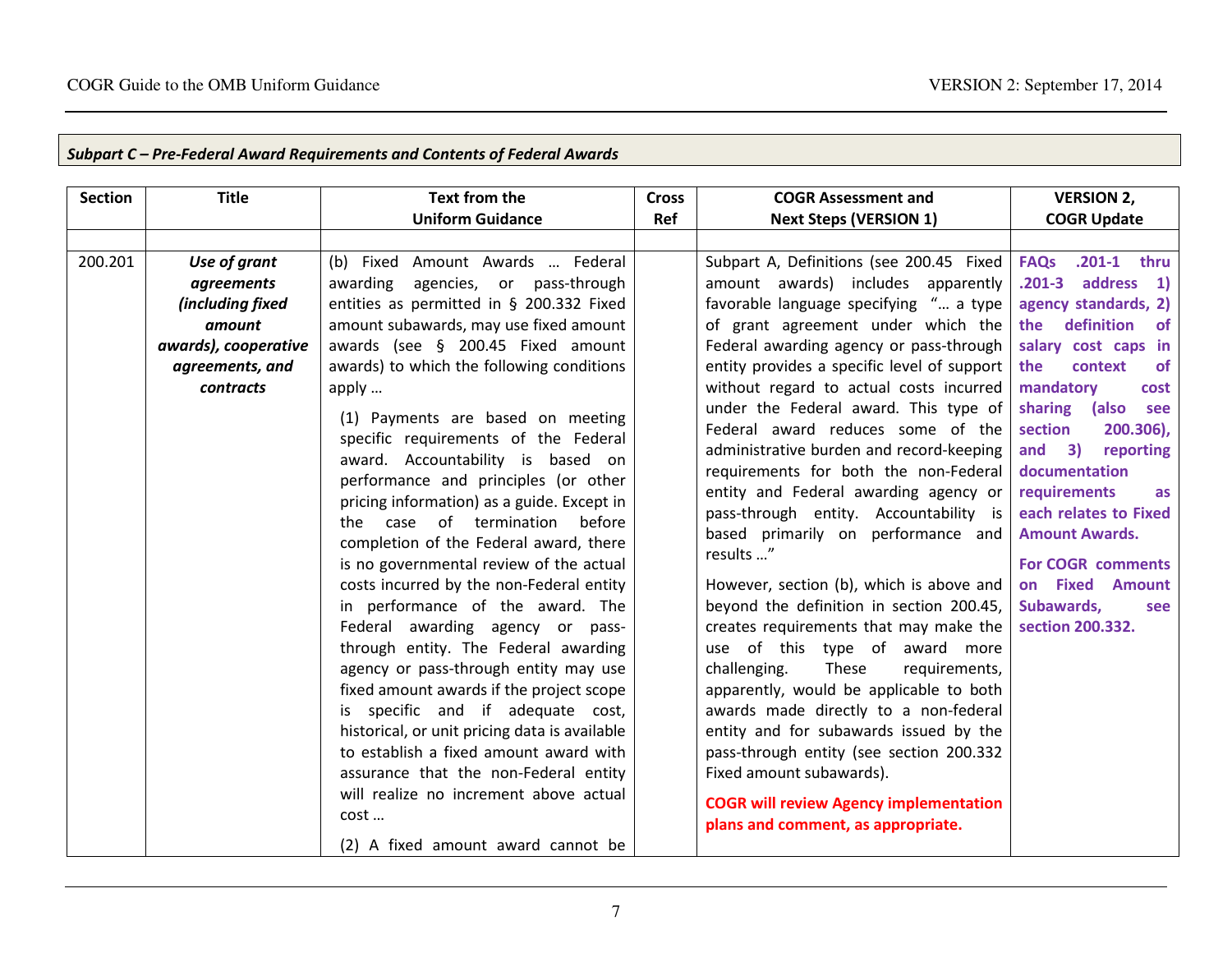|         |                                            | programs which<br>require<br>used<br>in<br>mandatory cost sharing or match.<br>(3) The non-Federal entity must certify in<br>writing to the Federal awarding agency<br>or pass-through entity at the end of the<br>Federal award that the project or activity<br>was completed or the level of effort was<br>expended. If the required level of<br>activity or effort was not carried out, the<br>amount of the Federal award must be<br>adjusted.<br>(4) Periodic reports may be established<br>for each Federal award.<br>(5) Changes in principal investigator,<br>project leader, project partner, or scope<br>of effort must receive the prior written<br>approval | implementation,<br><b>COGR</b><br>will<br><b>Upon</b><br>recommend that institutions document<br>issues that arise when the institution is<br>the direct recipient of a fixed amount<br>award.<br>implementation,<br><b>COGR</b><br>will<br><b>Upon</b><br>recommend that institutions document<br>issues that arise when the institution<br>issues a subaward in the form of a fixed<br>amount award (also see comments to<br>section<br>200.332,<br><b>Fixed</b><br>amount<br>subawards). |                                                                                                                                                               |
|---------|--------------------------------------------|-------------------------------------------------------------------------------------------------------------------------------------------------------------------------------------------------------------------------------------------------------------------------------------------------------------------------------------------------------------------------------------------------------------------------------------------------------------------------------------------------------------------------------------------------------------------------------------------------------------------------------------------------------------------------|---------------------------------------------------------------------------------------------------------------------------------------------------------------------------------------------------------------------------------------------------------------------------------------------------------------------------------------------------------------------------------------------------------------------------------------------------------------------------------------------|---------------------------------------------------------------------------------------------------------------------------------------------------------------|
| 200.203 | <b>Notices of funding</b><br>opportunities | (b) The Federal awarding agency must<br>generally make all funding opportunities<br>available  for at least 60 calendar days<br>funding opportunity should be<br>no<br>available for less than 30 calendar days                                                                                                                                                                                                                                                                                                                                                                                                                                                         | 60 calendar days sets a clear standard that<br>could help institutions better manage<br>submission of funding applications.<br>However, agencies still<br>can make<br>determinations for less than 30 days. In<br>addition, it is not clear how amendments<br>to funding announcements may impact<br>the 60 calendar day standard.<br>Upon implementation, COGR<br>will<br>recommend that institutions document<br>exceptions to the 60 calendar day<br>standard.                           | will<br><b>COGR</b><br>collect<br>data from members,<br>as appropriate, to<br>document<br>agency<br>deviations<br>and/or<br>agency policies and<br>practices. |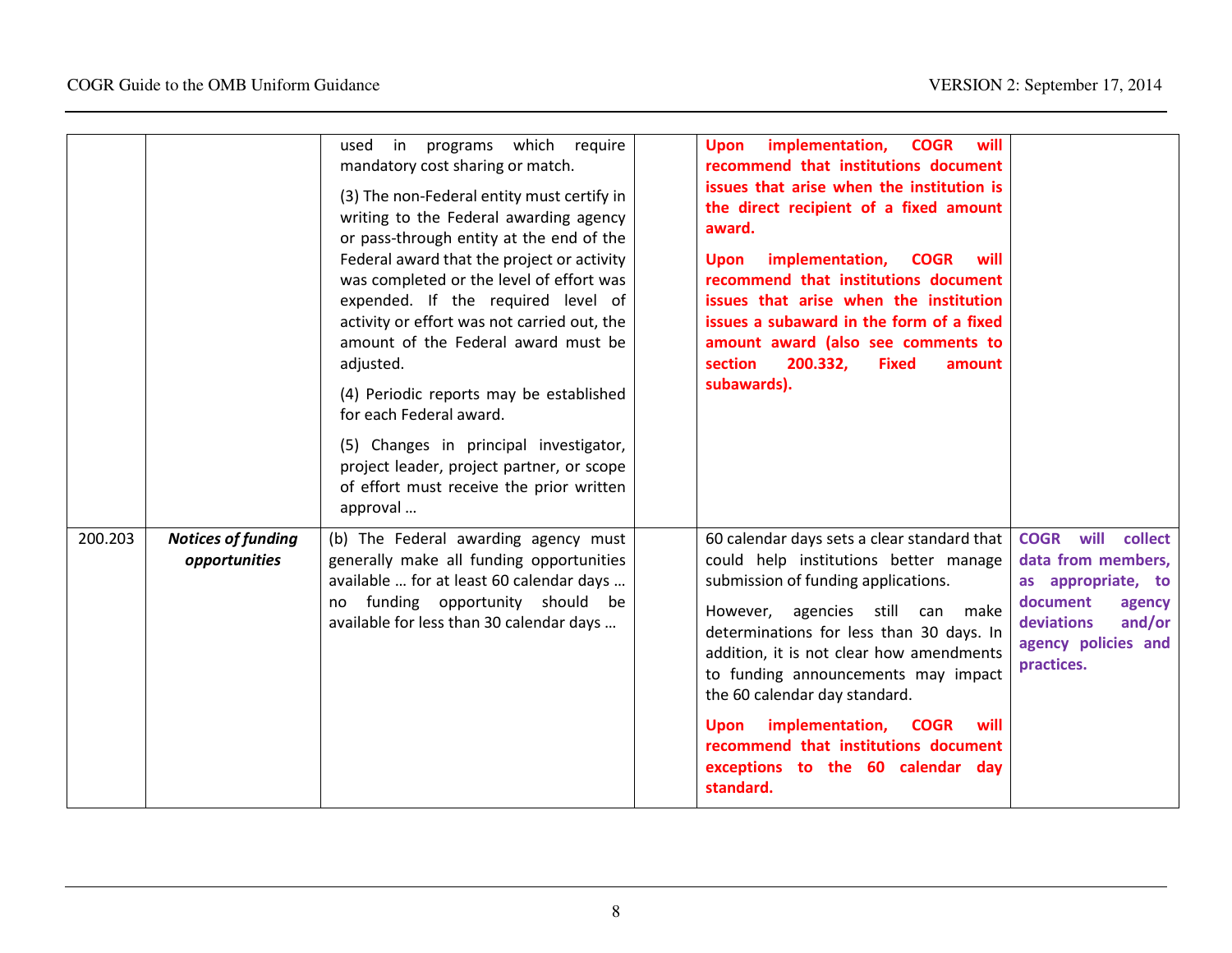| 200.204 | <b>Federal awarding</b><br>agency review of | the Federal awarding agency must<br>design and execute a merit review process                                                                                                                                                                                                                                                                                                                                                                                                                                                                       | Inappropriate requests for cost sharing<br>was addressed in a June 23, 2003 OMB                                                                                                                                                                                               | <b>COGR</b> will collect<br>data from members,                                                        |
|---------|---------------------------------------------|-----------------------------------------------------------------------------------------------------------------------------------------------------------------------------------------------------------------------------------------------------------------------------------------------------------------------------------------------------------------------------------------------------------------------------------------------------------------------------------------------------------------------------------------------------|-------------------------------------------------------------------------------------------------------------------------------------------------------------------------------------------------------------------------------------------------------------------------------|-------------------------------------------------------------------------------------------------------|
|         | merit of proposals                          | for applications. This process must be<br>described or incorporated by reference in<br>the applicable funding opportunity (see<br>Appendix I to this Part, Full text of the<br><b>Funding Opportunity.)</b><br>Appendix I<br>C. Eligibility Information                                                                                                                                                                                                                                                                                             | Directive; however, the Directive was<br>inaccessible and difficult to enforce.<br>Incorporation of the language from the<br>2003 OMB directive into Appendix I to<br>Part 200 -- Full Text of Notice of Funding<br>Opportunity (sections C.2. and E.1) should<br>be helpful. | as appropriate, to<br>document<br>agency<br>deviations<br>and/or<br>agency policies and<br>practices. |
|         |                                             | 2. Cost Sharing or Matching-Required.<br>Announcements must state whether<br>there is required cost sharing, matching,<br>or cost participation without which an<br>application would be ineligible (if cost<br>sharing<br>required,<br>is<br>not<br>the<br>announcement must explicitly say so)                                                                                                                                                                                                                                                    | implementation,<br><b>COGR</b><br>will<br>Upon<br>recommend that institutions document<br>inappropriate agency requests for cost<br>sharing.                                                                                                                                  |                                                                                                       |
|         |                                             | [ALSO IN THIS SECTION]                                                                                                                                                                                                                                                                                                                                                                                                                                                                                                                              |                                                                                                                                                                                                                                                                               |                                                                                                       |
|         |                                             | E. Application Review Information<br>1. Criteria required  If an applicant's<br>proposed cost sharing will be considered<br>the review<br>process<br>the<br>$\sim$<br>in.<br>announcement must specifically address<br>how it will be considered  If cost<br>sharing will not be considered in the<br>evaluation, the announcement should<br>say so, so that there is no ambiguity for<br>potential applicants. Vague statements<br>that cost sharing is encouraged, without<br>clarification as to what that means, are<br>unhelpful to applicants |                                                                                                                                                                                                                                                                               |                                                                                                       |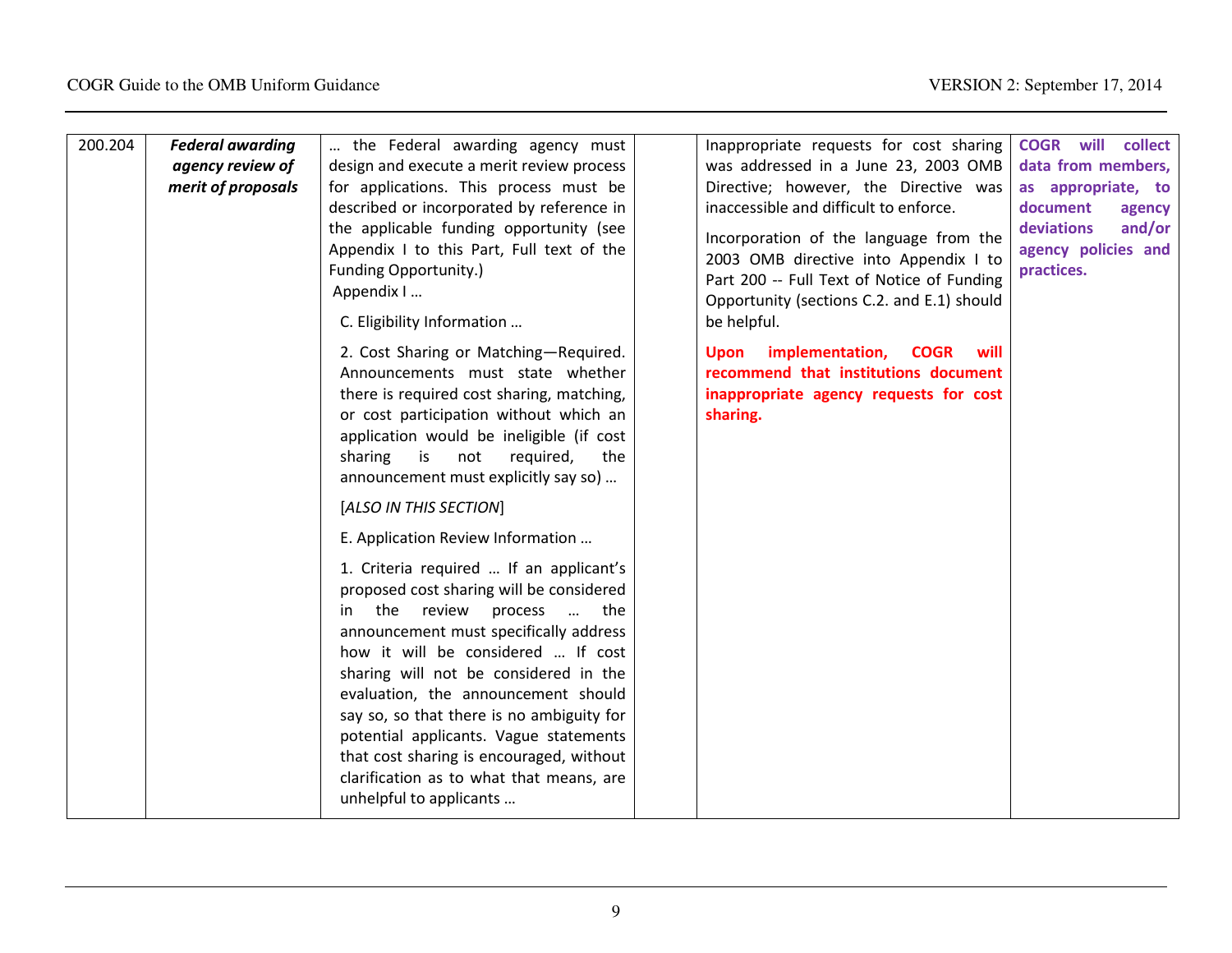| 200.205 | <b>Federal awarding</b>                     | (a) Prior to making a Federal award, the                                                                                                                                                                                                                                                                                                                                                                                     |                                                                                                                                                                                                                      | FAQ .205-1 specifies                                                                                                     |
|---------|---------------------------------------------|------------------------------------------------------------------------------------------------------------------------------------------------------------------------------------------------------------------------------------------------------------------------------------------------------------------------------------------------------------------------------------------------------------------------------|----------------------------------------------------------------------------------------------------------------------------------------------------------------------------------------------------------------------|--------------------------------------------------------------------------------------------------------------------------|
|         | agency review of risk                       | Federal awarding agency is required by 31                                                                                                                                                                                                                                                                                                                                                                                    | <b>NOTE: COGR did not address this section</b>                                                                                                                                                                       | that this section of                                                                                                     |
|         | posed by applicants                         | U.S.C. 3321 and 41 U.S.C. 2313 note to<br>review information available through any<br>OMB-designated<br>repositories<br>of                                                                                                                                                                                                                                                                                                   | in VERSION 1 (April 17, 2014) of the COGR<br>Guide.                                                                                                                                                                  | the UG applies to<br><b>Federal</b><br>awarding<br>assessment<br>agency                                                  |
|         |                                             | governmentwide eligibility qualification or<br>financial integrity information                                                                                                                                                                                                                                                                                                                                               |                                                                                                                                                                                                                      | of risk, not auditor<br><b>COGR</b><br>assessment.                                                                       |
|         |                                             | (b) In addition, for competitive grants or<br>cooperative agreements, the Federal<br>awarding agency must have in place a<br>framework for evaluating the risks posed<br>by applicants before they receive Federal<br>awards  If the Federal awarding agency<br>determines that a Federal award will be<br>made, special conditions that correspond<br>to the degree of risk assessed may be<br>applied to the Federal award |                                                                                                                                                                                                                      | will<br>monitor<br>implementation of<br>this section of the<br>UG<br>and<br>related<br>agency policies and<br>practices. |
|         |                                             | (c) In evaluating risks posed by applicants,<br>the Federal awarding agency may use a<br>risk-based approach and may consider any<br>items such as the following                                                                                                                                                                                                                                                             |                                                                                                                                                                                                                      |                                                                                                                          |
|         |                                             | (d) In addition to this review, the Federal<br>awarding agency must comply with the<br>guidelines on governmentwide suspension<br>and debarment in 2 CFR Part 180, and<br>must require non-Federal entities to<br>comply with these provisions                                                                                                                                                                               |                                                                                                                                                                                                                      |                                                                                                                          |
| 200.206 | <b>Standard application</b><br>requirements | (a) Paperwork clearances. The Federal<br>awarding agency may only use application<br>information collections approved by OMB<br>under the Paperwork Reduction Act of<br>1995<br>OMB's<br>and<br>implementing                                                                                                                                                                                                                 | Sets a higher bar for agency exceptions by<br>requiring agency compliance with the<br>Paperwork Reduction Act of 1995. When<br>agencies<br>of<br>compliance,<br>are<br>out<br>with<br>OMB<br>engagement<br>may<br>be |                                                                                                                          |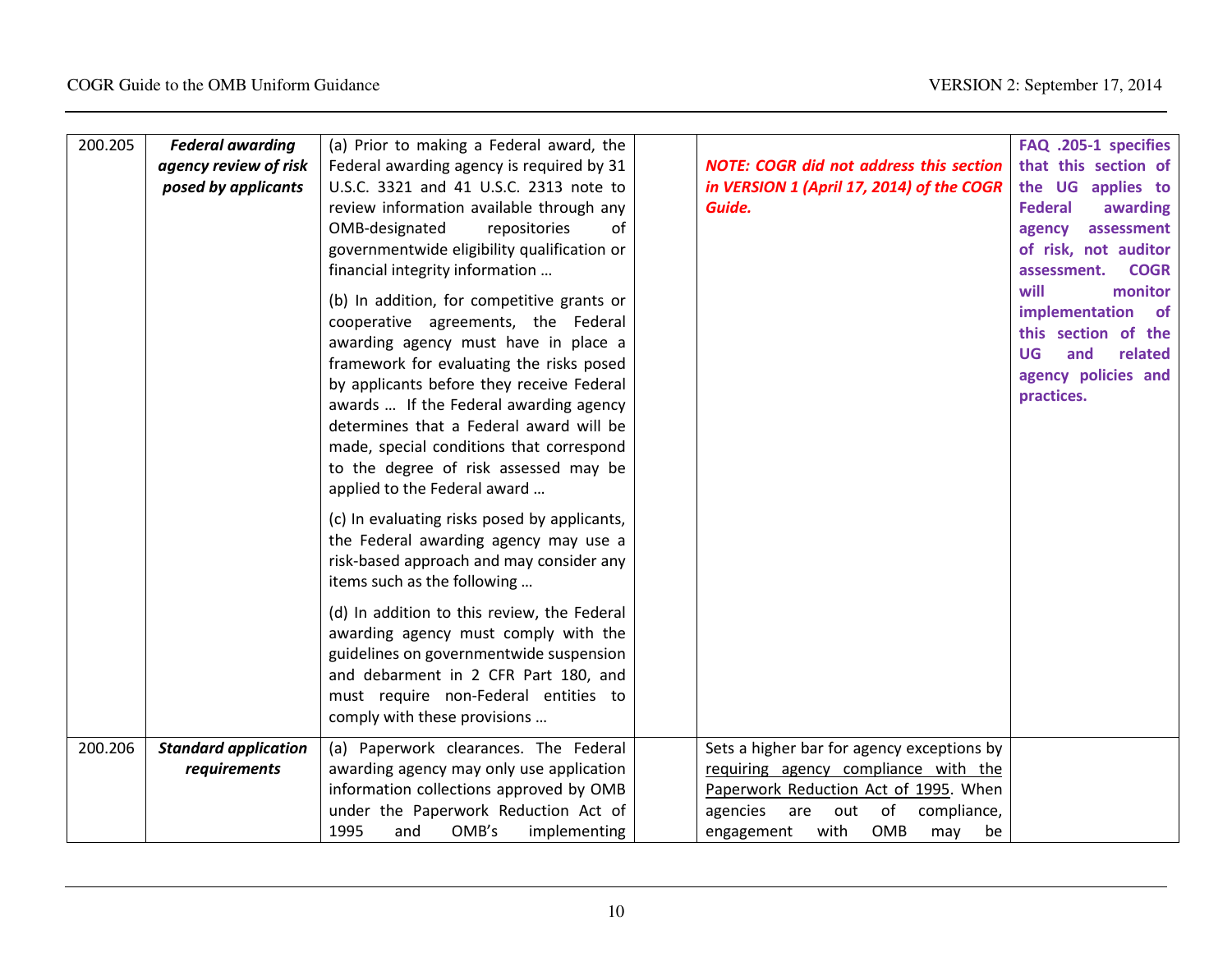|         |                                                       | regulations in 5 CFR Part 1320, Controlling<br>Paperwork Burdens on the Public  OMB<br>authorize additional information<br>will<br>collections only on a limited basis.                                                                                                                                             | appropriate (see 200.102 and 200.107).                                                                                                                                                                                                                                                                                                                                                                                               |                                                                                |
|---------|-------------------------------------------------------|---------------------------------------------------------------------------------------------------------------------------------------------------------------------------------------------------------------------------------------------------------------------------------------------------------------------|--------------------------------------------------------------------------------------------------------------------------------------------------------------------------------------------------------------------------------------------------------------------------------------------------------------------------------------------------------------------------------------------------------------------------------------|--------------------------------------------------------------------------------|
| 200.210 | <b>Information</b><br>contained<br>in a Federal award | (b) General Terms and Conditions<br>(1) Federal awarding agencies must<br>incorporate the following general terms<br>and conditions either in the Federal award<br>or by reference, as applicable:<br>(i)<br>Administrative requirements<br>implemented by the Federal awarding<br>agency as specified in this Part | Research Terms and Conditions (RTCs)<br>were applicable by reference to OMB<br>(2CFR Part 215).<br>A-110<br>Circular<br>Implementation of the Uniform Guidance<br>makes the existing RTCs no longer<br>applicable.<br><b>COGR</b> is seeking clarification<br><b>on</b><br>applicability of the existing RTCs and will<br>work with the FDP and appropriate<br>federal officials to secure applicability of<br>existing or new RTCs. | Updated RTCs are<br>under development.<br>Timing still is to be<br>determined. |

# Subpart D – Post Federal Award … (Standards for Financial and Program Management)

| <b>Section</b> | <b>Title</b> | Text from the                            | <b>Cross</b> | <b>COGR Assessment and</b>                                          | <b>VERSION 2,</b>  |
|----------------|--------------|------------------------------------------|--------------|---------------------------------------------------------------------|--------------------|
|                |              | <b>Uniform Guidance</b>                  | <b>Ref</b>   | <b>Next Steps (VERSION 1)</b>                                       | <b>COGR Update</b> |
|                |              |                                          |              |                                                                     |                    |
| 200.301        | Performance  | The Federal awarding agency must require | A-110        | This section states that the existing <b>COGR</b> will              | collect            |
|                | measurement  | the recipient to use OMB-approved        | C.51         | Research Performance Progress Report   data from members,           |                    |
|                |              | governmentwide standard information      |              | (RPPR) will remain the acceptable report $\vert$ as appropriate, to |                    |
|                |              | collections when providing financial and |              | to measure project performance. The document                        | agency             |
|                |              | performance information  the Federal     |              | definition of "Performance goal" (see deviations                    | and/or             |
|                |              | awarding agency must require the         |              | 200.76) provides support by identifying agency policies and         |                    |
|                |              | recipient to relate financial data to    |              | discretionary research awards as an practices.                      |                    |
|                |              | performance accomplishments of the       |              | example where submission of a technical                             |                    |
|                |              | Federal award. Also, in accordance with  |              | performance report (i.e., the RPPR) is                              |                    |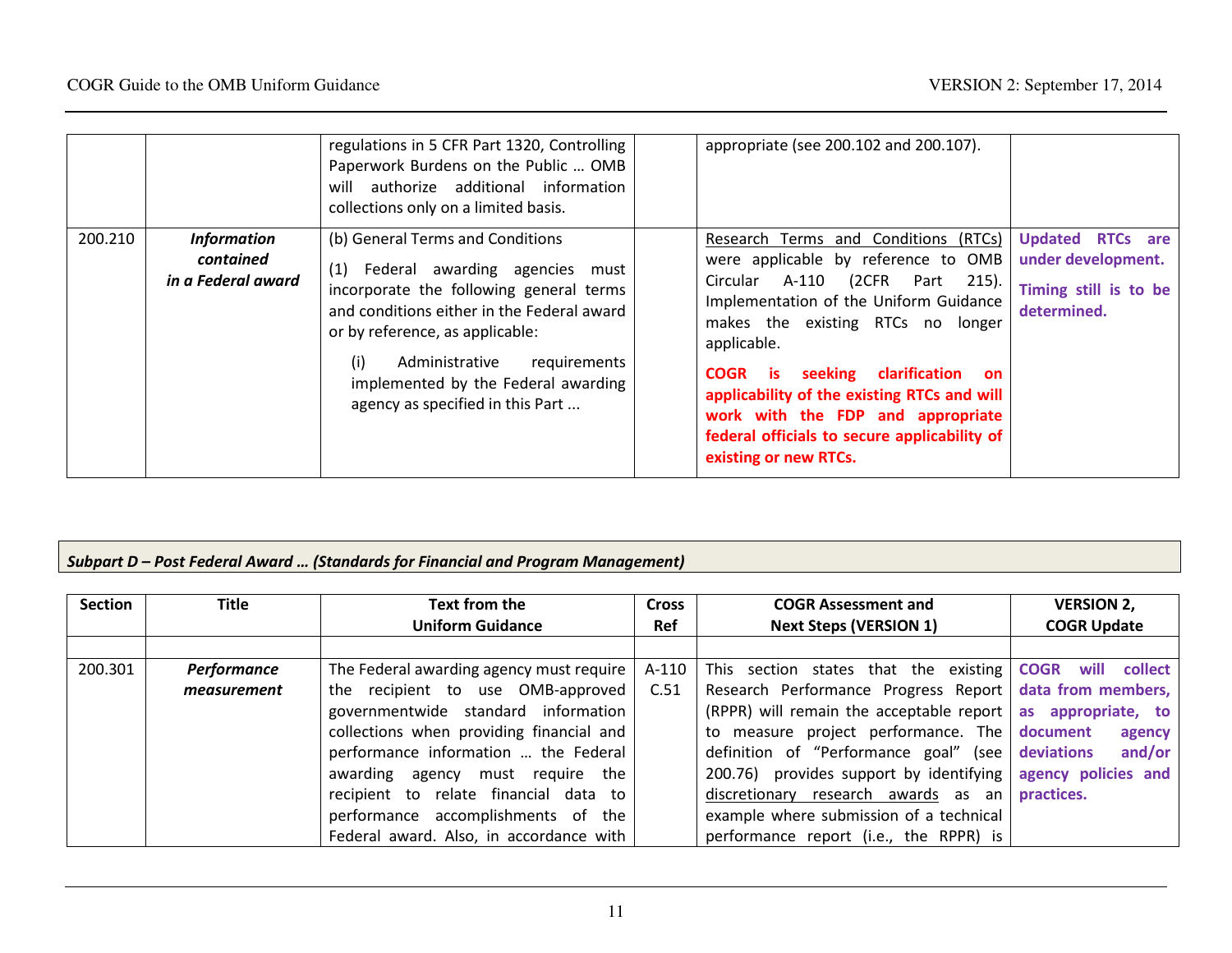|         |                          | mentioned<br>governmentwide<br>above<br>standard information collections, and<br>when applicable, recipients must also<br>provide cost information to demonstrate<br>cost effective practices                                                                |                                              | acceptable to meeting the requirements<br>for<br>performance<br>measurement.<br>Discretionary research awards also are<br>referenced in section 200.210(d). Also see<br>section 200.328, Monitoring and reporting<br>program performance.                                                                                                                                                                                                                                                                                                                                                                                                                                         |                                                                                                                                             |
|---------|--------------------------|--------------------------------------------------------------------------------------------------------------------------------------------------------------------------------------------------------------------------------------------------------------|----------------------------------------------|-----------------------------------------------------------------------------------------------------------------------------------------------------------------------------------------------------------------------------------------------------------------------------------------------------------------------------------------------------------------------------------------------------------------------------------------------------------------------------------------------------------------------------------------------------------------------------------------------------------------------------------------------------------------------------------|---------------------------------------------------------------------------------------------------------------------------------------------|
|         |                          |                                                                                                                                                                                                                                                              |                                              | The language in this section stating: "Also,<br>in accordance with above mentioned<br>governmentwide standard information<br>collections,<br>and<br>when<br>applicable,<br>recipients must also provide cost<br>information to demonstrate cost effective<br>practices", most likely should not result in<br>additional<br>information<br>collections<br>requirements. Previous sections of the<br>Uniform Guidance (see 200.102 and<br>200.206) set a high bar for agency<br>exceptions<br>by<br>requiring<br>agency<br>compliance with the Paperwork Reduction<br>Act of 1995 (see 200.206). When agencies<br>are out of compliance, engagement with<br>OMB may be appropriate. |                                                                                                                                             |
|         |                          |                                                                                                                                                                                                                                                              |                                              | <b>COGR will review Agency implementation</b><br>plans and comment, as appropriate.                                                                                                                                                                                                                                                                                                                                                                                                                                                                                                                                                                                               |                                                                                                                                             |
| 200.303 | <b>Internal Controls</b> | The non-Federal entity must: (a) Establish<br>and maintain effective internal control<br>over the Federal award  These internal<br>controls should be in compliance with<br>guidance in "Standards for Internal<br>Control in the Federal Government" [i.e., | $A-21$<br>C.4.d2<br>A-133<br>(many<br>times) | FAQs to the Uniform Guidance are posted<br>on https://cfo.gov/cofar/. FAQ III-4 states:<br>"While non-Federal entities must have<br>effective internal control, there is no<br>expectation or requirement that the non-<br>Federal entity document or evaluate                                                                                                                                                                                                                                                                                                                                                                                                                    | The original FAQs III-<br>4 and III-5 have been<br>replaced with FAQs<br>.303-2 and .303-3.<br>The first clarifies the<br>use of "must" and |
|         |                          | the Green Book] issued by the Comptroller<br>General of the United States and the<br>"Internal Control Integrated Framework",                                                                                                                                |                                              | controls<br>prescriptively<br>internal<br>in in<br>accordance with these three documents<br>[i.e., the Green Book, COSO, Compliance                                                                                                                                                                                                                                                                                                                                                                                                                                                                                                                                               | "should" in the UG.<br>The second specifies<br>that it is not a                                                                             |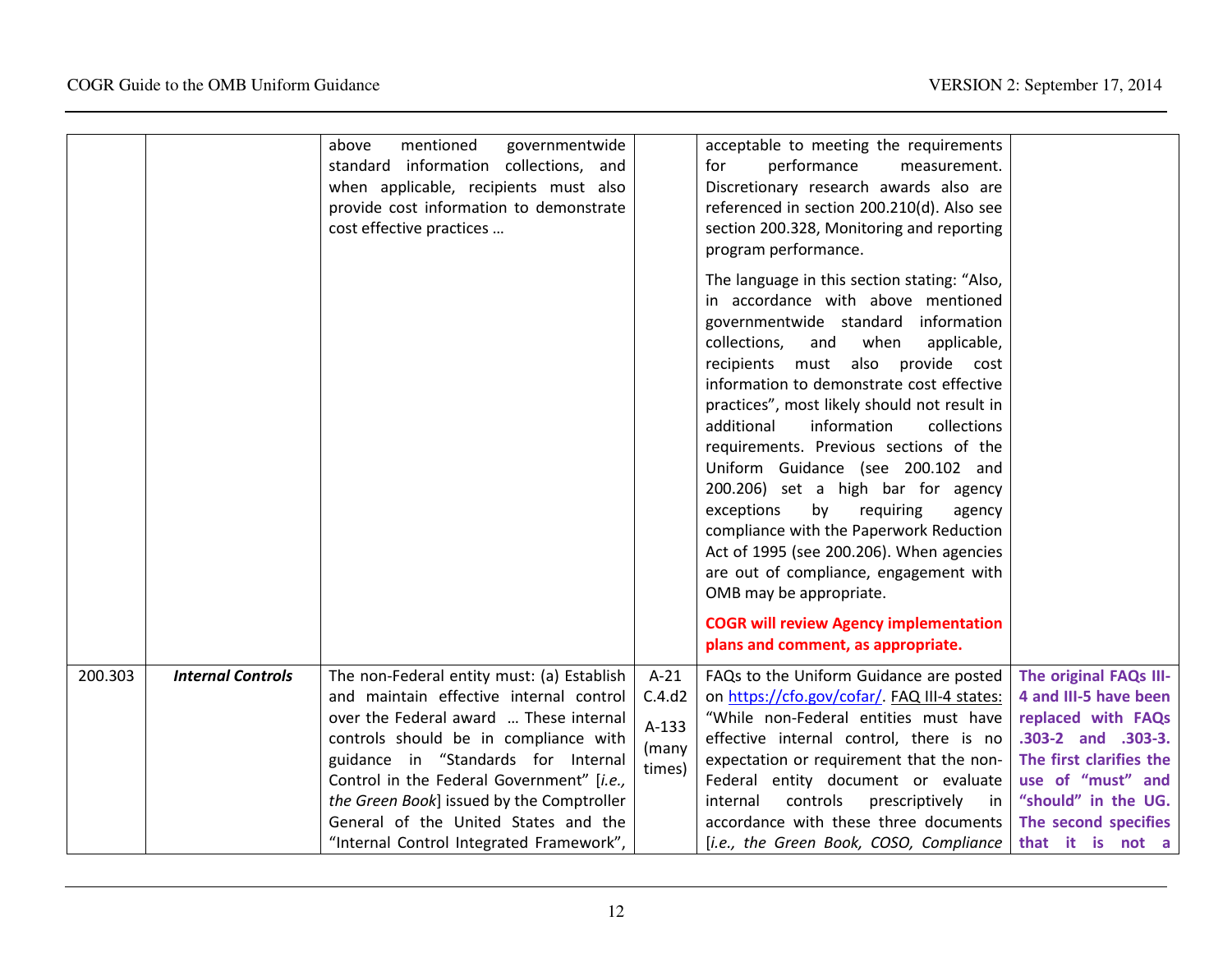|         |                             | issued by the Committee of Sponsoring<br>of<br>Organizations<br>the<br>Treadway<br>Commission (COSO).                                                                                                                                                                                                       |                 | Supplement - Part 6 Internal Control] or<br>that the non-Federal entity or auditor<br>reconcile technical differences between<br>them. They are provided solely to alert<br>non-Federal<br>entity to<br>the<br>source<br>documents for best practices "<br><b>COGR</b> is seeking additional clarification<br>on if/how this standard should be<br>implemented at institutions, and further,<br>if/how the audit community will<br>reference this standard during the course<br>of audits. | requirement<br>to<br>strictly follow the 3<br>audit documents.<br>$.303-1$<br>Note, FAQ<br><b>states</b><br>the<br><b>COFAR</b><br>will review the use<br>"should"<br><b>of</b><br>to<br>if<br>determine<br>technical corrections<br>to the<br>UG<br>are<br>needed. COGR<br>will<br>monitor<br>all<br>developments to this<br>section and related<br>auditor perspectives.<br>Also note, the GAO<br>released "Standards<br>for Internal Control<br>the<br><b>Federal</b><br>for<br>Government"<br>(i.e.,<br>the Green Book) in<br>September 2014.<br>http://www.gao.gov/<br>assets/670/665712.p<br>df |
|---------|-----------------------------|-------------------------------------------------------------------------------------------------------------------------------------------------------------------------------------------------------------------------------------------------------------------------------------------------------------|-----------------|--------------------------------------------------------------------------------------------------------------------------------------------------------------------------------------------------------------------------------------------------------------------------------------------------------------------------------------------------------------------------------------------------------------------------------------------------------------------------------------------|-------------------------------------------------------------------------------------------------------------------------------------------------------------------------------------------------------------------------------------------------------------------------------------------------------------------------------------------------------------------------------------------------------------------------------------------------------------------------------------------------------------------------------------------------------------------------------------------------------|
| 200.306 | Cost sharing or<br>matching | (a) Under Federal research proposals,<br>voluntary committed cost sharing is not<br>expected. It cannot be used as a factor<br>during the merit review of applications or<br>proposals, but may be considered if it is<br>both in accordance with Federal awarding<br>agency regulations and specified in a | $A-110$<br>C.23 | Agencies should not compel an institution<br>to include voluntary committed cost<br>sharing in its proposals. If cost sharing is<br>to be used in the merit review process,<br>the funding announcement must clearly<br>state the criteria (see 200.204 and<br>Appendix I to Part 200).                                                                                                                                                                                                    | <b>COGR</b> will<br>collect<br>data from members,<br>as appropriate, to<br>document<br>agency<br>deviations<br>and/or<br>agency policies and<br>practices.                                                                                                                                                                                                                                                                                                                                                                                                                                            |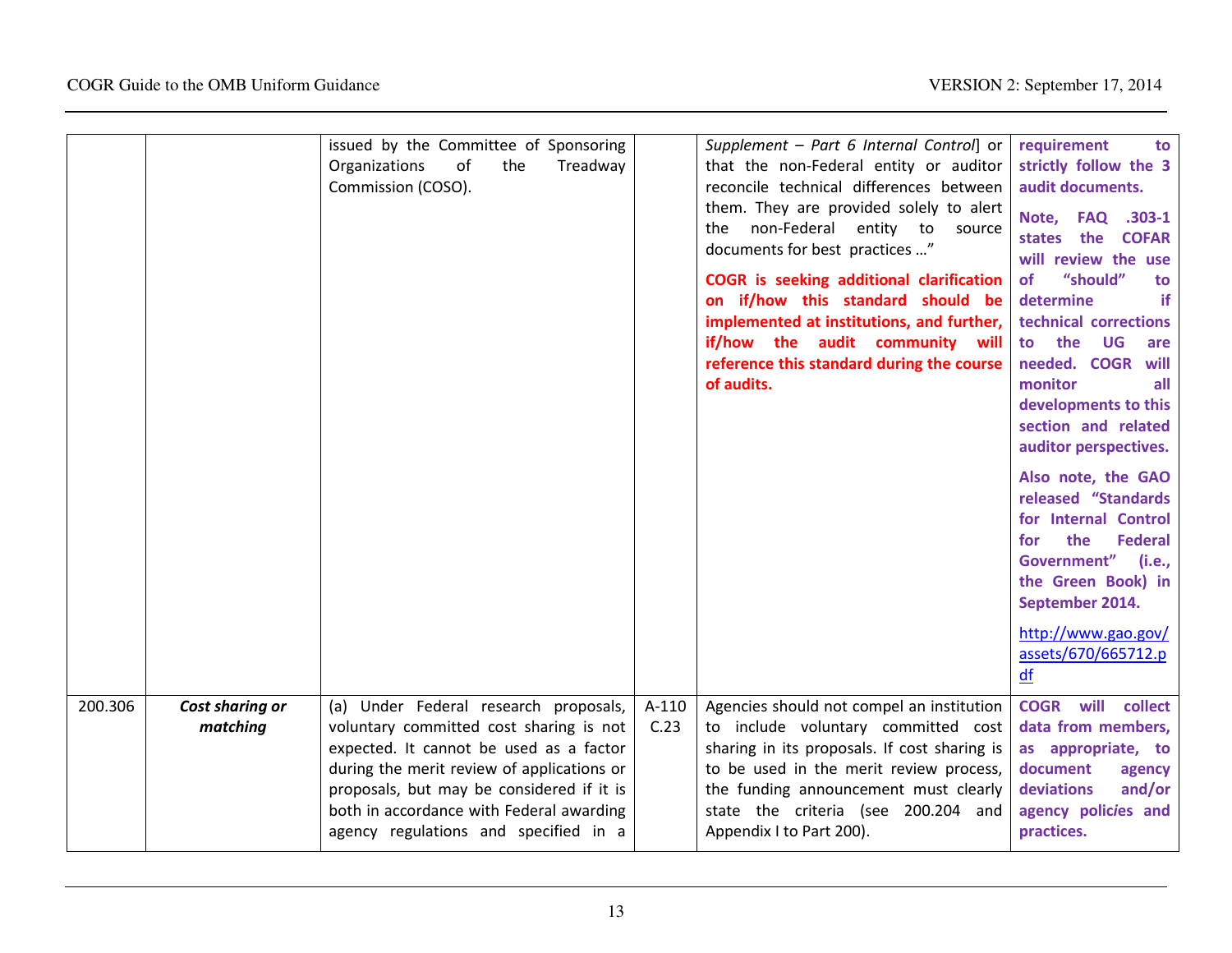|         |                       | of funding opportunity<br>notice<br>Furthermore, only mandatory cost sharing<br>or cost sharing specifically committed in<br>the project budget must be included in<br>organized<br>research<br>base<br>the<br>for<br>computing the indirect (F&A) cost rate or<br>reflected in any allocation of indirect costs |                 | Cost sharing to be included for computing<br>the F&A rate is narrowly defined to<br>include only what has been specified in<br>this section (i.e., specifically committed in<br>the project budget), which suggests that<br>there is no obligation to include any other<br>related activity in the organized research<br>base. If there are costs in question that<br>are required to receive an allocation of<br>indirect costs, it may be appropriate to<br>categorize<br>these<br>costs as<br>other<br>institutional activity so that they receive<br>an allocation of indirect costs.<br>FAQs to the Uniform Guidance are posted<br>https://cfo.gov/cofar/<br>FAQ IV-2<br>on<br>references the 2001 OMB memo on<br>Voluntary Uncommitted Cost Sharing<br>(VUCS) and confirms its applicability.<br>Therefore, "some level of committed<br>faculty (or senior researchers) effort, paid<br>or unpaid by the Federal Government"<br>still is expected to be included in the<br>organized research base for F&A rate<br>calculation purposes.<br><b>COGR will review Agency implementation</b><br>and/or guidance from the<br>plans<br>cognizant agencies for indirect cost (DCA,<br>ONR) and will comment as appropriate. | Note,<br>while<br><b>FAQ</b><br>$.201 - 2$<br>addresses<br><b>Fixed</b><br><b>Amount</b><br>Awards, it provides a<br>clarification<br>that<br>salary costs above a<br><b>Federal</b><br>awarding<br>agency's cap are not<br>mandatory<br>cost-<br>share or match, but,<br>instead,<br>the<br>are<br>result of limitations<br>on the amount of<br>salary costs that may<br>charged.<br>be<br>Consequently,<br><b>FAQ</b><br>$.201 - 2$<br>may<br>have<br><b>implications</b><br>for<br>defining what is and<br>what is not<br>cost<br>sharing<br>in<br>the<br>context of F&A rate<br>proposals.<br><b>Also</b><br>note,<br>the<br>original FAQ IV-2 has<br>been replaced with<br><b>FAQ</b><br>.458-2<br>and<br>again confirms the<br>applicability of the<br>2001 OMB memo on<br><b>VUCS.</b> |
|---------|-----------------------|------------------------------------------------------------------------------------------------------------------------------------------------------------------------------------------------------------------------------------------------------------------------------------------------------------------|-----------------|-----------------------------------------------------------------------------------------------------------------------------------------------------------------------------------------------------------------------------------------------------------------------------------------------------------------------------------------------------------------------------------------------------------------------------------------------------------------------------------------------------------------------------------------------------------------------------------------------------------------------------------------------------------------------------------------------------------------------------------------------------------------------------------------------------------------------------------------------------------------------------------------------------------------------------------------------------------------------------------------------------------------------------------------------------------------------------------------------------------------------------------------------------------------------------------------------------------------------------|-----------------------------------------------------------------------------------------------------------------------------------------------------------------------------------------------------------------------------------------------------------------------------------------------------------------------------------------------------------------------------------------------------------------------------------------------------------------------------------------------------------------------------------------------------------------------------------------------------------------------------------------------------------------------------------------------------------------------------------------------------------------------------------------------|
| 200.307 | <b>Program income</b> | (e) Use of program income  For Federal<br>awards made to IHEs and nonprofit                                                                                                                                                                                                                                      | $A-110$<br>C.24 | The default to the Addition method for<br>IHEs and nonprofit research institutions                                                                                                                                                                                                                                                                                                                                                                                                                                                                                                                                                                                                                                                                                                                                                                                                                                                                                                                                                                                                                                                                                                                                          | FAQ .307-1 specifies<br>that program income                                                                                                                                                                                                                                                                                                                                                                                                                                                                                                                                                                                                                                                                                                                                                   |
|         |                       |                                                                                                                                                                                                                                                                                                                  |                 |                                                                                                                                                                                                                                                                                                                                                                                                                                                                                                                                                                                                                                                                                                                                                                                                                                                                                                                                                                                                                                                                                                                                                                                                                             |                                                                                                                                                                                                                                                                                                                                                                                                                                                                                                                                                                                                                                                                                                                                                                                               |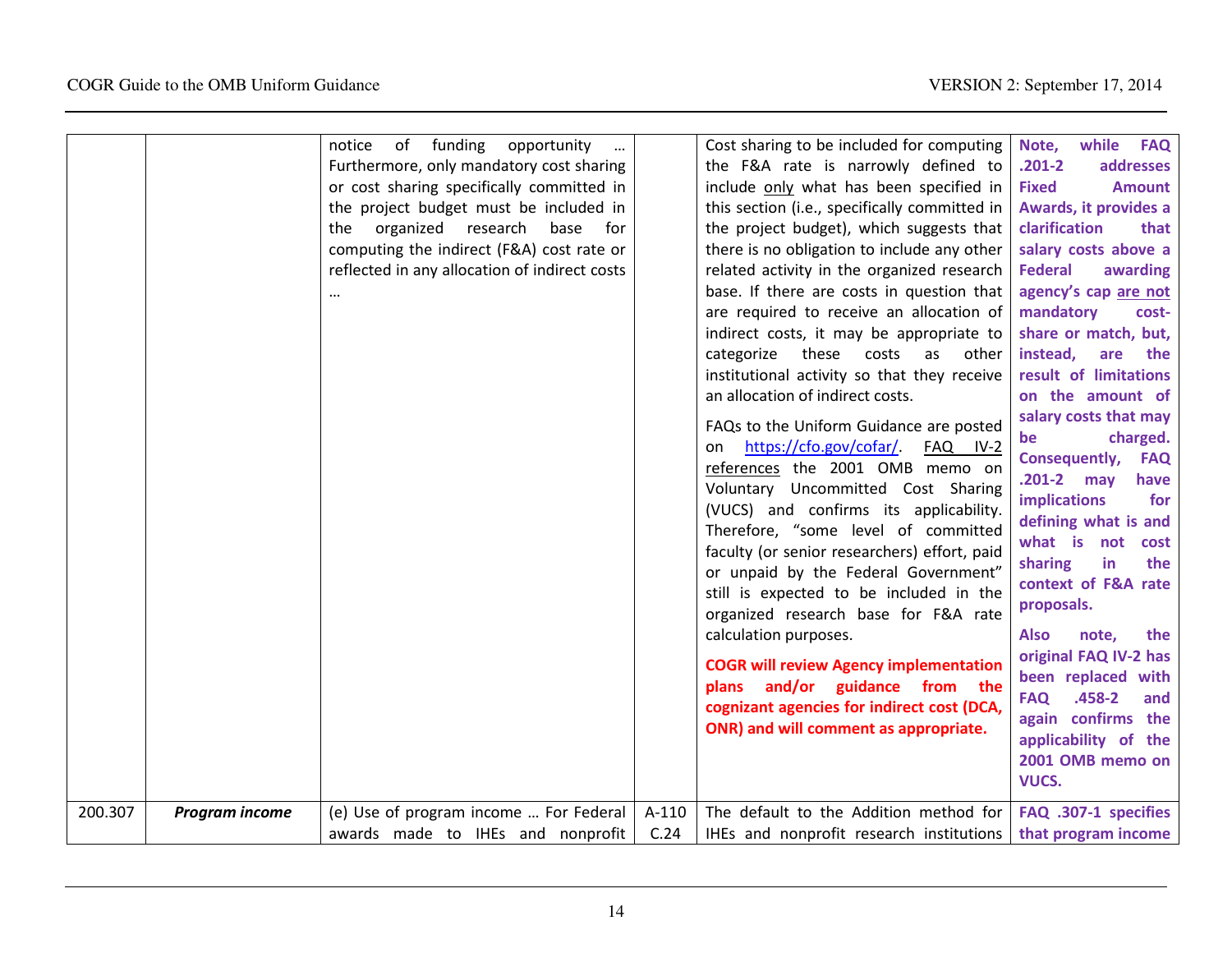|         |                           | research institutions, if the Federal<br>awarding agency does not specify in its<br>regulations or the terms and conditions of<br>the Federal award how program income is<br>to be used, paragraph (e)(2) [i.e., Addition<br>method] of this section must apply<br>When the Federal awarding agency<br>authorizes the approaches in paragraphs<br>$(e)(2)$ and $(3)$ [ <i>i.e.</i> Cost sharing or<br>matching] of this section, program income<br>in excess of any amounts specified must<br>also be deducted from expenditures. |         | standardizes this practice. Under A-110,<br>standard use of the Addition method for<br>IHEs and nonprofit research institutions is<br>not specified as the default.<br>The definition of Program income (see<br>200.80) includes "license fees and<br>royalties on patents and copyrights" and is<br>consistent with A-110. However, A-110,<br>.24(h), includes an exclusion that<br>recipients are under no obligation to the<br>Federal Government in regards to treating<br>licensing/royalty revenue as program<br>income, unless the terms and conditions<br>of the award state otherwise.<br><b>The</b><br>Uniform Guidance has no such exclusion,<br>and during the period of performance,<br>would require this revenue to be treated<br>as program income. | from license fees<br>and royalties should<br>be excluded from<br>definition<br>the<br><b>of</b><br>program income and<br>that U.S. law and<br>statute<br>take<br>precedent. |
|---------|---------------------------|-----------------------------------------------------------------------------------------------------------------------------------------------------------------------------------------------------------------------------------------------------------------------------------------------------------------------------------------------------------------------------------------------------------------------------------------------------------------------------------------------------------------------------------|---------|---------------------------------------------------------------------------------------------------------------------------------------------------------------------------------------------------------------------------------------------------------------------------------------------------------------------------------------------------------------------------------------------------------------------------------------------------------------------------------------------------------------------------------------------------------------------------------------------------------------------------------------------------------------------------------------------------------------------------------------------------------------------|-----------------------------------------------------------------------------------------------------------------------------------------------------------------------------|
|         |                           |                                                                                                                                                                                                                                                                                                                                                                                                                                                                                                                                   |         | COGR is engaging federal officials to<br>address the inconsistency between the<br><b>Uniform Guidance and the Bayh-Dole Act</b><br>(35 USC 202(c)(7)).                                                                                                                                                                                                                                                                                                                                                                                                                                                                                                                                                                                                              |                                                                                                                                                                             |
|         |                           |                                                                                                                                                                                                                                                                                                                                                                                                                                                                                                                                   |         | COGR is seeking clarification on the<br>language specifying: "program income in<br>excess of any amounts specified must<br>also be deducted from expenditures."                                                                                                                                                                                                                                                                                                                                                                                                                                                                                                                                                                                                     |                                                                                                                                                                             |
| 200.308 | <b>Revision of budget</b> | (c) For non-construction Federal awards,                                                                                                                                                                                                                                                                                                                                                                                                                                                                                          | $A-110$ | A-110 uses "absence", rather<br>than                                                                                                                                                                                                                                                                                                                                                                                                                                                                                                                                                                                                                                                                                                                                |                                                                                                                                                                             |
|         | and program plans         | recipients must request prior approvals                                                                                                                                                                                                                                                                                                                                                                                                                                                                                           | C.25    | "disengagement".<br>The<br>of<br>use                                                                                                                                                                                                                                                                                                                                                                                                                                                                                                                                                                                                                                                                                                                                |                                                                                                                                                                             |
|         |                           | from Federal awarding agencies for                                                                                                                                                                                                                                                                                                                                                                                                                                                                                                |         | better reflects<br>"disengagement"<br>that<br>project directors can be away from                                                                                                                                                                                                                                                                                                                                                                                                                                                                                                                                                                                                                                                                                    |                                                                                                                                                                             |
|         |                           | 3) The disengagement from the project for<br>more than three months, or a 25 percent                                                                                                                                                                                                                                                                                                                                                                                                                                              |         | campus and remain engaged in the                                                                                                                                                                                                                                                                                                                                                                                                                                                                                                                                                                                                                                                                                                                                    |                                                                                                                                                                             |
|         |                           | reduction in time devoted to the project,                                                                                                                                                                                                                                                                                                                                                                                                                                                                                         |         | project at the proposed levels. Prior                                                                                                                                                                                                                                                                                                                                                                                                                                                                                                                                                                                                                                                                                                                               |                                                                                                                                                                             |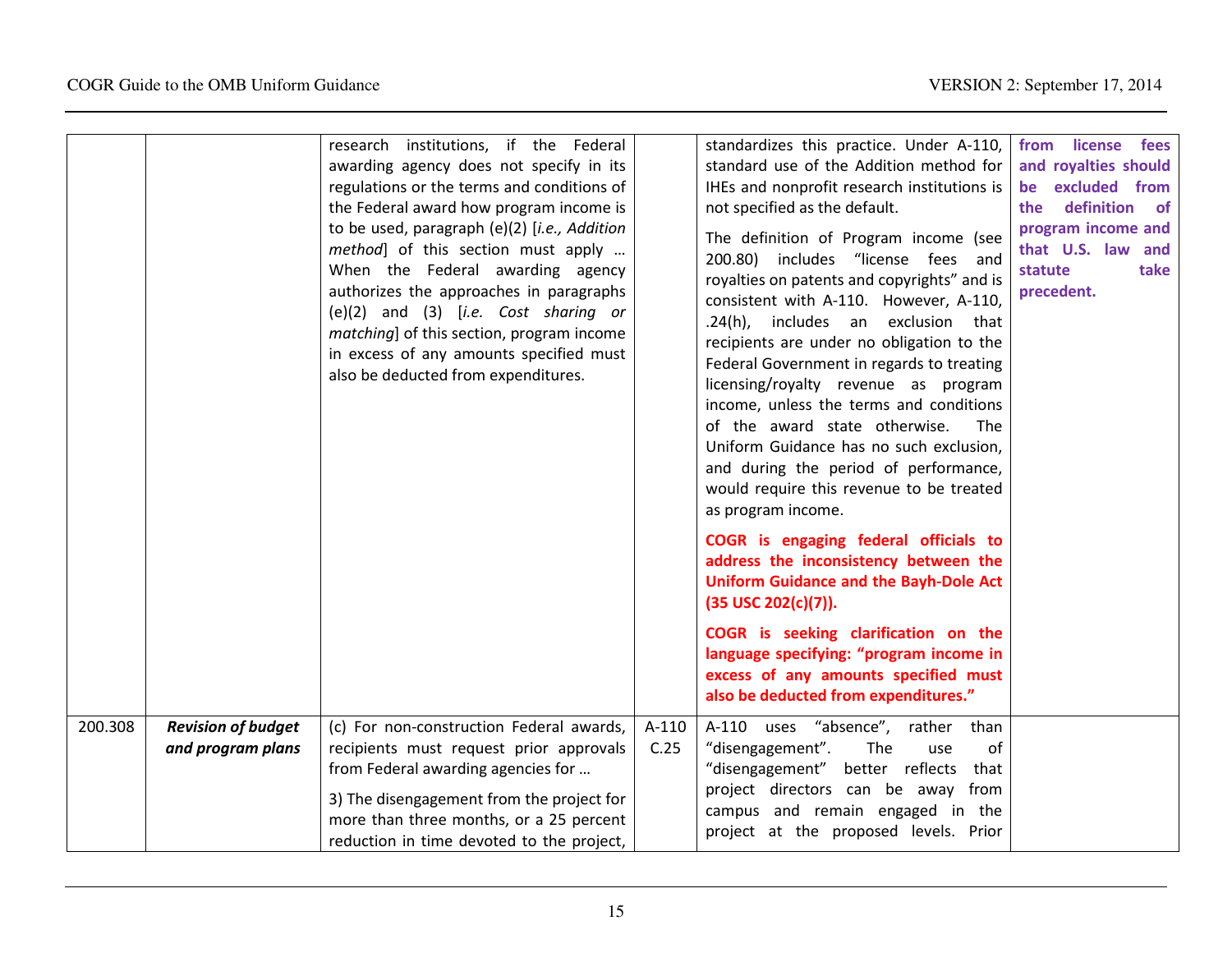|         |                           | the approved project director or<br>by |        | approval is only required in the event that    |                             |
|---------|---------------------------|----------------------------------------|--------|------------------------------------------------|-----------------------------|
|         |                           | principal investigator.                |        | disengagement from the project occurs          |                             |
|         |                           |                                        |        | during the absence.                            |                             |
| 200.308 | <b>Revision of budget</b> |                                        | A-110  |                                                | <b>Circular A-110, C.25</b> |
|         | and program plans         |                                        | C.25   | <b>NOTE: COGR did not address this section</b> | (c)(5) requirement          |
|         |                           |                                        | (c)(5) | in VERSION 1 (April 17, 2014) of the COGR      | for prior approval to       |
|         |                           |                                        |        | Guide.                                         | transfer amounts            |
|         |                           |                                        |        |                                                | budgeted for indirect       |
|         |                           |                                        |        |                                                | costs to absorb             |
|         |                           |                                        |        |                                                | increases in direct         |
|         |                           |                                        |        |                                                | costs, or vice versa,       |
|         |                           |                                        |        |                                                | has been removed            |
|         |                           |                                        |        |                                                | from the UG.                |
|         |                           |                                        |        |                                                |                             |

# Subpart D – Post Federal Award … (Property Standards)

| <b>Section</b> | <b>Title</b> | Text from the                               | <b>Cross</b> | <b>COGR Assessment and</b>                                                     | <b>VERSION 2,</b>                          |
|----------------|--------------|---------------------------------------------|--------------|--------------------------------------------------------------------------------|--------------------------------------------|
|                |              | <b>Uniform Guidance</b>                     | <b>Ref</b>   | <b>Next Steps (VERSION 1)</b>                                                  | <b>COGR Update</b>                         |
|                |              |                                             |              |                                                                                |                                            |
| 200.313        | Equipment    | (a) Title  title to equipment acquired      | A-110        | New or subtle changes in terminology   FAQ .313-1 clarifies                    |                                            |
|                |              | under a Federal award will vest upon        | C.34         | between A-110, section .34, and the                                            | "conditional<br>that                       |
|                |              | acquisition in the non-Federal entity  the  |              | Guidance<br>Uniform<br>require<br>may                                          | title" is not a new                        |
|                |              | title must be a conditional title           |              | clarification.                                                                 | term and always has                        |
|                |              | [ALSO IN THIS SECTION]                      |              | COGR is seeking clarification on the                                           | been in effect.                            |
|                |              | (d) Management requirements                 |              | definition of "conditional title", which<br>was not used in A-110. Preliminary | FAQ .313-3 confirms<br>that<br>non-Federal |
|                |              | (1) Property records must be maintained     |              | assessment is that "conditional title"                                         | <b>entities</b><br>are not                 |
|                |              | that include a description of the property, |              | always has been effective, though not                                          | expected to change                         |
|                |              | a serial number or other identification     |              | explicitly named in A-110.                                                     | their<br>inventory                         |
|                |              | number, the source of funding for the       |              | clarification<br><b>COGR</b><br>seeking<br>is.<br><b>on</b>                    | data<br>systems<br><b>or</b>               |
|                |              | property (including the FAIN), who holds    |              | "percentage of Federal participation in                                        | in.<br>those<br>elements                   |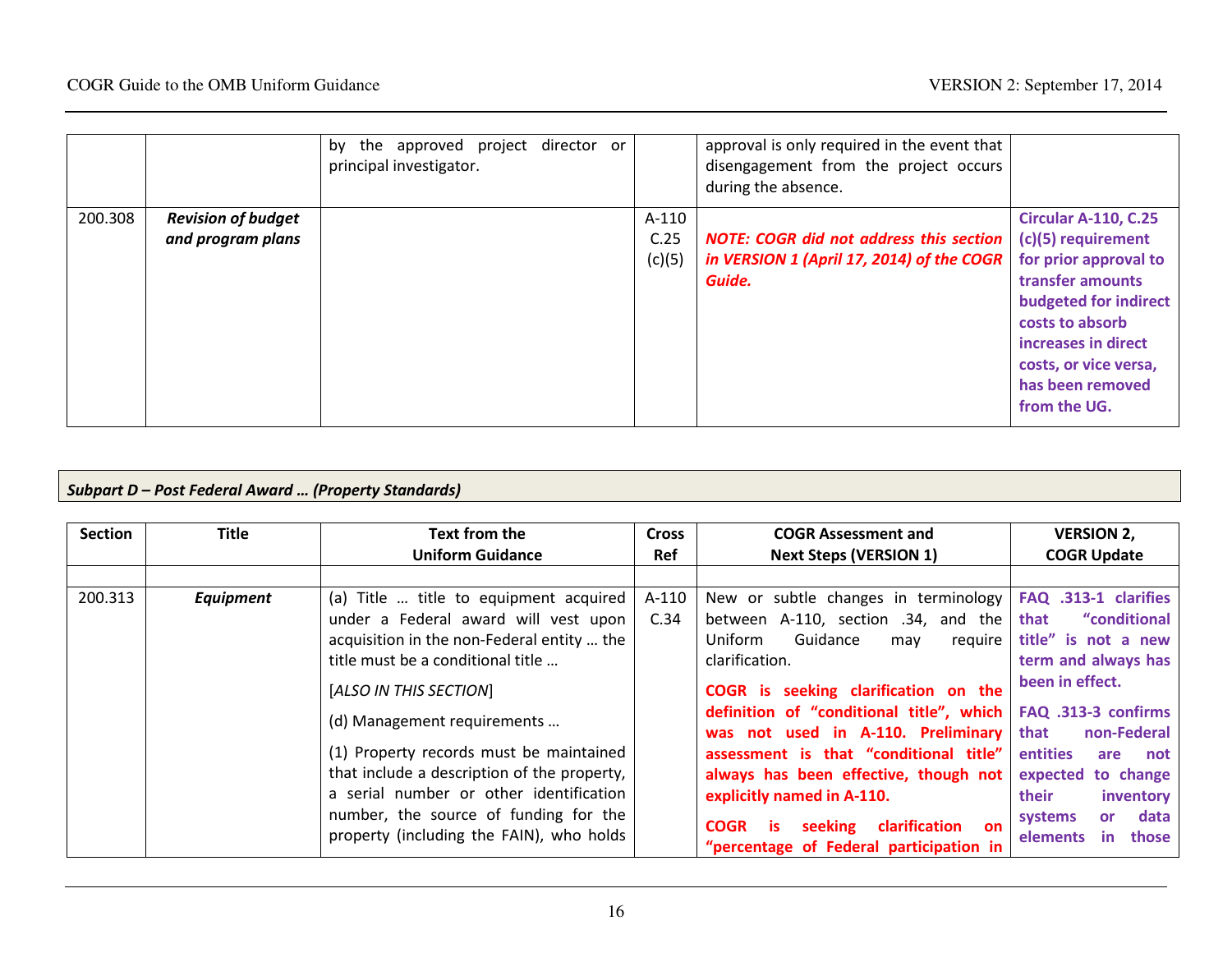| title, the acquisition date, and cost of the | the project costs" $(A-110$ required the systems               | if i | the       |
|----------------------------------------------|----------------------------------------------------------------|------|-----------|
| property, percentage of Federal              | "percentage of Federal participation in systems                |      | are in    |
| participation in the project costs for the   | the cost of the equipment") and "use and   compliance with the |      |           |
| Federal award under which the property       | condition" ("use" is not included in A- current                |      |           |
| was acquired, the location, use and          | 110). Preliminary assessment is that the requirements          |      | <b>in</b> |
| condition of the property, and any           | intent was not to create burden by Circular A-110.             |      |           |
| ultimate disposition data including the      | requiring new data fields and that the                         |      |           |
| date of disposal and sale price of the       | subtle changes in terminology will not                         |      |           |
| property.                                    | require systems changes to the                                 |      |           |
|                                              | institution's<br>equipment<br><i>inventory</i>                 |      |           |
|                                              | system.                                                        |      |           |

#### Subpart D – Post Federal Award … (Procurement Standards)

| <b>Section</b> | <b>Title</b>           | Text from the                                                                                                                                                                                                                                                                                                                                                                    | <b>Cross</b> | <b>COGR Assessment and</b>                                                                                                                                                                                                                                                                | <b>VERSION 2,</b>                                                                                                                                                                                                                        |
|----------------|------------------------|----------------------------------------------------------------------------------------------------------------------------------------------------------------------------------------------------------------------------------------------------------------------------------------------------------------------------------------------------------------------------------|--------------|-------------------------------------------------------------------------------------------------------------------------------------------------------------------------------------------------------------------------------------------------------------------------------------------|------------------------------------------------------------------------------------------------------------------------------------------------------------------------------------------------------------------------------------------|
|                |                        | <b>Uniform Guidance</b>                                                                                                                                                                                                                                                                                                                                                          | <b>Ref</b>   | <b>Next Steps (VERSION 1)</b>                                                                                                                                                                                                                                                             | <b>COGR Update</b>                                                                                                                                                                                                                       |
|                |                        |                                                                                                                                                                                                                                                                                                                                                                                  |              |                                                                                                                                                                                                                                                                                           |                                                                                                                                                                                                                                          |
| 200.317        | <b>Procurements by</b> | When procuring property and services                                                                                                                                                                                                                                                                                                                                             | A-87         | Some public universities may be required                                                                                                                                                                                                                                                  | FAQ .110-6 creates a                                                                                                                                                                                                                     |
|                | states                 | under a Federal award, a state must                                                                                                                                                                                                                                                                                                                                              |              | to follow state procurement regulations,                                                                                                                                                                                                                                                  | grace period for the                                                                                                                                                                                                                     |
|                |                        | follow the same policies and procedures it                                                                                                                                                                                                                                                                                                                                       |              | in which case, application of this section                                                                                                                                                                                                                                                | implementation of                                                                                                                                                                                                                        |
|                |                        | uses for procurements from its non-                                                                                                                                                                                                                                                                                                                                              |              | of the Uniform Guidance in these cases is                                                                                                                                                                                                                                                 | the<br><b>Procurement</b>                                                                                                                                                                                                                |
|                |                        | Federal funds. The state will comply with                                                                                                                                                                                                                                                                                                                                        |              | uncertain.                                                                                                                                                                                                                                                                                | <b>Standards; sections</b>                                                                                                                                                                                                               |
|                |                        | § 200.322 Procurement of recovered<br>materials and ensure that every purchase<br>order or other contract includes any<br>clauses required by section $\S$ 200.326<br>Contract provisions. All other non-Federal<br>entities, including subrecipients of a state,<br>follow<br>§§<br>200.318<br>General<br>will<br>procurement standards through 200.326<br>Contract provisions. |              | COGR is seeking clarification. If some<br>public universities would be subject to<br>different requirements due to state laws<br>and regulations, it raises the issue of<br>inconsistent rules across institutions of<br>higher education (including nonprofit<br>research institutions). | 200.317<br>thru<br>200.326. For FY16,<br>institutions have the<br>option<br>to<br>use<br><b>Circular A-110 or the</b><br>UG.<br>Beginning with FY17,<br><b>institutions</b><br>must<br>comply with the UG.<br><b>FAQs .318-1</b><br>thru |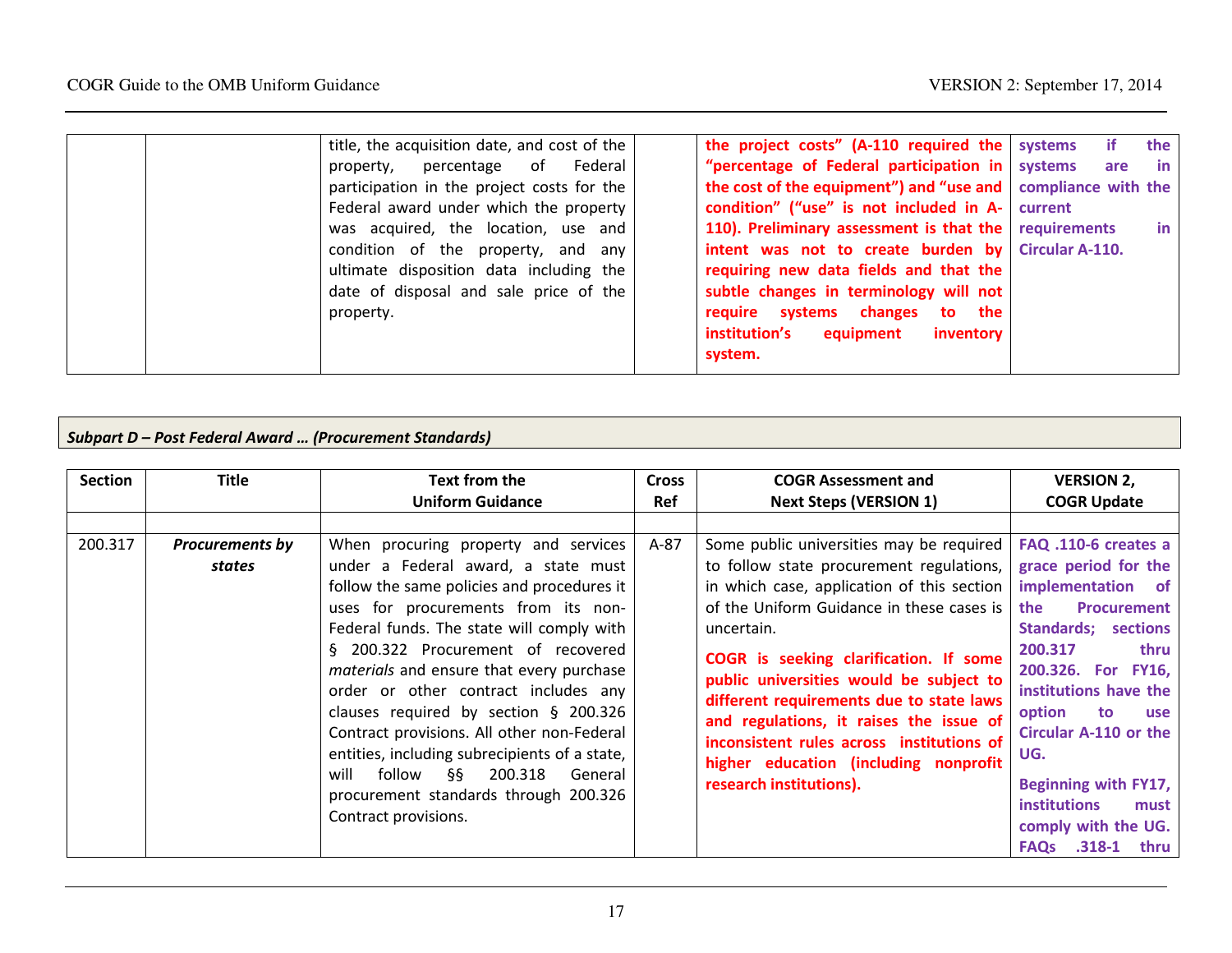|         |                                             |                                                                                                                                                                                                                                                                                                                                                                                                                                                                                                                                                                                                                                                                                                                                                                                                                                                                                                                                                                                                                                 |                         |                                                                                                                                                                                                                                                                                                                                                                                                                                                                                                                                                                                                                                                                                                                                                                                                                                                                                                                                                                             | .320-6 provide some<br>clarifications. Due to<br>the grace period,<br><b>COGR</b> will provide<br>review and analysis<br>at a later date.                                                                                                   |
|---------|---------------------------------------------|---------------------------------------------------------------------------------------------------------------------------------------------------------------------------------------------------------------------------------------------------------------------------------------------------------------------------------------------------------------------------------------------------------------------------------------------------------------------------------------------------------------------------------------------------------------------------------------------------------------------------------------------------------------------------------------------------------------------------------------------------------------------------------------------------------------------------------------------------------------------------------------------------------------------------------------------------------------------------------------------------------------------------------|-------------------------|-----------------------------------------------------------------------------------------------------------------------------------------------------------------------------------------------------------------------------------------------------------------------------------------------------------------------------------------------------------------------------------------------------------------------------------------------------------------------------------------------------------------------------------------------------------------------------------------------------------------------------------------------------------------------------------------------------------------------------------------------------------------------------------------------------------------------------------------------------------------------------------------------------------------------------------------------------------------------------|---------------------------------------------------------------------------------------------------------------------------------------------------------------------------------------------------------------------------------------------|
| 200.318 | <b>General</b><br>procurements<br>standards | non-Federal<br>entity must<br>(c)(1)<br>The<br>maintain written standards of conduct<br>conflicts of interest and<br>covering<br>governing the performance of its<br>employees engaged in the selection,<br>award and<br>administration of contracts<br>2) If the non-Federal entity has a parent,<br>affiliate, or subsidiary organization that is<br>not a state, local government, or Indian<br>tribe, the non-Federal entity must also<br>maintain written standards of conduct<br>covering organizational conflicts<br>of<br>interest<br>[ALSO IN THIS SECTION]<br>(d) The non-Federal entity's procedures<br>must avoid acquisition of unnecessary or<br>duplicative items<br>[ALSO IN THIS SECTION]<br>(i) The non-Federal entity must maintain<br>records sufficient to detail the history of<br>procurement. These records will include,<br>but are not necessarily limited to the<br>following: rationale for the method of<br>procurement, selection of contract type,<br>contractor selection or rejection, and the | A-110<br>C.42<br>$A-87$ | The requirements in $(c)(1)$ , $(2)$ , and $(d)$ are<br>included in A-110, though the "must"<br>language in the Uniform Guidance<br>emphasis on these<br>provides new<br>requirements.<br>The requirement in (i) may be a<br>burdensome requirement to document<br>the history of the procurement actions<br>and it is uncertain as to how this will be<br>implemented at institutions.<br><b>COGR</b> is seeking clarification<br><b>on</b><br>expectations<br><b>of</b><br>appropriate<br>documentation<br>applicable<br>to<br>the<br>requirement in (i): "The non-Federal<br>entity must maintain records sufficient to<br>detail the history of procurement."<br><b>COGR will review Agency implementation</b><br>plans and comment, as appropriate.<br>implementation,<br><b>COGR</b><br>will<br><b>Upon</b><br>recommend that institutions document<br>new practices, and subsequent burden,<br>comply with the<br>enhanced<br>to<br>requirements, especially in (i). | Beginning with FY17,<br><b>institutions</b><br>must<br>comply with the UG.<br>FAQs .318-1 thru<br>.320-6 provide some<br>clarifications. Due to<br>the grace period,<br><b>COGR</b> will provide<br>review and analysis<br>at a later date. |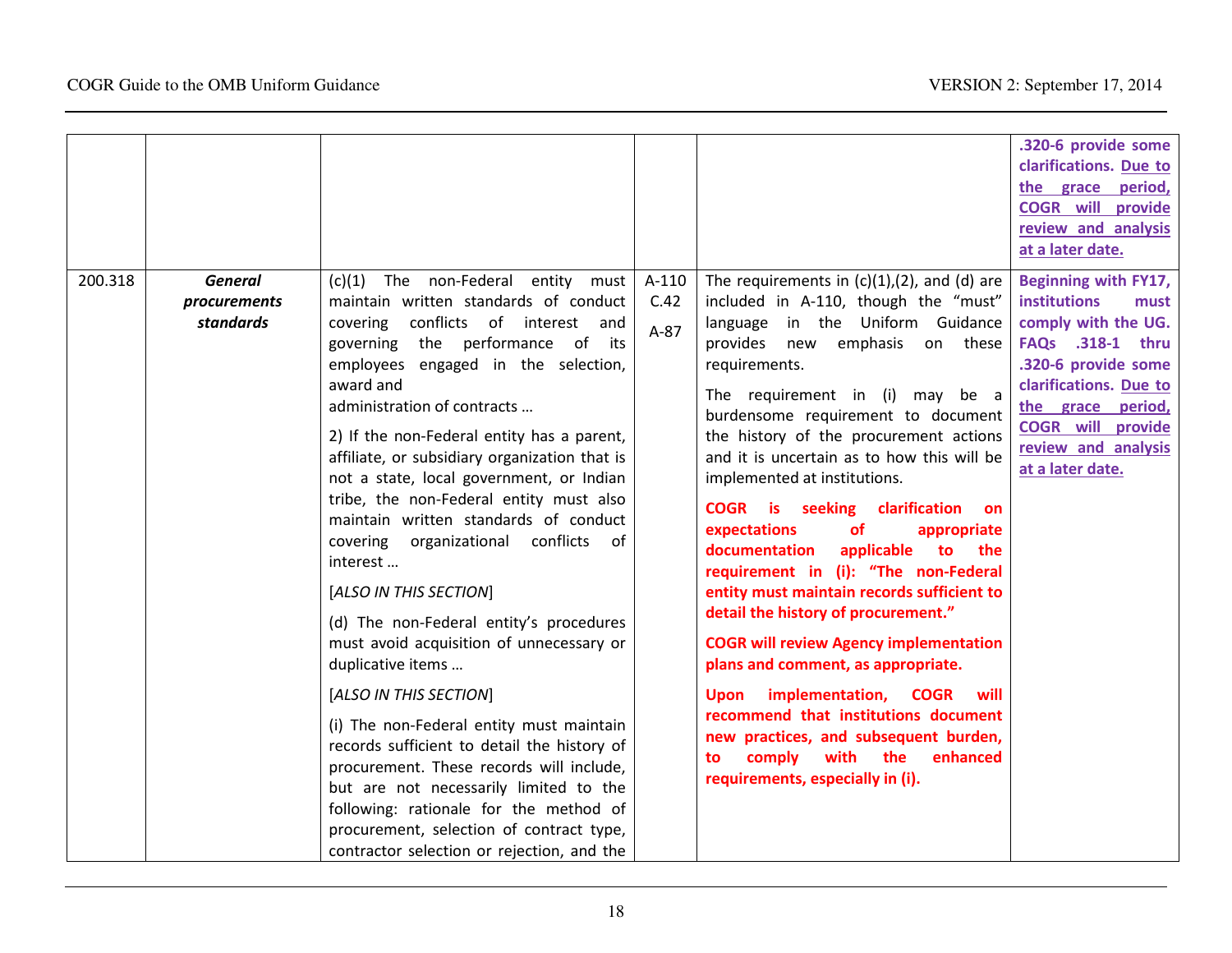|         |                                                    | basis for the contract price.                                                                                                                                                                                                                                                                                                                                                                                                                                                                                                                                                                                                                                                                        |                           |                                                                                                                                                                                                                                                                                                                                                                                                                                                                                                                                                                                                                                                                                                                         |                                                                                                                                                                                                                                                           |
|---------|----------------------------------------------------|------------------------------------------------------------------------------------------------------------------------------------------------------------------------------------------------------------------------------------------------------------------------------------------------------------------------------------------------------------------------------------------------------------------------------------------------------------------------------------------------------------------------------------------------------------------------------------------------------------------------------------------------------------------------------------------------------|---------------------------|-------------------------------------------------------------------------------------------------------------------------------------------------------------------------------------------------------------------------------------------------------------------------------------------------------------------------------------------------------------------------------------------------------------------------------------------------------------------------------------------------------------------------------------------------------------------------------------------------------------------------------------------------------------------------------------------------------------------------|-----------------------------------------------------------------------------------------------------------------------------------------------------------------------------------------------------------------------------------------------------------|
| 200.319 | Competition                                        | (a) All procurement transactions must be<br>conducted in a manner providing full and<br>open competition consistent with the<br>standards of this section<br>(b) The non-Federal entity must conduct<br>procurements in a manner that prohibits<br>the use of statutorily or administratively<br>imposed state or local geographical<br>preferences<br>(c) The non-Federal entity must have<br>written procedures for procurement<br>transactions. These<br>procedures must<br>ensure<br>(d) The non-Federal entity must ensure<br>that all prequalified lists of persons, firms,<br>or products  are current and include<br>enough qualified sources to ensure<br>maximum open and free competition | $A-110$<br>C.43<br>$A-87$ | The requirement in (a) is included in A-<br>110, though the "must" language in the<br>Uniform Guidance provides new emphasis<br>on this requirement.<br>The requirements in $(b)$ , $(c)$ , and $(d)$ are<br>new and it is uncertain as to how this will<br>be implemented at institutions.<br>COGR is seeking clarification on<br>expectations<br><b>of</b><br>appropriate<br>documentation<br>applicable to these<br>requirements.<br><b>COGR will review Agency implementation</b><br>plans and comment, as appropriate.<br>implementation, COGR<br>will<br><b>Upon</b><br>recommend that institutions document<br>new practices, and subsequent burden,<br>comply<br>with<br>the<br>enhanced<br>to<br>requirements. | Beginning with FY17,<br><b>institutions</b><br>must<br>comply with the UG.<br>FAQs .318-1 thru<br>.320-6 provide some<br>clarifications. Due to<br>the grace period,<br><b>COGR will provide</b><br>review and analysis<br>at a later date.               |
| 200.320 | <b>Methods of</b><br>procurement to be<br>followed | The non-Federal entity must use one of<br>the following methods of procurement.<br>(a) Procurement by micro-purchases<br>acquisition of supplies or services, the<br>aggregate dollar amount of which does<br>not exceed \$3,000 (or \$2,000 in the case<br>of acquisitions for construction subject to<br>the Davis-Bacon Act) Micro-purchases<br>may be awarded without soliciting<br>competitive quotations<br>(b) Procurement by small purchase                                                                                                                                                                                                                                                  | $A-110$<br>C.44<br>$A-87$ | Institutions must use one of the five<br>procurement methods as listed in this<br>section (note: (a) thru (f) are listed, (e) has<br>been excluded as an apparent typo error).<br>These five methods are much more<br>detailed and prescriptive in comparison to<br>the requirements in A-110.<br>Method (a) specifies the category of<br>micro-purchase (defined in Subpart A<br>Definitions, 200.67) for grants and<br>cooperative agreements. Per 200.67, this                                                                                                                                                                                                                                                       | Beginning with FY17,<br>institutions<br>must<br>comply with the UG.<br>FAQs .318-1 thru<br>.320-6 provide some<br>clarifications. Due to<br>the grace period,<br><b>COGR</b> will provide<br>review and analysis<br>at a later date.<br>Note, the FDP has |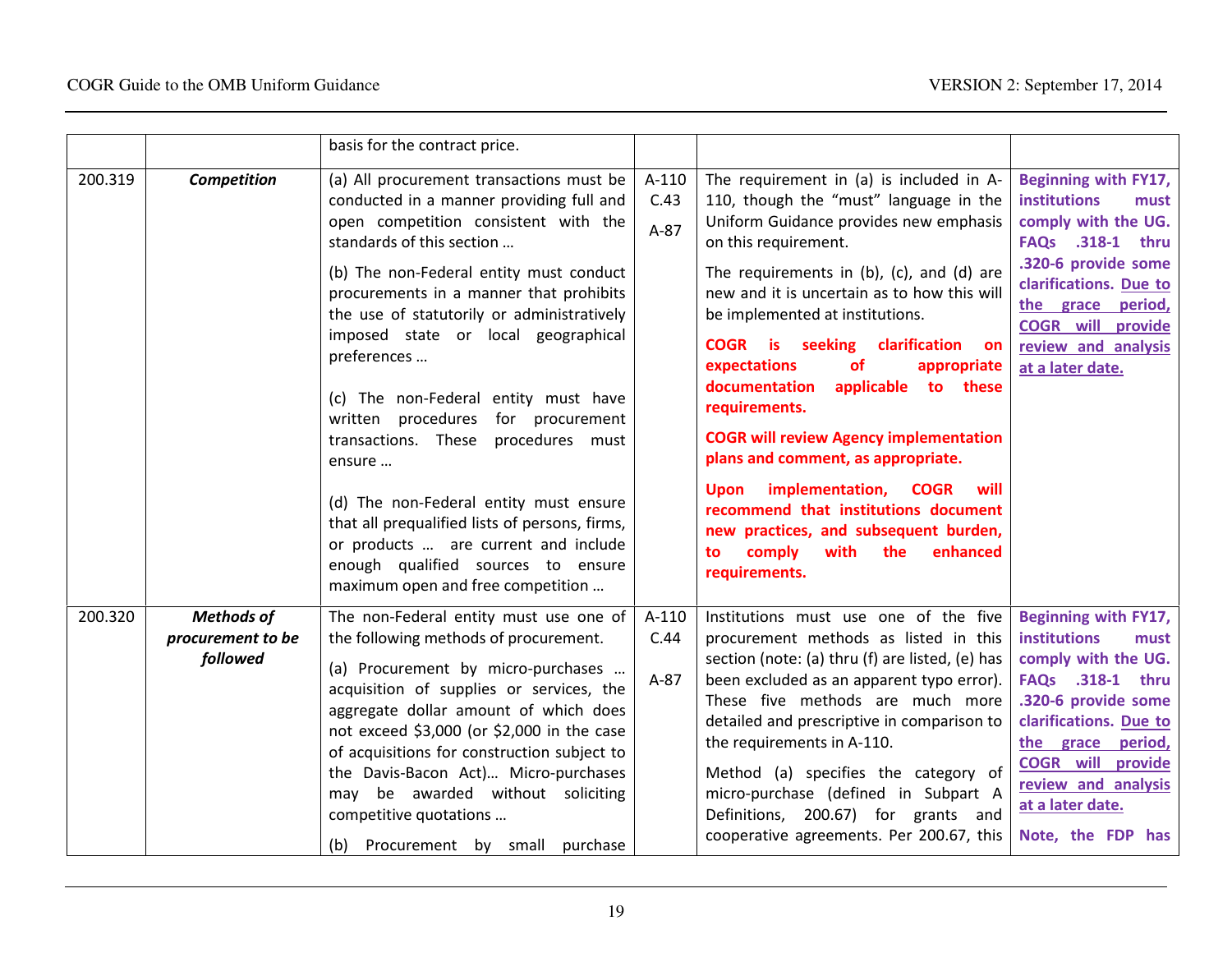| procedures. Small purchase procedures                                                                                                                                                                                                                                                                                                                                                                | method allows the non-Federal entity to                                                                                                                                                                                                                                                                                                                                                                                     | initiated        | an      |
|------------------------------------------------------------------------------------------------------------------------------------------------------------------------------------------------------------------------------------------------------------------------------------------------------------------------------------------------------------------------------------------------------|-----------------------------------------------------------------------------------------------------------------------------------------------------------------------------------------------------------------------------------------------------------------------------------------------------------------------------------------------------------------------------------------------------------------------------|------------------|---------|
| are those relatively simple and informal                                                                                                                                                                                                                                                                                                                                                             | use a "subset of a non-Federal entity's                                                                                                                                                                                                                                                                                                                                                                                     | examination      | of      |
| procurement methods  that do not cost                                                                                                                                                                                                                                                                                                                                                                | small purchase procedures  in order to                                                                                                                                                                                                                                                                                                                                                                                      | "Methods"        | and     |
| more than the Simplified Acquisition                                                                                                                                                                                                                                                                                                                                                                 | expedite the completion of its lowest                                                                                                                                                                                                                                                                                                                                                                                       | <b>COGR will</b> | engage, |
| Threshold. If small purchase procedures                                                                                                                                                                                                                                                                                                                                                              | dollar small purchase transactions and                                                                                                                                                                                                                                                                                                                                                                                      | accordingly.     |         |
| are used, price or rate quotations must be                                                                                                                                                                                                                                                                                                                                                           | minimize the associated administrative                                                                                                                                                                                                                                                                                                                                                                                      |                  |         |
| obtained from an adequate number of                                                                                                                                                                                                                                                                                                                                                                  | burden and cost." The category of micro-                                                                                                                                                                                                                                                                                                                                                                                    |                  |         |
| qualified sources.                                                                                                                                                                                                                                                                                                                                                                                   | purchase is common to the Federal                                                                                                                                                                                                                                                                                                                                                                                           |                  |         |
| (c) Procurement by sealed bids (formal<br>advertising). Bids are publicly solicited and<br>a firm fixed price contract (lump sum or<br>unit price) is awarded to the responsible<br>bidder whose bid, conforming with all the<br>material terms and conditions of the<br>invitation for bids, is the lowest in price.<br>The sealed bid method is the preferred<br>method for procuring construction | Acquisition Regulation (FAR), and per<br>200.67, the "threshold is set by the<br>Federal Acquisition Regulation at 48 CFR<br>Subpart 2.1 (Definitions)."<br>Method (b) specifies the category of<br>"small purchases" that do not exceed the<br>Simplified Acquisition Threshold<br>(as<br>defined in Subpart A Definitions, 200.88).<br>Per the definition in 200.88, "the non-<br>Federal entity may purchase property or |                  |         |
| Procurement<br>by<br>(d)<br>competitive<br>proposals. The technique of competitive<br>proposals is normally conducted with<br>more than one source submitting an offer,<br>and either a fixed price or cost<br>reimbursement type contract is awarded                                                                                                                                                | services using small purchase methods<br>to expedite the purchase of items costing<br>less than the simplified acquisition<br>threshold  set by the [FAR] at 48 CFR<br>Subpart 2.1 (Definitions)<br>and in<br>accordance with 41 U.S.C. 1908. As of the<br>publication of this Part, the simplified                                                                                                                         |                  |         |
| Procurement by noncompetitive<br>(f)                                                                                                                                                                                                                                                                                                                                                                 | acquisition threshold is \$150,000, but this                                                                                                                                                                                                                                                                                                                                                                                |                  |         |
| Procurement<br>proposals.<br>by<br>noncompetitive proposals is procurement                                                                                                                                                                                                                                                                                                                           | threshold is periodically adjusted for<br>inflation."                                                                                                                                                                                                                                                                                                                                                                       |                  |         |
| through solicitation of a proposal from                                                                                                                                                                                                                                                                                                                                                              |                                                                                                                                                                                                                                                                                                                                                                                                                             |                  |         |
| only one source and may be used only<br>when one or more of the following<br>circumstances apply:                                                                                                                                                                                                                                                                                                    | Methods (c) and (d) include detailed<br>requirements associated with sealed bids<br>(c) and competitive proposals (d).                                                                                                                                                                                                                                                                                                      |                  |         |
| (1) The item is available only from a                                                                                                                                                                                                                                                                                                                                                                | Method (f) specifies the requirements for<br>a sole source procurement and the                                                                                                                                                                                                                                                                                                                                              |                  |         |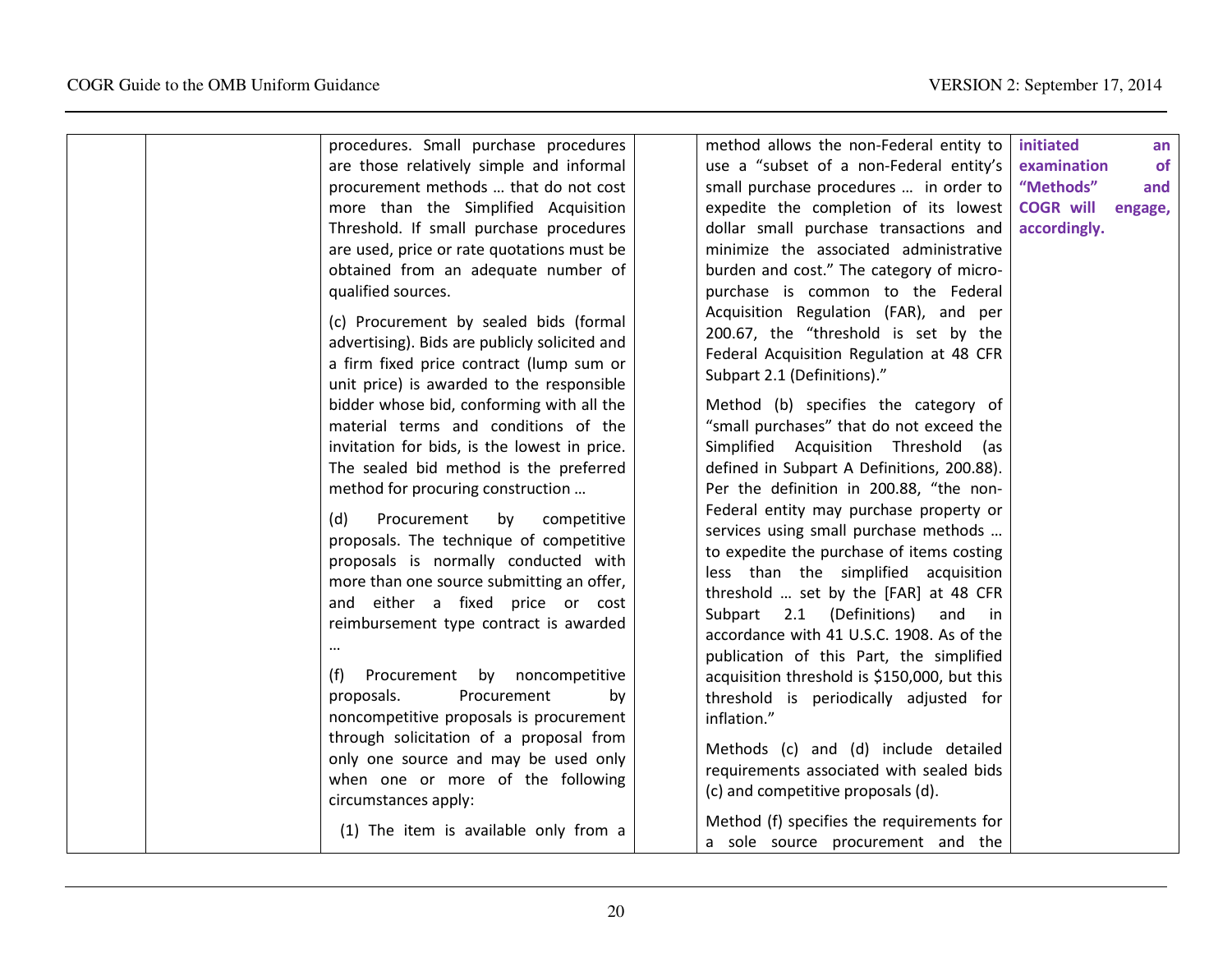|                                              | single source;<br>(2) The public exigency or emergency for<br>the requirement will not permit a delay<br>resulting from competitive solicitation;<br>(3) The Federal awarding agency or pass-<br>through entity expressly authorizes<br>noncompetitive proposals in response to<br>a written request from the non-Federal<br>entity; or<br>(4) After solicitation of a number of<br>sources, competition is determined<br>inadequate. |               | circumstances (at least one of four) that<br>should be applicable in order to use the<br>sole source method.<br><b>COGR</b> is seeking<br>clarification<br><b>on</b><br>expectations<br><b>of</b><br>the<br>appropriate<br>documentation<br>and<br>institutional<br>practices that will support the use of<br>methods (a), (b), and/or (f). This includes<br>clarification on documentation<br>to<br>support "small purchases" (\$3,001 to<br>\$150,000) per (b) and documentation to<br>justify the use of "sole source" per (f).<br>COGR, in partnership with the FDP, may<br>accumulate data to show the difference<br>in the timeliness of procurement actions<br>between sole source versus other<br>methods of procurement,<br>and the<br>resulting<br>impact<br>research<br>on<br>productivity. As appropriate, we will<br>share this data with federal officials.<br><b>COGR will review Agency implementation</b><br>plans and comment, as appropriate.<br>implementation,<br><b>COGR</b><br>will<br><b>Upon</b><br>recommend that institutions document<br>impact on procurement card policies, the<br>increases in time/burden to complete a<br>procurement action, and any impact on<br>research productivity. |                                                                                         |
|----------------------------------------------|---------------------------------------------------------------------------------------------------------------------------------------------------------------------------------------------------------------------------------------------------------------------------------------------------------------------------------------------------------------------------------------------------------------------------------------|---------------|----------------------------------------------------------------------------------------------------------------------------------------------------------------------------------------------------------------------------------------------------------------------------------------------------------------------------------------------------------------------------------------------------------------------------------------------------------------------------------------------------------------------------------------------------------------------------------------------------------------------------------------------------------------------------------------------------------------------------------------------------------------------------------------------------------------------------------------------------------------------------------------------------------------------------------------------------------------------------------------------------------------------------------------------------------------------------------------------------------------------------------------------------------------------------------------------------------------------------|-----------------------------------------------------------------------------------------|
|                                              |                                                                                                                                                                                                                                                                                                                                                                                                                                       |               |                                                                                                                                                                                                                                                                                                                                                                                                                                                                                                                                                                                                                                                                                                                                                                                                                                                                                                                                                                                                                                                                                                                                                                                                                            |                                                                                         |
| 200.323<br><b>Contract cost and</b><br>price | (a) The non-Federal entity must perform a<br>cost or price analysis in connection with<br>every procurement action in excess of the<br>Simplified Acquisition Threshold including                                                                                                                                                                                                                                                     | A-110<br>C.45 | The cost or price analysis requirement<br>exists in A-110, as well. However, the<br>in the Uniform Guidance<br>language<br>provides<br>emphasis<br>this  <br>on<br>new                                                                                                                                                                                                                                                                                                                                                                                                                                                                                                                                                                                                                                                                                                                                                                                                                                                                                                                                                                                                                                                     | Beginning with FY17,<br>institutions<br>must<br>comply with the UG.<br>FAQs .318-1 thru |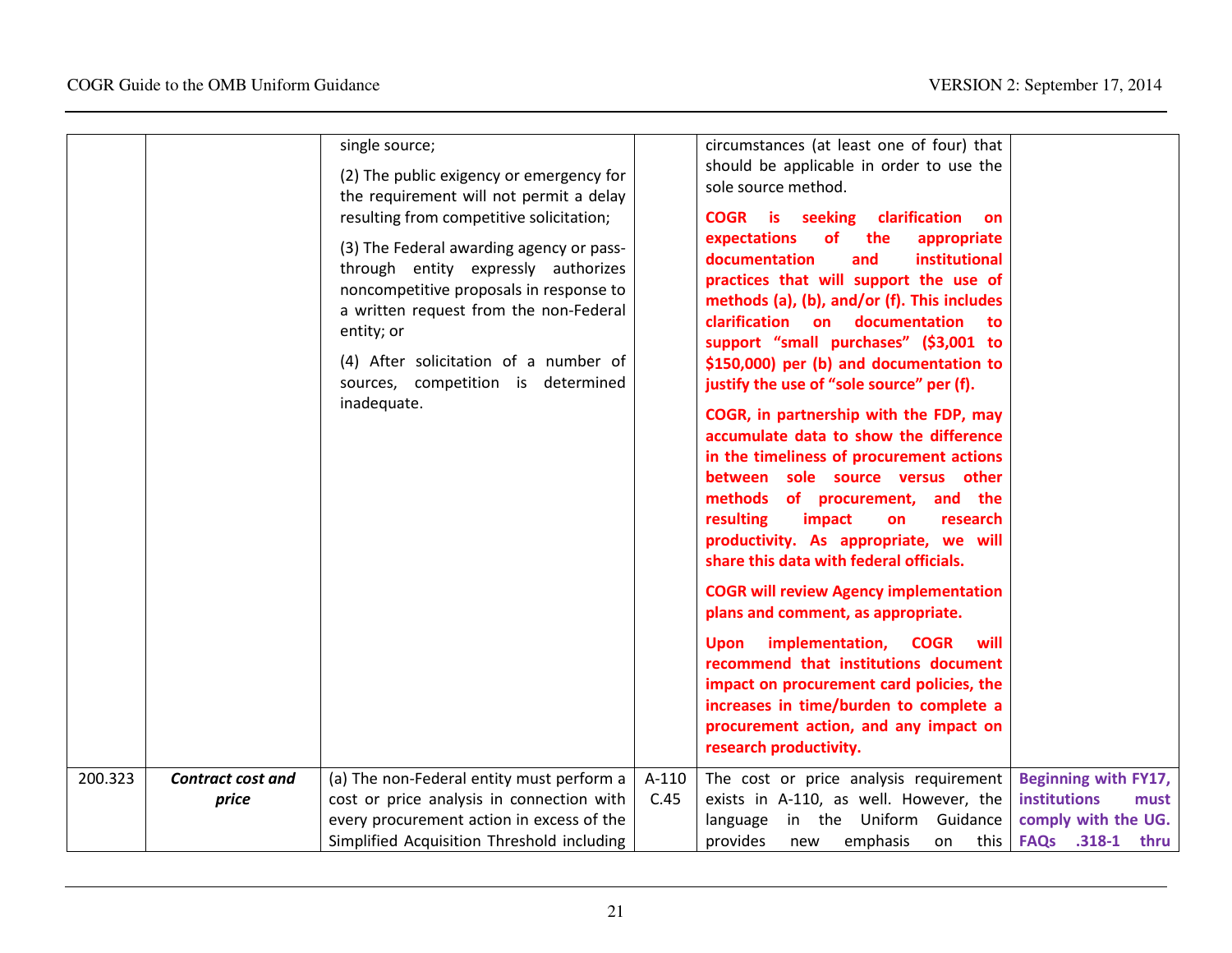|  | contract modifications. The method and<br>degree of analysis is dependent on the<br>surrounding the particular<br>facts<br>procurement situation, but as a starting<br>point, the non-Federal entity must make<br>independent estimates before receiving<br>bids or proposals. |  | requirement.<br>will<br><b>COGR</b><br>implementation,<br>Upon<br>recommend that institutions document<br>changes, if any, in institutional practices,<br>as well as any issues that arise. | .320-6 provide some<br>clarifications. Due to<br>the grace period,<br><b>COGR</b> will provide<br>review and analysis<br>at a later date. |
|--|--------------------------------------------------------------------------------------------------------------------------------------------------------------------------------------------------------------------------------------------------------------------------------|--|---------------------------------------------------------------------------------------------------------------------------------------------------------------------------------------------|-------------------------------------------------------------------------------------------------------------------------------------------|
|--|--------------------------------------------------------------------------------------------------------------------------------------------------------------------------------------------------------------------------------------------------------------------------------|--|---------------------------------------------------------------------------------------------------------------------------------------------------------------------------------------------|-------------------------------------------------------------------------------------------------------------------------------------------|

#### Subpart D – Post Federal Award … (Performance and Financial Monitoring and Reporting)

| <b>Section</b> | <b>Title</b>               | <b>Text from the</b>                                                                                                                                                                                                                                                                                                                                                                                                                                                                                                                                                                                                                                                                                                                                                                                                                       | <b>Cross</b>           | <b>COGR Assessment and</b>                                                                                                                                                                                                                                                                                                                                                                                                                                                                                                                                                                                                                                                                                                            | <b>VERSION 2,</b>                                                                                                                                                                   |
|----------------|----------------------------|--------------------------------------------------------------------------------------------------------------------------------------------------------------------------------------------------------------------------------------------------------------------------------------------------------------------------------------------------------------------------------------------------------------------------------------------------------------------------------------------------------------------------------------------------------------------------------------------------------------------------------------------------------------------------------------------------------------------------------------------------------------------------------------------------------------------------------------------|------------------------|---------------------------------------------------------------------------------------------------------------------------------------------------------------------------------------------------------------------------------------------------------------------------------------------------------------------------------------------------------------------------------------------------------------------------------------------------------------------------------------------------------------------------------------------------------------------------------------------------------------------------------------------------------------------------------------------------------------------------------------|-------------------------------------------------------------------------------------------------------------------------------------------------------------------------------------|
| 200.327        | <b>Financial reporting</b> | <b>Uniform Guidance</b><br>Unless otherwise approved by OMB, the<br>Federal awarding agency may solicit only<br>standard,<br>the<br>OMB-approved<br>governmentwide data elements for<br>collection of financial information (at time<br>of publication the Federal Financial Report<br>or such future collections as may be<br>approved by OMB and listed on the OMB<br>website). This information must be<br>collected with the frequency required by<br>the terms and conditions of the Federal<br>award, but no less frequently than<br>annually nor more frequently than<br>in<br>quarterly<br>except<br>unusual<br>circumstances, for example where more<br>frequent reporting is necessary for the<br>effective monitoring of the Federal award<br>or could significantly affect program<br>outcomes, and preferably in coordination | Ref<br>$A-110$<br>C.52 | <b>Next Steps (VERSION 1)</b><br>The information collection items in this<br>section are in-line with the requirements<br>in A-110, with only changes that reflect<br>updated OMB approved reports.<br>Requests by agencies for<br>similar<br>information should be the exception and<br>require approval by OMB. Previous<br>sections of the Uniform Guidance (see<br>200.102 and 200.206) set a high bar for<br>agency exceptions by requiring agency<br>compliance with the Paperwork Reduction<br>Act of 1995 (see 200.206). When agencies<br>are out of compliance, engagement with<br>OMB may be appropriate.<br>Upon implementation, COGR<br>will<br>recommend that institutions document<br>agency exceptions and deviations. | <b>COGR Update</b><br><b>COGR</b><br>will<br>collect<br>data from members,<br>as appropriate, to<br>document<br>agency<br>and/or<br>deviations<br>agency policies and<br>practices. |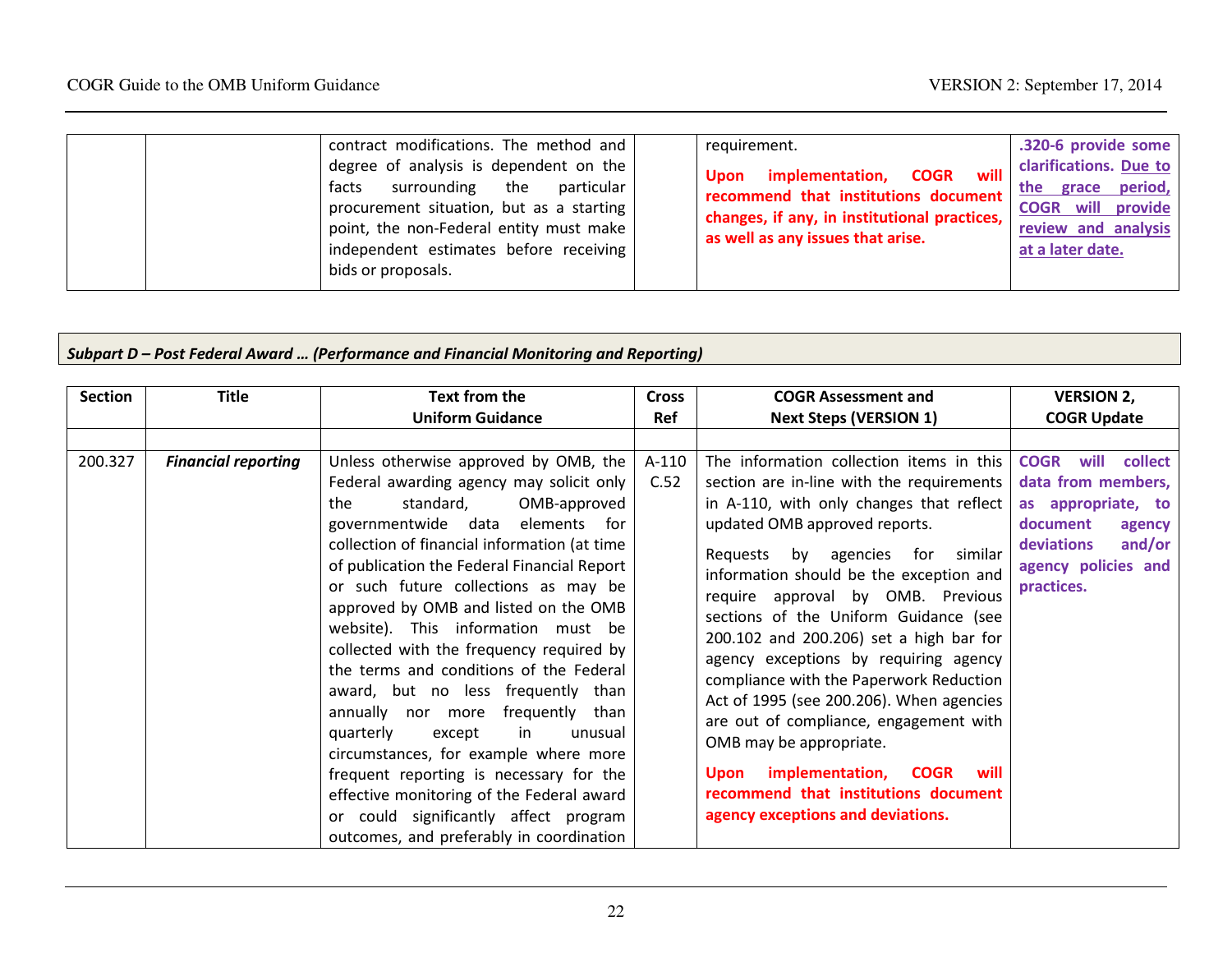|         |                                                           | with performance reporting.                                                                                                                                                                                                                                                                                                                                                                                                                                                                                                                                                                                                                                                                                                                                                                                                                                                                                                                                                                                                                                                                                                                                                                                                                   |               |                                                                                                                                                                                                                                                                                                                                                                                                                                                                                                                                                                                                                                                                                                                                                                                                                                                                                                                                                                                                                                                                                                                                                                                                                                                                                                                                                               |                                                                                                                                                         |
|---------|-----------------------------------------------------------|-----------------------------------------------------------------------------------------------------------------------------------------------------------------------------------------------------------------------------------------------------------------------------------------------------------------------------------------------------------------------------------------------------------------------------------------------------------------------------------------------------------------------------------------------------------------------------------------------------------------------------------------------------------------------------------------------------------------------------------------------------------------------------------------------------------------------------------------------------------------------------------------------------------------------------------------------------------------------------------------------------------------------------------------------------------------------------------------------------------------------------------------------------------------------------------------------------------------------------------------------|---------------|---------------------------------------------------------------------------------------------------------------------------------------------------------------------------------------------------------------------------------------------------------------------------------------------------------------------------------------------------------------------------------------------------------------------------------------------------------------------------------------------------------------------------------------------------------------------------------------------------------------------------------------------------------------------------------------------------------------------------------------------------------------------------------------------------------------------------------------------------------------------------------------------------------------------------------------------------------------------------------------------------------------------------------------------------------------------------------------------------------------------------------------------------------------------------------------------------------------------------------------------------------------------------------------------------------------------------------------------------------------|---------------------------------------------------------------------------------------------------------------------------------------------------------|
| 200.328 | <b>Monitoring and</b><br>reporting program<br>performance | (b)<br>Non-construction<br>performance<br>reports. The Federal awarding agency<br>must use standard, OMB-approved data<br>elements for collection of performance<br>(including<br>information<br>performance<br>progress reports, Research Performance<br>Progress Report, or such future collections<br>as may be approved by OMB and listed on<br>the OMB website)<br>(2) The non-Federal entity must submit<br>performance reports using<br>OMB-<br>approved governmentwide standard<br>information collections when providing<br>performance<br>information.<br>As<br>appropriate in accordance with above<br>information<br>mentioned<br>collections,<br>these reports will contain, for each<br>Federal award, brief information on the<br>following unless other collections are<br>approved by OMB:<br>comparison<br>of<br>actual<br>(i)<br>А<br>accomplishments to the objectives of<br>the Federal award established for the<br>period. Where the accomplishments of<br>the Federal award can be quantified, a<br>computation of the cost (for example,<br>related to units of accomplishment) may<br>be required if that information will be<br>useful.<br>(ii) The reasons why established goals<br>were not met, if appropriate. | A-110<br>C.51 | Reinforces that the Research Performance<br>Progress Report (RPPR) will remain the<br>acceptable report to measure project<br>The<br>definition<br>performance.<br>of<br>"Performance goal" (see 200.76) provides<br>support<br>by identifying<br>additional<br>discretionary research awards as an<br>example where submission of a technical<br>performance report (i.e., the RPPR) is<br>acceptable to meeting the requirements<br>for<br>performance<br>measurement.<br>Discretionary research awards also are<br>referenced in section 200.210(d). Also see<br>200.301, Performance measurement.<br>The information collection items in (2)(i),<br>(ii), and (iii) are almost identical to A-110,<br>with only a subtle change in $(2)(i)$ that<br>suggests that a computation of cost<br>related to units of accomplishment may<br>be required. However, the standard set in<br>200.301 via the acceptability of the RPPR<br>to measure project performance suggests<br>that additional information collections<br>should be unusual and exceptional.<br>Previous sections of the Uniform Guidance<br>(see 200.102 and 200.206) set a high bar<br>for agency exceptions by requiring agency<br>compliance with the Paperwork Reduction<br>Act of 1995 (see 200.206). When agencies<br>are out of compliance, engagement with<br>OMB may be appropriate. | <b>COGR</b> will collect<br>data from members,<br>as appropriate, to<br>document<br>agency<br>deviations<br>and/or<br>agency policies and<br>practices. |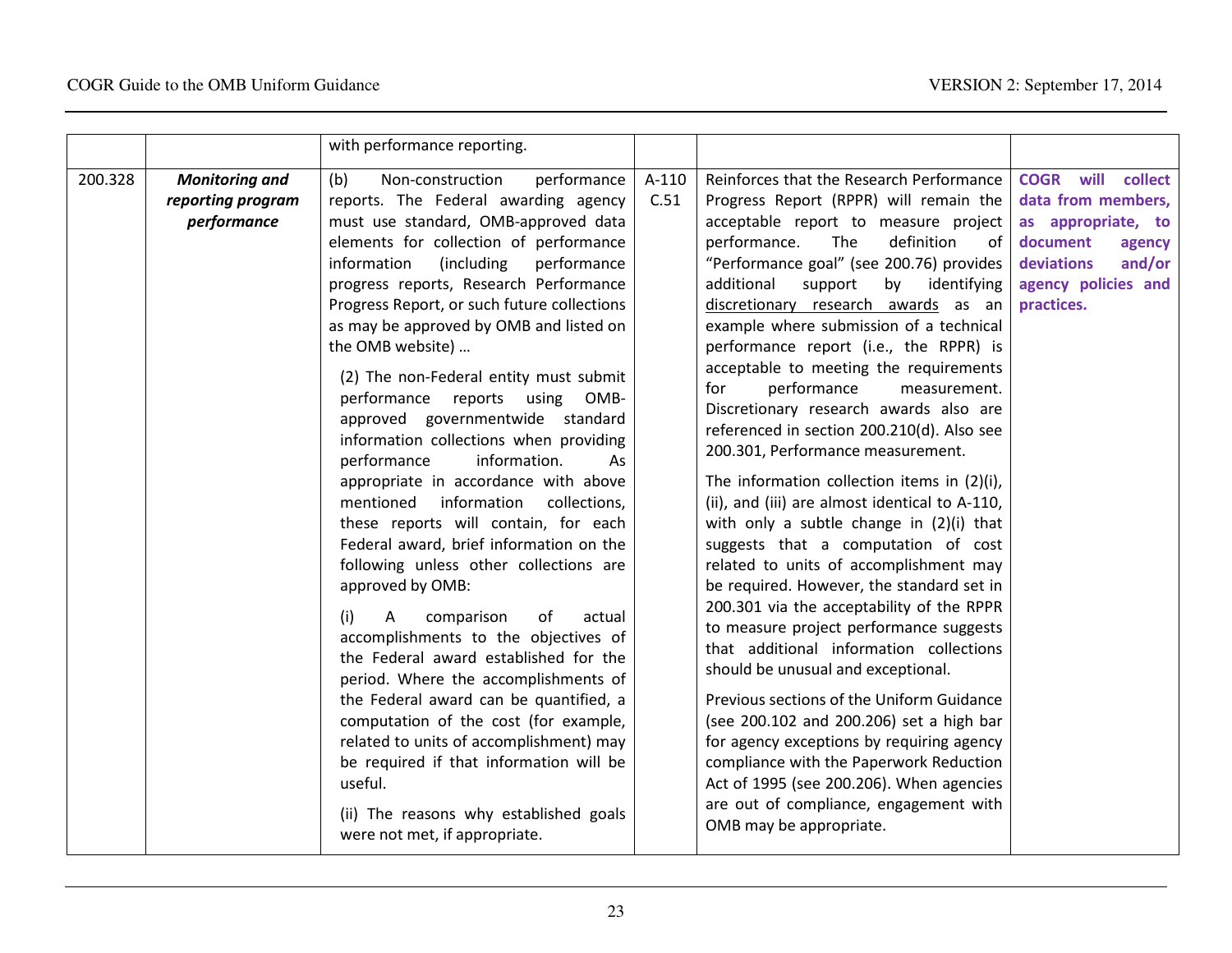| (iii)<br>Additional pertinent information<br>including, when appropriate, analysis<br>and explanation of cost overruns or high  <br>unit costs. | <b>COGR will review Agency implementation</b><br>plans and comment, as appropriate. |
|-------------------------------------------------------------------------------------------------------------------------------------------------|-------------------------------------------------------------------------------------|
|                                                                                                                                                 |                                                                                     |

# Subpart D – Post Federal Award … (Subrecipient Monitoring and Management)

| <b>Section</b> | <b>Title</b>                                            | Text from the                                                                                                                                                                                                                                                                                                                                                                                                                                                                                                                                                                       | <b>Cross</b>          | <b>COGR Assessment and</b>                                                                                                                                                                                                                                                                                                                                                                                                                                                                                                                                                                                                                                                                                                                                                                                                                                                                | <b>VERSION 2,</b>                                                                                                                                                                                                                                                                                                                                                                                                                                               |
|----------------|---------------------------------------------------------|-------------------------------------------------------------------------------------------------------------------------------------------------------------------------------------------------------------------------------------------------------------------------------------------------------------------------------------------------------------------------------------------------------------------------------------------------------------------------------------------------------------------------------------------------------------------------------------|-----------------------|-------------------------------------------------------------------------------------------------------------------------------------------------------------------------------------------------------------------------------------------------------------------------------------------------------------------------------------------------------------------------------------------------------------------------------------------------------------------------------------------------------------------------------------------------------------------------------------------------------------------------------------------------------------------------------------------------------------------------------------------------------------------------------------------------------------------------------------------------------------------------------------------|-----------------------------------------------------------------------------------------------------------------------------------------------------------------------------------------------------------------------------------------------------------------------------------------------------------------------------------------------------------------------------------------------------------------------------------------------------------------|
|                |                                                         | <b>Uniform Guidance</b>                                                                                                                                                                                                                                                                                                                                                                                                                                                                                                                                                             | Ref                   | <b>Next Steps (VERSION 1)</b>                                                                                                                                                                                                                                                                                                                                                                                                                                                                                                                                                                                                                                                                                                                                                                                                                                                             | <b>COGR Update</b>                                                                                                                                                                                                                                                                                                                                                                                                                                              |
|                |                                                         |                                                                                                                                                                                                                                                                                                                                                                                                                                                                                                                                                                                     |                       |                                                                                                                                                                                                                                                                                                                                                                                                                                                                                                                                                                                                                                                                                                                                                                                                                                                                                           |                                                                                                                                                                                                                                                                                                                                                                                                                                                                 |
| 200.330        | Subrecipient and<br>contractor<br><i>determinations</i> | The non-Federal entity may concurrently<br>receive Federal awards as a recipient, a<br>subrecipient, and a contractor, depending<br>on the substance of its agreements<br>Therefore, a pass-through entity must<br>make<br>case-by-case<br>determinations<br>whether each agreement it makes for the<br>disbursement of Federal program funds<br>casts the party receiving the funds in the<br>role of a subrecipient or a contractor. The<br>Federal awarding agency may supply and<br>require recipients to comply with<br>additional guidance to support these<br>determinations | A-133<br><b>B.210</b> | The language that states the "pass-<br>through entity must make case-by-case<br>determinations" is helpful and makes it<br>the clear responsibility of the pass-<br>through entity to define the relationship.<br>However, the subsequent language that<br>allows the awarding agency to "require<br>recipients to comply with additional<br>guidance<br>these<br>to<br>support<br>determinations" may negate the decision-<br>making authority of the pass-through<br>entity<br>and<br>may create a<br>new<br>documentation<br>requirement.<br>Some<br>agencies may be compelled to override an<br>initial classification from a contractor<br>(vendor) relationship to a subrecipient<br>relationship, which further impacts<br>application of the F&A rate and creates<br>potential monitoring responsibilities of<br>the contractor.<br><b>COGR will review Agency implementation</b> | <b>COGR</b> will<br>collect<br>data from members,<br>as appropriate, to<br>document<br>agency<br>and/or<br>deviations<br>agency policies and<br>practices.<br>Also see comments<br>to Appendix III, C.2<br>and concerns where<br>agencies<br>may<br>inappropriately<br>characterize<br>a<br>relationship<br>as<br>subrecipient<br>relationship<br>rather<br>than a contractor<br>(vendor)<br>relationship, which<br>in turn, affects the<br>definition of MTDC. |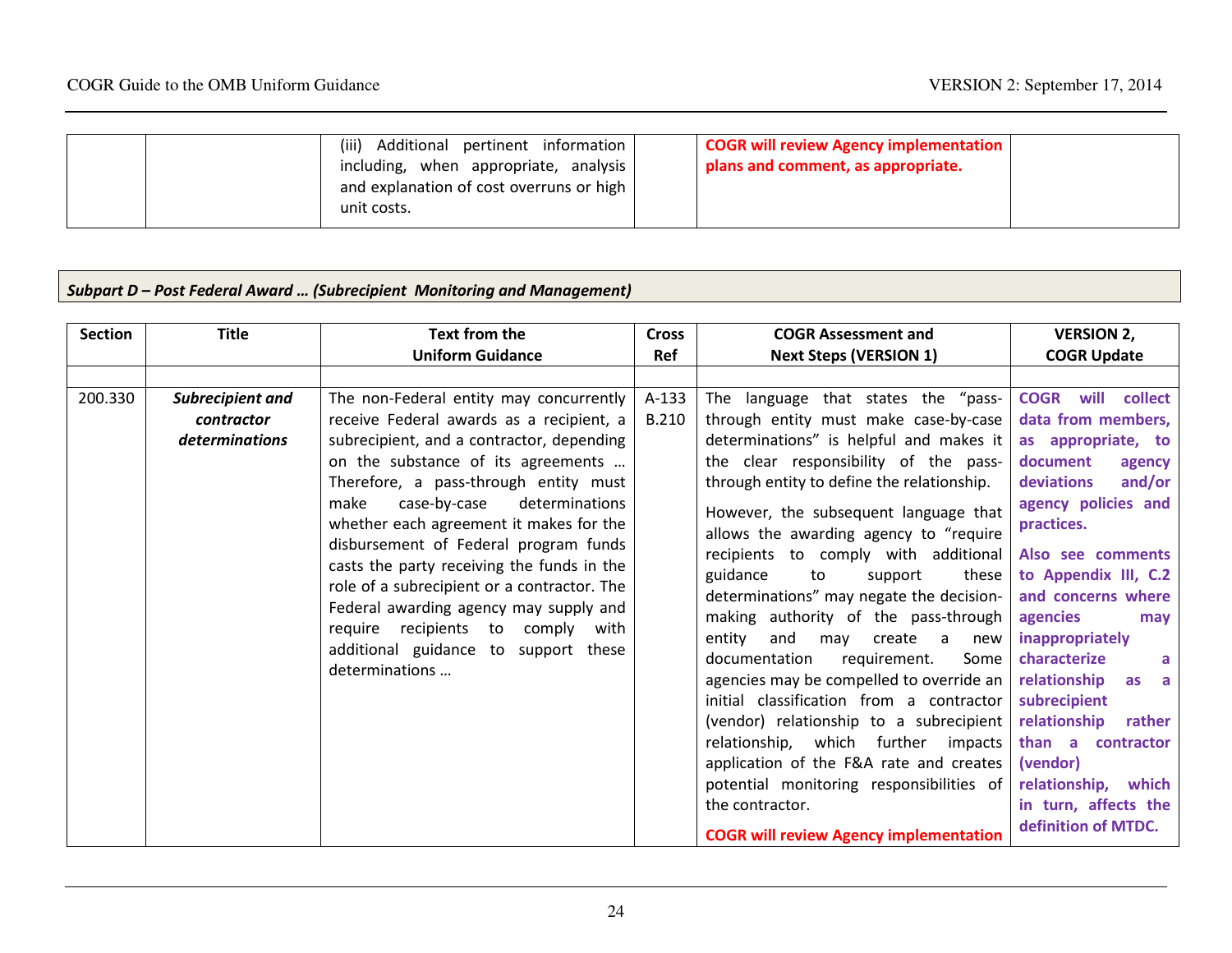|         |                                                  |                                                                                                                                                                                                                                                                                                                                                                                                                                                                                                                                                                                                                                                                                                                                                                                                                                                                     |                | plans and comment, as appropriate.<br>Upon implementation, COGR<br>will<br>recommend that institutions document<br>overrides<br>initial<br><b>of</b><br>agency<br>an<br>classification,<br>well<br>as<br>as<br>any<br>administrative burden associated with a<br>documentation requirement to support<br>determinations of subrecipient versus<br>contractor (also see comments to<br>Appendix III, C.2).                                                                                                                                                                                                                                                                                                                                                                                                                                                                                                                                      |                                                                                                                                                                                                                                                                                                                                                                                                                                                                                                                          |
|---------|--------------------------------------------------|---------------------------------------------------------------------------------------------------------------------------------------------------------------------------------------------------------------------------------------------------------------------------------------------------------------------------------------------------------------------------------------------------------------------------------------------------------------------------------------------------------------------------------------------------------------------------------------------------------------------------------------------------------------------------------------------------------------------------------------------------------------------------------------------------------------------------------------------------------------------|----------------|------------------------------------------------------------------------------------------------------------------------------------------------------------------------------------------------------------------------------------------------------------------------------------------------------------------------------------------------------------------------------------------------------------------------------------------------------------------------------------------------------------------------------------------------------------------------------------------------------------------------------------------------------------------------------------------------------------------------------------------------------------------------------------------------------------------------------------------------------------------------------------------------------------------------------------------------|--------------------------------------------------------------------------------------------------------------------------------------------------------------------------------------------------------------------------------------------------------------------------------------------------------------------------------------------------------------------------------------------------------------------------------------------------------------------------------------------------------------------------|
| 200.331 | <b>Requirements for</b><br>pass-through entities | All pass-through entities must:<br>(a) Ensure that every subaward is clearly<br>identified to the subrecipient as a<br>subaward and includes the following<br>information  Required information<br>includes:<br>(4) An approved federally recognized<br>indirect cost rate negotiated between<br>the subrecipient and the Federal<br>government or, if no such rate exists,<br>either a rate negotiated between the<br>pass-through entity and the subrecipient<br>(in compliance with this Part), or a de<br>minimis indirect cost rate as defined in §<br>200.414 Indirect (F&A) costs, paragraph<br>(b) of this Part.<br>[ALSO IN THIS SECTION]<br>(d) Monitor the activities of the<br>subrecipient as necessary to ensure that<br>the subaward is used for authorized<br>Pass-through<br>entity<br>purposes<br>$\ldots$<br>monitoring of the subrecipient must | A-133<br>D400d | Section (a)(4) is new to the Uniform<br>Guidance<br>and<br>states<br>that<br>the<br>subrecipient's negotiated F&A rate, a de<br>minimus rate, or a rate negotiated with<br>the pass-through entity must be used. Per<br>200.414, the de minimus rate is set at 10%<br>of MTDC.<br>Section (d), items (1), (2), and (3),<br>prescribe<br>specific<br>monitoring<br>requirements, as compared to the less-<br>prescriptive guidance in A-133.<br>The increase in the single audit threshold<br>from \$500,000 to \$750,000 (see 200.501)<br>will result in fewer entities being covered<br>by the single audit. Consequently, pass-<br>through entities will no longer be able to<br>depend on these results, resulting in<br>additional monitoring responsibilities.<br>Section (e) suggests additional monitoring<br>tools that may be used, based on the<br>pass-through entity's assessment of risk.<br>COGR is reviewing the feasibility of | $.331 - 1$<br><b>FAQs</b><br>thru<br>.331-7 address the<br>expectations<br>and<br>guidance<br>for<br>applying F&A rates<br><b>Subrecipient</b><br>to<br><b>FAQ</b><br>agreements.<br>$.331 - 7$<br>addresses<br>remedies<br>when<br><b>is</b><br>there<br>non-<br>compliance by the<br>prime.<br><b>COGR</b> will collect<br>data from members,<br>as appropriate, to<br>document deviations<br>made by the prime<br>recipient.<br>The treatment<br><b>of</b><br>F&A<br>for<br>subrecipients<br>on<br>existing awards is |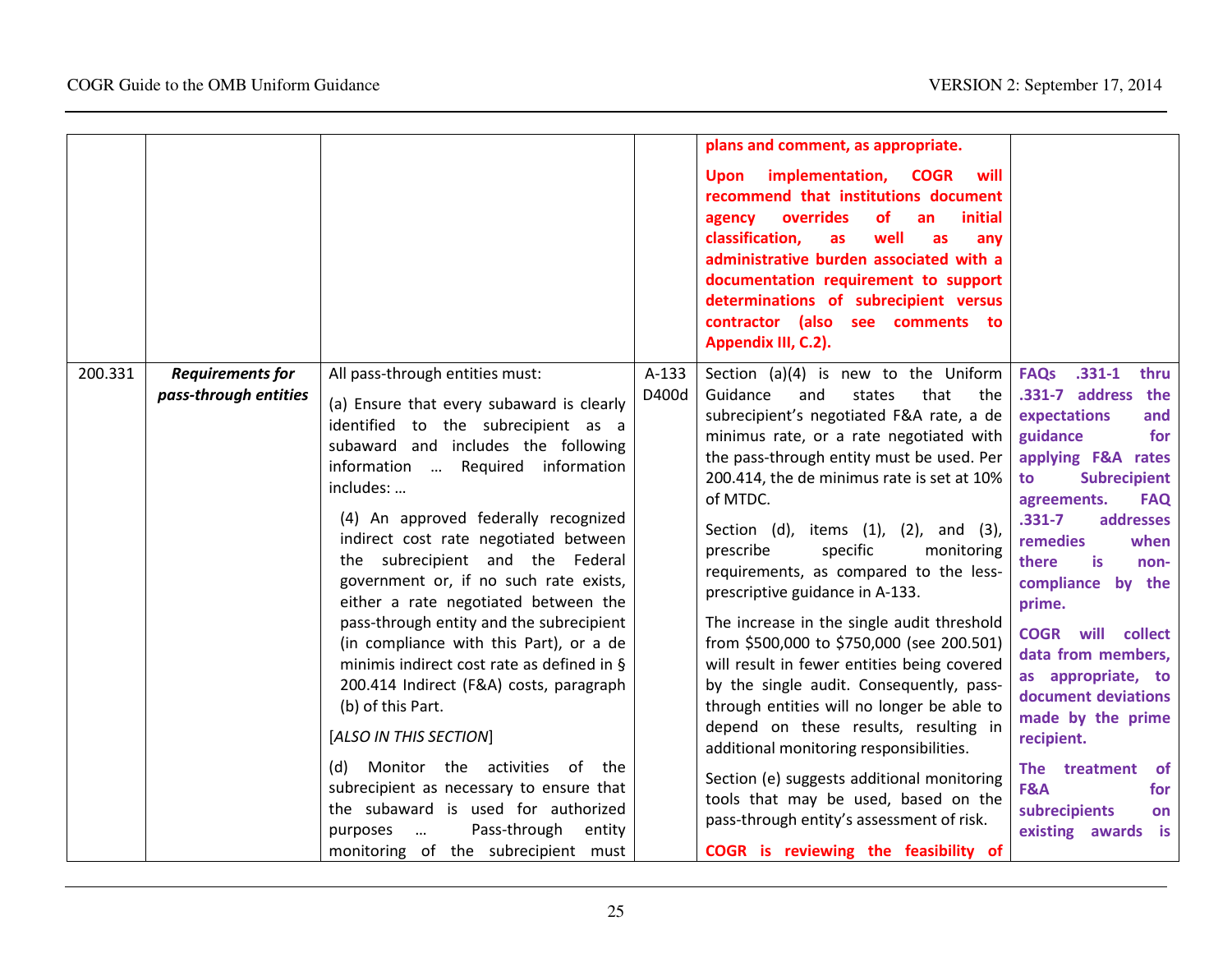|  | include:<br>(1)<br>financial<br>Reviewing<br>and<br>programmatic reports required by the<br>pass-through entity.<br>(2) Following-up and ensuring that the<br>takes<br>timely<br>subrecipient<br>and<br>appropriate action on all deficiencies<br>pertaining to the Federal<br>award<br>provided to the subrecipient from the<br>pass-through entity detected through<br>audits, on-site reviews, and other<br>means.<br>(3) Issuing a management decision for<br>audit findings pertaining to the Federal<br>award provided to the subrecipient from<br>the passthrough entity as required by §<br>200.521 Management decision.<br>(e) Depending upon the pass-through<br>entity's assessment of risk posed by the<br>subrecipient (as described in paragraph<br>(b) of this section), the following<br>monitoring tools may be useful<br>(1) Providing subrecipients with training<br>and technical assistance on program-<br>related matters; and<br>(2) Performing on-site reviews of the<br>subrecipient's program operations;<br>(3)<br>Arranging<br>for<br>agreed-upon-<br>procedures engagements as described in<br>§ 200.425 Audit services. | proposing a clarification to appropriate<br>federal officials, which would state that<br>the application of the approved federally<br>recognized indirect cost rate (or a de<br>minimis indirect cost rate) would be<br>applicable only to new awards. This<br>would facilitate administrative<br>and<br>budget issues applicable to existing<br>awards with new funding increments<br>(see section 200.110 and FAQ II-1).<br><b>COGR will review Agency implementation</b><br>plans and comment, as appropriate.<br><b>COGR</b> is working with appropriate federal<br>officials to encourage policymakers to<br>continue their commitment to reducing<br>burden by focusing on: a) simplification<br>of pass-through entity responsibilities<br>applicable to management decisions, and<br>b) consideration of an "audit monitoring-<br>waiver" when the subrecipient of the<br>pass-through entity is a peer institution,<br>subject to the single audit, with no<br>material weaknesses in internal control<br>in the past two years.<br>implementation,<br><b>COGR</b> will<br><b>Upon</b><br>recommend that institutions document<br>new burden associated with additional<br>monitoring responsibilities for those<br>entities no longer covered by the single<br>audit (due to the increase of the<br>threshold from \$500,000 to \$750,000).<br>will<br>implementation,<br><b>COGR</b><br><b>Upon</b> | specifically<br>not<br>addressed, but FAQ<br>.110-7 suggests that<br>if the agency does<br>not modify the terms<br>and conditions of the<br>existing award, the<br>F&A<br>rate<br>for<br>subrecipients<br>need<br>be adjusted.<br>not<br>Also, FAQ .110-11<br>states<br>that<br>the<br>effective date<br>for<br>subawards is<br>the<br>same as the effective<br>date of the Federal<br>award from which<br>subaward<br>the<br>is.<br>made.<br><b>Broadly</b><br>speaking,<br><b>COGR</b> will continue<br>working<br>with<br>appropriate federal<br>officials to address<br>burden<br><b>issues</b><br>associated<br>with<br>subrecipient<br>monitoring. |
|--|-------------------------------------------------------------------------------------------------------------------------------------------------------------------------------------------------------------------------------------------------------------------------------------------------------------------------------------------------------------------------------------------------------------------------------------------------------------------------------------------------------------------------------------------------------------------------------------------------------------------------------------------------------------------------------------------------------------------------------------------------------------------------------------------------------------------------------------------------------------------------------------------------------------------------------------------------------------------------------------------------------------------------------------------------------------------------------------------------------------------------------------------------------|----------------------------------------------------------------------------------------------------------------------------------------------------------------------------------------------------------------------------------------------------------------------------------------------------------------------------------------------------------------------------------------------------------------------------------------------------------------------------------------------------------------------------------------------------------------------------------------------------------------------------------------------------------------------------------------------------------------------------------------------------------------------------------------------------------------------------------------------------------------------------------------------------------------------------------------------------------------------------------------------------------------------------------------------------------------------------------------------------------------------------------------------------------------------------------------------------------------------------------------------------------------------------------------------------------------------------------------------------------------------------------------------------------------|----------------------------------------------------------------------------------------------------------------------------------------------------------------------------------------------------------------------------------------------------------------------------------------------------------------------------------------------------------------------------------------------------------------------------------------------------------------------------------------------------------------------------------------------------------------------------------------------------------------------------------------------------------|
|--|-------------------------------------------------------------------------------------------------------------------------------------------------------------------------------------------------------------------------------------------------------------------------------------------------------------------------------------------------------------------------------------------------------------------------------------------------------------------------------------------------------------------------------------------------------------------------------------------------------------------------------------------------------------------------------------------------------------------------------------------------------------------------------------------------------------------------------------------------------------------------------------------------------------------------------------------------------------------------------------------------------------------------------------------------------------------------------------------------------------------------------------------------------|----------------------------------------------------------------------------------------------------------------------------------------------------------------------------------------------------------------------------------------------------------------------------------------------------------------------------------------------------------------------------------------------------------------------------------------------------------------------------------------------------------------------------------------------------------------------------------------------------------------------------------------------------------------------------------------------------------------------------------------------------------------------------------------------------------------------------------------------------------------------------------------------------------------------------------------------------------------------------------------------------------------------------------------------------------------------------------------------------------------------------------------------------------------------------------------------------------------------------------------------------------------------------------------------------------------------------------------------------------------------------------------------------------------|----------------------------------------------------------------------------------------------------------------------------------------------------------------------------------------------------------------------------------------------------------------------------------------------------------------------------------------------------------------------------------------------------------------------------------------------------------------------------------------------------------------------------------------------------------------------------------------------------------------------------------------------------------|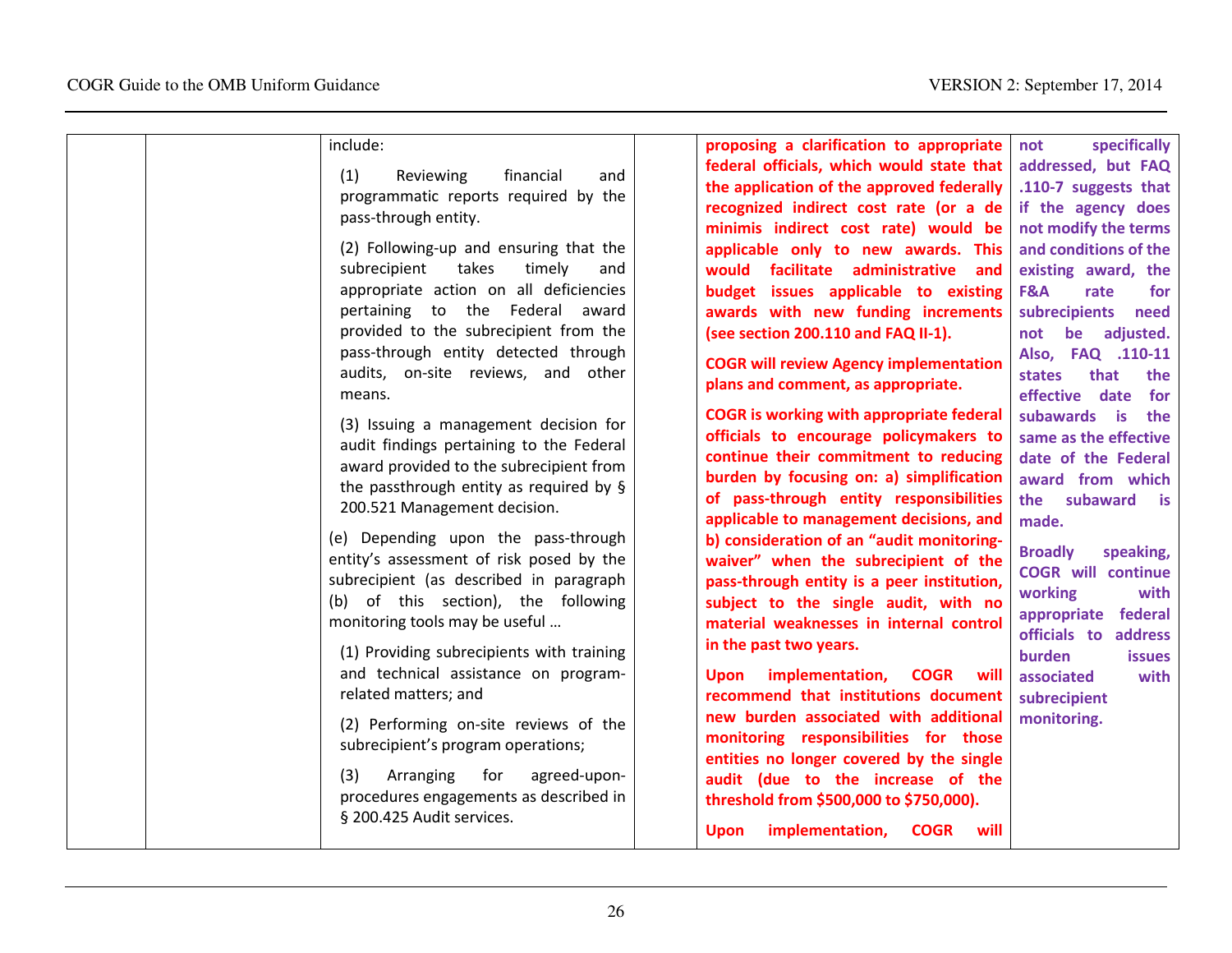|         |                                  |                                                                                                                                                                                                                                                                                                                                                                                                | recommend that institutions, when<br>acting as the subrecipient, document<br>deviations made by the prime-recipient<br>regarding application of the negotiated<br>F&A rate.                                                                                                                                                                                                                                                                                                                                                                                                                                                                                                                                                                                                                                                                                                                                                                                                                                                                                        |                                                                                                                                                                                                                                                                                                                                                                                                                                                 |
|---------|----------------------------------|------------------------------------------------------------------------------------------------------------------------------------------------------------------------------------------------------------------------------------------------------------------------------------------------------------------------------------------------------------------------------------------------|--------------------------------------------------------------------------------------------------------------------------------------------------------------------------------------------------------------------------------------------------------------------------------------------------------------------------------------------------------------------------------------------------------------------------------------------------------------------------------------------------------------------------------------------------------------------------------------------------------------------------------------------------------------------------------------------------------------------------------------------------------------------------------------------------------------------------------------------------------------------------------------------------------------------------------------------------------------------------------------------------------------------------------------------------------------------|-------------------------------------------------------------------------------------------------------------------------------------------------------------------------------------------------------------------------------------------------------------------------------------------------------------------------------------------------------------------------------------------------------------------------------------------------|
| 200.332 | <b>Fixed amount</b><br>subawards | With prior written approval from the<br>Federal awarding agency, a pass-through<br>entity may provide subawards based on<br>fixed amounts up to the Simplified<br>Acquisition Threshold, provided that the<br>subawards meet the requirements for<br>fixed amount awards in § 200.201 Use of<br>grant agreements (including fixed amount<br>awards), cooperative agreements, and<br>contracts. | Use of fixed amount subawards up to the<br>Simplified Acquisition Threshold of<br>\$150,000 (see Subpart A, Definitions,<br>200.88) requires prior written approval<br>from the agency. Also see section 200.201<br>Fixed amount awards and Subpart A,<br>Definitions, 200.44 Fixed amount awards.<br>This section, in conjunction with section<br>200.201, raises questions related to: 1)<br>which situations require prior written<br>approval, 2) if agreements with foreign<br>institutions, clinical trial agreements, and<br>similar agreements are encompassed in<br>the definition of fixed amount subawards,<br>3) allowability of agreements that exceed<br>\$150,000, and 4) expectations when the<br>initial agreement for \$150,000 (or less)<br>later exceeds \$150,000.<br><b>COGR will review Agency implementation</b><br>plans and comment, as appropriate.<br>Upon implementation, COGR<br>will<br>recommend that institutions document<br>issues that arise when the institution<br>issues a subaward in the form of a fixed<br>amount award. | FAQ .332-1 provides<br>flexibilities<br>some<br>when issuing fixed<br>amount subawards<br>that<br>exceed<br>\$150,000. However,<br>since the UG has<br>established<br>new<br>for<br>requirements<br>issuing fixed amount<br>subawards,<br><b>COGR</b><br>anticipates working<br>with the FDP and<br>funding agencies to<br>facilitate<br>practices<br>and policies that will<br>result<br>not<br><u>in</u><br>significant additional<br>burden. |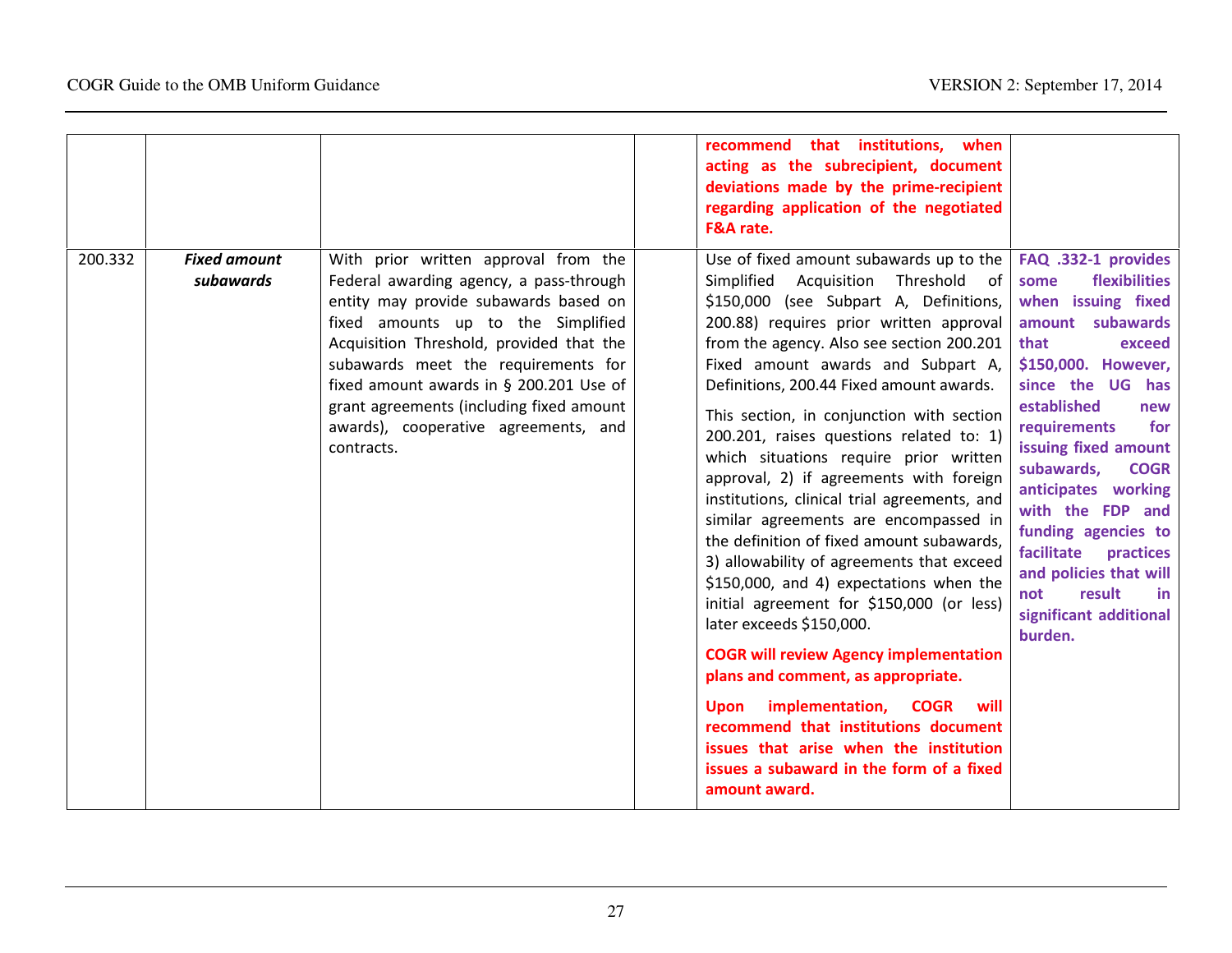| <b>Section</b> | <b>Title</b>                                                                       | Text from the<br><b>Uniform Guidance</b>                                                                                                                                                                                                                                                                                                                                                                                                                                                                                                                                                                                                                                                                          | <b>Cross</b><br>Ref | <b>COGR Assessment and</b><br><b>Next Steps (VERSION 1)</b>                                                                                                                                                                                                                                                                                                                                                                                                                                                                                                                                                                                                                                                                         | <b>VERSION 2,</b><br><b>COGR Update</b>                                                                                                                                                                 |
|----------------|------------------------------------------------------------------------------------|-------------------------------------------------------------------------------------------------------------------------------------------------------------------------------------------------------------------------------------------------------------------------------------------------------------------------------------------------------------------------------------------------------------------------------------------------------------------------------------------------------------------------------------------------------------------------------------------------------------------------------------------------------------------------------------------------------------------|---------------------|-------------------------------------------------------------------------------------------------------------------------------------------------------------------------------------------------------------------------------------------------------------------------------------------------------------------------------------------------------------------------------------------------------------------------------------------------------------------------------------------------------------------------------------------------------------------------------------------------------------------------------------------------------------------------------------------------------------------------------------|---------------------------------------------------------------------------------------------------------------------------------------------------------------------------------------------------------|
| 200.334        | <b>Requests for transfer</b><br>of records                                         | Federal awarding agency must<br>The<br>request transfer of certain records to its<br>custody from the non-Federal entity when<br>it determines that the records possess<br>long-term retention value. However, in<br>order to avoid duplicate recordkeeping,<br>the Federal awarding agency may make<br>arrangements for the non-Federal entity<br>retain<br>any records that<br>are<br>to<br>continuously needed for joint use.                                                                                                                                                                                                                                                                                  | A-110<br>C.53d      | The requirements in this section are<br>included in A-110, though the "must"<br>language in the Uniform Guidance<br>emphasis<br>on<br>this<br>provides<br>new<br>requirement and its impact on the<br>ownership of research records.                                                                                                                                                                                                                                                                                                                                                                                                                                                                                                |                                                                                                                                                                                                         |
| 200.335        | <b>Methods</b> for<br>collection,<br>transmission and<br>storage of<br>information | In accordance with the<br>May<br>2013<br>Executive Order on Making Open and<br>Machine Readable the New Default for<br>Government Information, the Federal<br>awarding agency and the non-Federal<br>entity should, whenever practicable,<br>collect, transmit, and store Federal award-<br>related information in open and machine<br>readable formats rather than in closed<br>formats or on paper. The Federal<br>awarding agency or pass-through entity<br>must always provide or accept paper<br>of Federal<br>versions<br>award-related<br>information to and from the non-Federal<br>entity upon request  When original<br>records are electronic and cannot be<br>altered, there is no need to create and |                     | This section formalizes and standardizes<br>the use of electronic records, with the<br>provision for allowing paper if this<br>constitutes the original source record.<br>While it does not address an ongoing<br>concern regarding certain inconsistencies<br>between the Uniform Guidance and FAR<br>requirements (i.e., use of electronic<br>records are not explicitly formalized in the<br>FAR to the same extent as they now are in<br>the Uniform Guidance), this section of the<br>Uniform<br>Guidance<br>helpful<br>is<br>by<br>acknowledging that use of electronic<br>records are today's standard business<br>process.<br>which<br>The<br>process<br>in in<br>the<br><b>FAR</b><br>incorporates sections of the Uniform | <b>COGR</b> will continue<br>explore<br>to<br>to<br>opportunities<br><b>Federal</b><br>engage<br>officials to address<br>inconsistencies<br>between the UG and<br>the FAR. Also see<br>section 200.101. |

# Subpart D – Post Federal Award … (Record Retention and Access)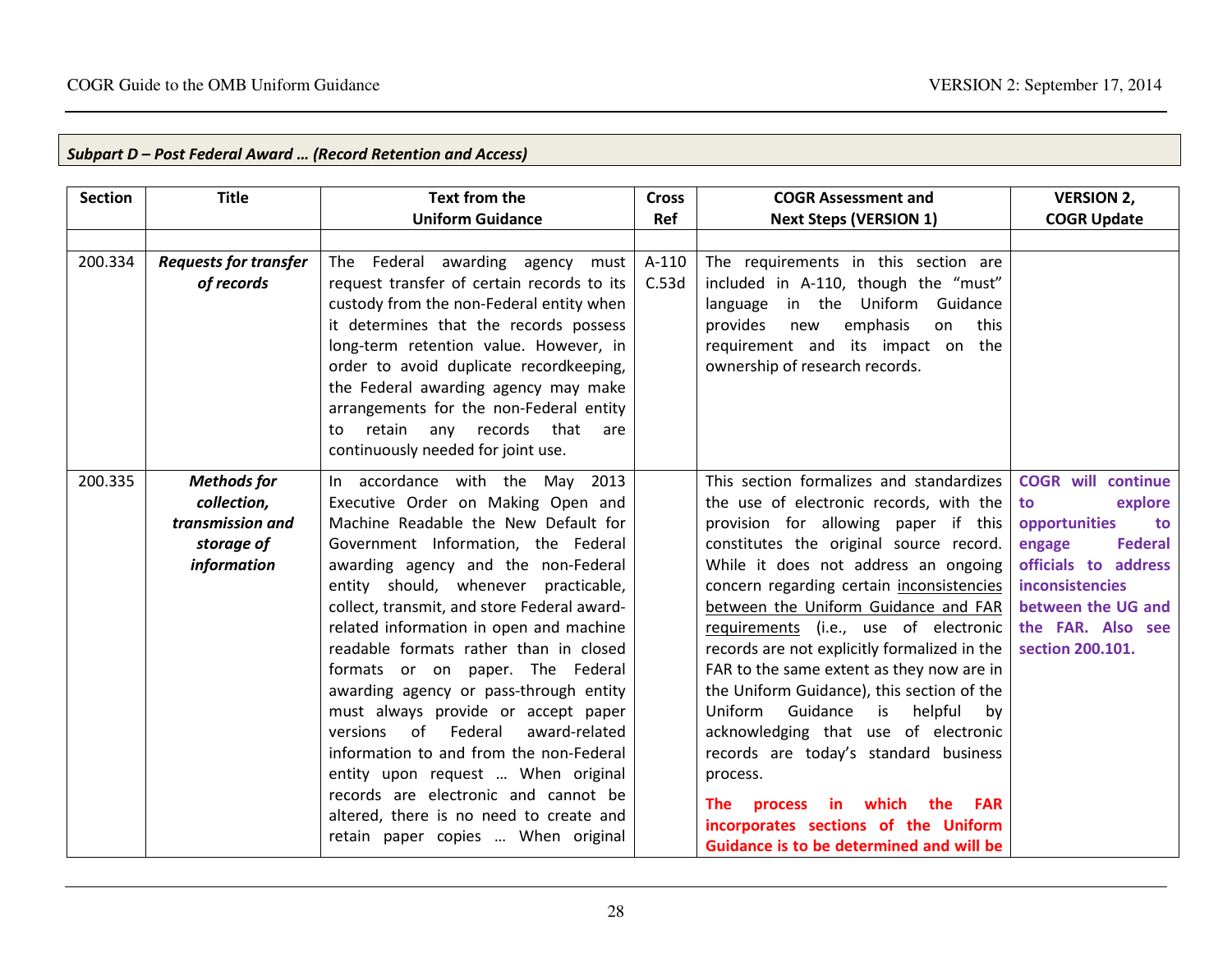|  | records are paper, electronic versions may | ' by COGR.<br>monitored |  |
|--|--------------------------------------------|-------------------------|--|
|  | be substituted                             |                         |  |

# Subpart D – Post Federal Award … (Closeout)

| <b>Section</b><br><b>Title</b> | Text from the                                                                                                                                                                                                                                                                                                                                                                                                                                                                                                                                                                                                                                                                                                                                                                                                                                                                                                                                        | <b>Cross</b>    | <b>COGR Assessment and</b>                                                                                                                                                                                                                                                                                                                                                                                                                                                                                                                                                                                                                                                                                                                                                                                                                                                                                                                                                            | <b>VERSION 2,</b>                                                                                                                                                                                                                                                                                                                                                                                                                                                                                                                                                   |
|--------------------------------|------------------------------------------------------------------------------------------------------------------------------------------------------------------------------------------------------------------------------------------------------------------------------------------------------------------------------------------------------------------------------------------------------------------------------------------------------------------------------------------------------------------------------------------------------------------------------------------------------------------------------------------------------------------------------------------------------------------------------------------------------------------------------------------------------------------------------------------------------------------------------------------------------------------------------------------------------|-----------------|---------------------------------------------------------------------------------------------------------------------------------------------------------------------------------------------------------------------------------------------------------------------------------------------------------------------------------------------------------------------------------------------------------------------------------------------------------------------------------------------------------------------------------------------------------------------------------------------------------------------------------------------------------------------------------------------------------------------------------------------------------------------------------------------------------------------------------------------------------------------------------------------------------------------------------------------------------------------------------------|---------------------------------------------------------------------------------------------------------------------------------------------------------------------------------------------------------------------------------------------------------------------------------------------------------------------------------------------------------------------------------------------------------------------------------------------------------------------------------------------------------------------------------------------------------------------|
|                                | <b>Uniform Guidance</b>                                                                                                                                                                                                                                                                                                                                                                                                                                                                                                                                                                                                                                                                                                                                                                                                                                                                                                                              | Ref             | <b>Next Steps (VERSION 1)</b>                                                                                                                                                                                                                                                                                                                                                                                                                                                                                                                                                                                                                                                                                                                                                                                                                                                                                                                                                         | <b>COGR Update</b>                                                                                                                                                                                                                                                                                                                                                                                                                                                                                                                                                  |
| 200.343<br><b>Closeout</b>     | The Federal agency or pass-through entity<br>will close-out the Federal award when it<br>that<br>all<br>applicable<br>determines<br>administrative actions and all required<br>work of the Federal award have been<br>completed by the non-Federal entity<br>(a) The non-Federal entity must submit,<br>no later than 90 calendar days after the<br>end date of the period of performance,<br>all financial, performance, and other<br>reports as required by or the terms and<br>conditions of the Federal award. The<br>Federal awarding agency or pass-<br>through entity may approve extensions<br>when requested by the non-Federal<br>entity.<br>(b) Unless the Federal awarding agency<br>or pass-through entity authorizes an<br>extension, a non-Federal entity must<br>liquidate all obligations incurred under<br>the Federal award not later than 90<br>calendar days after the end date of the<br>period of performance as specified in | $A-110$<br>C.71 | The "90 calendar days after the end date<br>period<br>of performance"<br>the<br>of<br>requirement applicable to reporting (a)<br>and liquidation (b) is consistent with A-<br>110. Also, and as has been the standard<br>practice, the language that permits the<br>Federal awarding agency to approve<br>extensions beyond 90 calendar days is<br>consistent with A-110.<br>Section (g) is new to the Uniform<br>Guidance: "The Federal awarding agency<br>or pass-through entity should complete all<br>closeout actions for Federal awards no<br>later than one year after receipt and<br>acceptance of all required final reports."<br>This sets a definitive standard on the<br>federal awarding agencies to closeout<br>awards in a timely fashion.<br><b>COGR</b> is working with appropriate federal<br>officials and the FDP to explore<br>opportunities to establish a new closeout<br>model<br>that<br>provides<br>necessary<br>flexibilities to ensure the most efficient | COGR,<br>in.<br>collaboration<br>with<br>FDP,<br>the<br>has<br>advocated for a new<br>closeout model that<br>recognizes<br>the<br>challenges<br><b>of</b><br>completing closeouts<br>in the most efficient<br>and accurate manner<br>possible.<br><b>Federal</b><br><b>officials</b><br>are<br>considering a new<br>model, possibly to<br>implemented<br>be<br>through<br>new<br><b>Research Terms and</b><br><b>Conditions,</b><br>which<br>would establish a<br>$120$ -day<br>financial<br>deadline.<br>closeout<br><b>COGR</b> will monitor<br>this development. |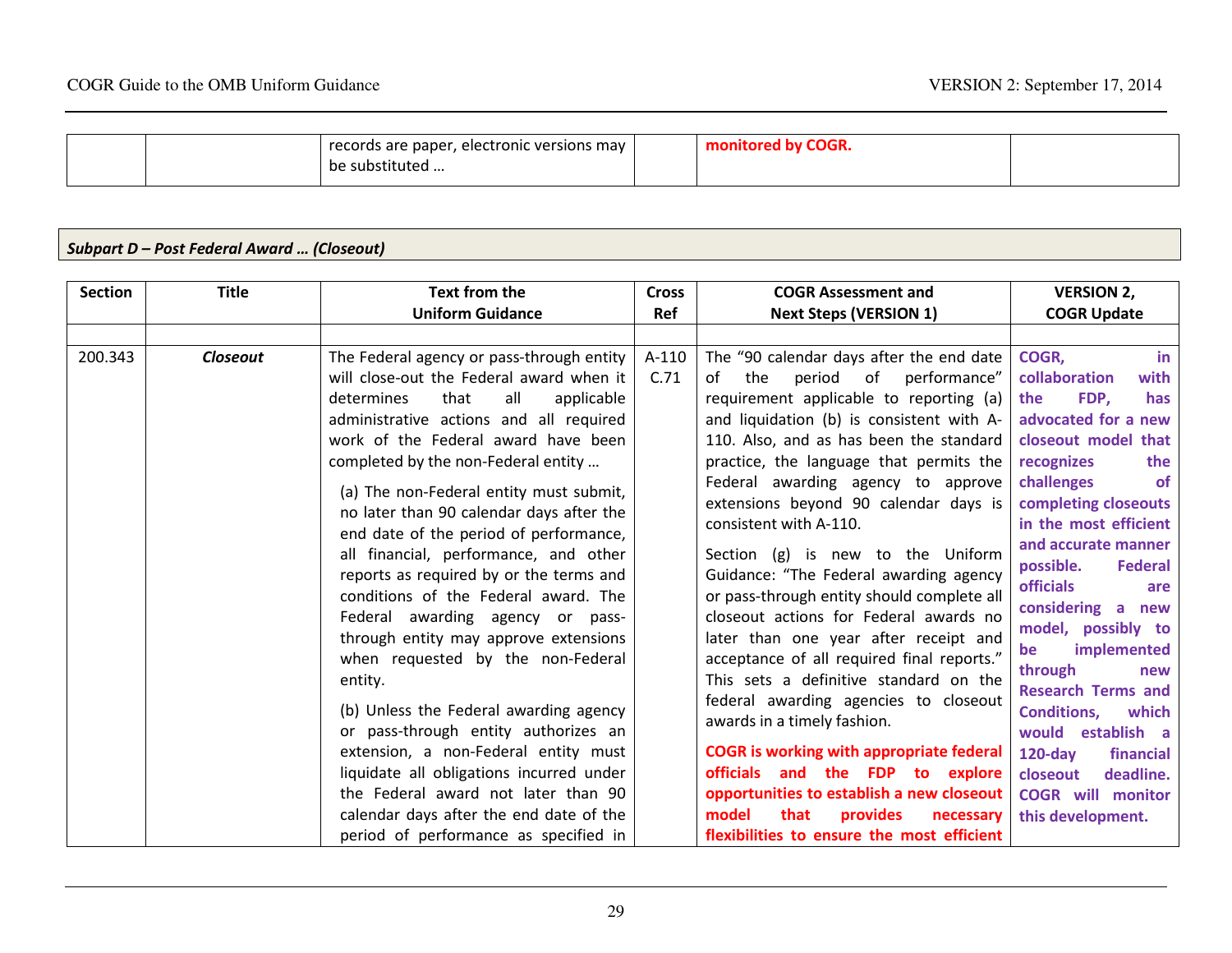| the terms and conditions of the Federal<br>award<br>(g) The Federal awarding agency or pass-<br>through entity should complete all<br>closeout actions for Federal awards no<br>later than one year after receipt and<br>acceptance of all required final reports. | and accurate closeout practices by<br>institutions, and at the same time,<br>provides federal agencies with a process<br>that ensures their compliance with new<br>standards to closeout awards in a timely<br>fashion.<br><b>COGR will review Agency implementation</b><br>plans and comment, as appropriate. |
|--------------------------------------------------------------------------------------------------------------------------------------------------------------------------------------------------------------------------------------------------------------------|----------------------------------------------------------------------------------------------------------------------------------------------------------------------------------------------------------------------------------------------------------------------------------------------------------------|
|--------------------------------------------------------------------------------------------------------------------------------------------------------------------------------------------------------------------------------------------------------------------|----------------------------------------------------------------------------------------------------------------------------------------------------------------------------------------------------------------------------------------------------------------------------------------------------------------|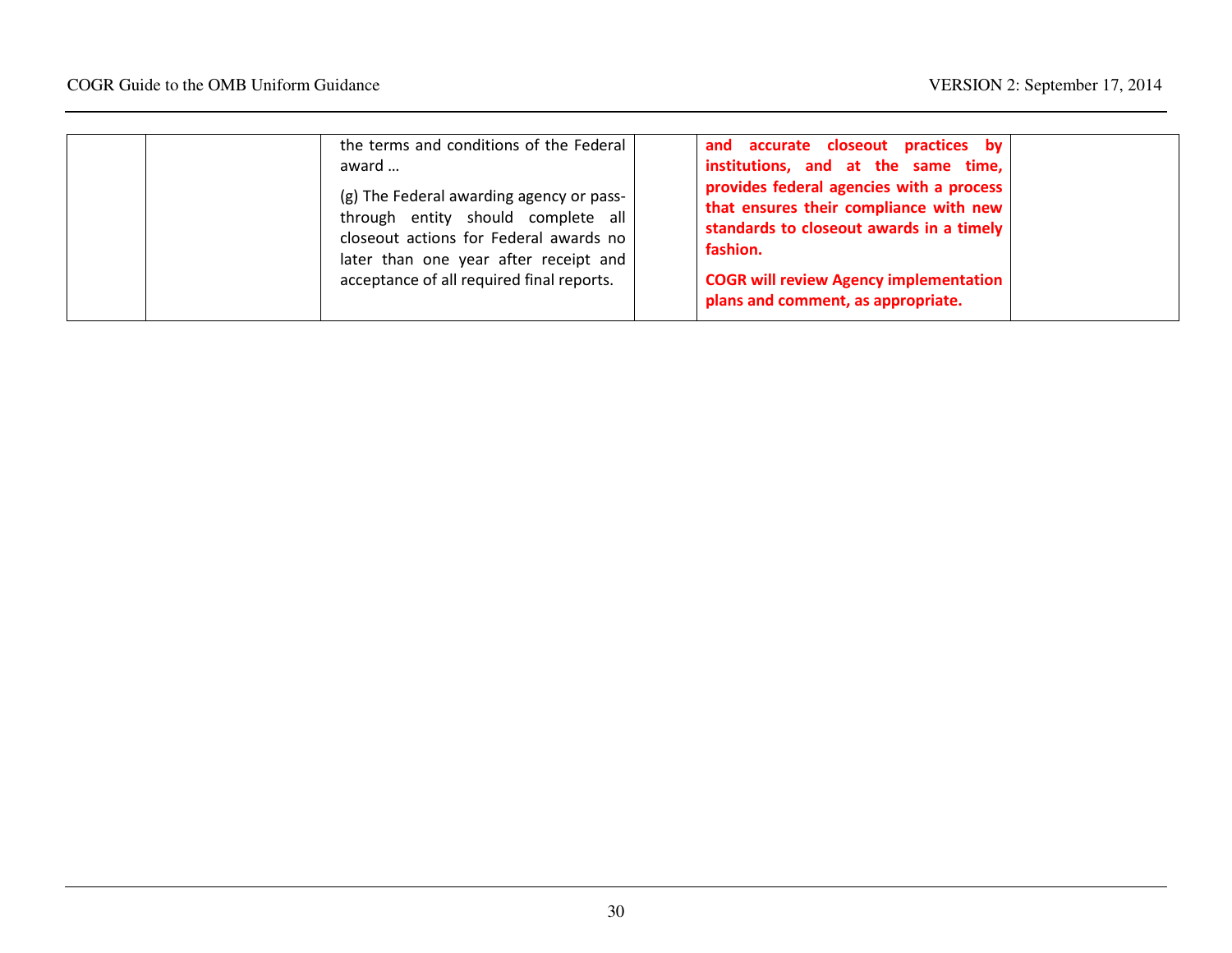п

| Subpart E – Cost Principles (General Provisions; Basic Considerations) |  |  |
|------------------------------------------------------------------------|--|--|
|                                                                        |  |  |

| <b>Section</b> | <b>Title</b>        | <b>Text from the</b><br><b>Uniform Guidance</b>                                                                                                                                                                                                                                                                                                                                                                                                                                                                                                     | <b>Cross</b><br>Ref | <b>COGR Assessment and</b><br><b>Next Steps (VERSION 1)</b>                                                                                                                                                                                                                                                                                                                                                                                                                                                                                                                                                                                                                                                                                                                                                                                                                                                                                                                                                                              | <b>VERSION 2,</b><br><b>COGR Update</b>                                                                                                                                                                                                                                                                                                                                                                                                                                                                                                                                                                                                   |
|----------------|---------------------|-----------------------------------------------------------------------------------------------------------------------------------------------------------------------------------------------------------------------------------------------------------------------------------------------------------------------------------------------------------------------------------------------------------------------------------------------------------------------------------------------------------------------------------------------------|---------------------|------------------------------------------------------------------------------------------------------------------------------------------------------------------------------------------------------------------------------------------------------------------------------------------------------------------------------------------------------------------------------------------------------------------------------------------------------------------------------------------------------------------------------------------------------------------------------------------------------------------------------------------------------------------------------------------------------------------------------------------------------------------------------------------------------------------------------------------------------------------------------------------------------------------------------------------------------------------------------------------------------------------------------------------|-------------------------------------------------------------------------------------------------------------------------------------------------------------------------------------------------------------------------------------------------------------------------------------------------------------------------------------------------------------------------------------------------------------------------------------------------------------------------------------------------------------------------------------------------------------------------------------------------------------------------------------------|
| 200.400        | <b>Policy guide</b> | (f) For non-Federal entities that educate<br>and engage students in research, the dual<br>role of students as both trainees and<br>employees contributing to the completion<br>of Federal awards for research must be<br>recognized in the application of these<br>principles.<br>[ALSO IN THIS SECTION]<br>(g) The non-Federal entity may not earn or<br>keep any profit resulting from Federal<br>financial assistance, unless expressly<br>authorized by the terms and conditions of<br>the Federal award. See also § 200.307<br>Program income. | $A-21$<br>A.2.c     | Section (f) regarding the "dual role of<br>students" is included in A-21, but was<br>excluded from the Proposed Guidance. It<br>was added back to the Uniform Guidance.<br>The intent of section (g) regarding the<br>"non-Federal entity may not earn or keep<br>any profit" seems to be consistent with<br>longstanding federal policy. In practice,<br>part of the longstanding federal policy has<br>included the recognition that residual<br>funds remaining at the end of fixed price<br>awards are not profit. Furthermore,<br>section 200.101 specifically states that the<br>Cost Principles (Subpart E) do not apply to<br>fixed amount awards, so it may be<br>concluded that the discussion of profit in<br>section (g) is not applicable to fixed price<br>or fixed amount awards.<br>COGR is seeking confirmation that the<br>reference to "profit" in this section is not<br>applicable to fixed-price or fixed amount<br>awards.<br><b>COGR will review Agency implementation</b><br>plans and comment, as appropriate. | .400-1 states<br><b>FAQ</b><br>provided the<br>that<br>cost<br>of<br>fixed<br>a<br>amount award was<br>determined<br>according to the UG,<br>any residual balance<br>that remains on a<br>fixed amount award<br>is not profit and,<br>therefore, can be<br>retained.<br>FAQ .401-1 provides<br>support to FAQ .400-<br>1 by stating that the<br>cost principles are<br>applicable<br>to<br>proposing<br>(pricing)<br>fixed amount awards<br>subawards;<br>and<br>however, payments<br>based<br>are<br>on<br>achievement<br>or<br>milestone.<br>FAQ .401-3<br>simply<br>reiterates<br>the<br>longstanding federal<br>policy<br>that profit |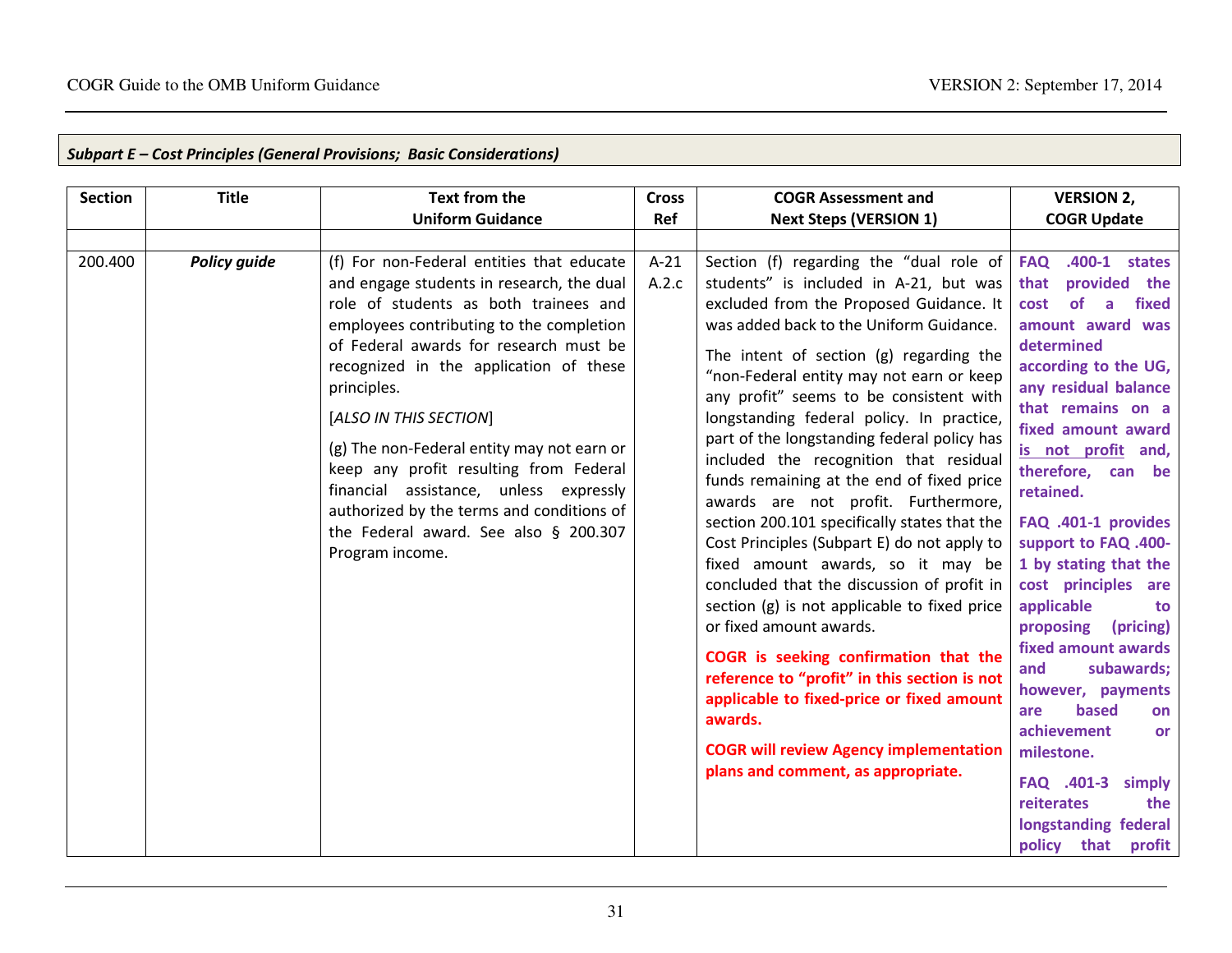|         |                                            |                                                                                                                                                                                                                                                                                                                                                                                                                                                                                                                                                                                                                                                                                         |               |                                                                                                                                                                                                                                                                                                                                                                                                                                                                               | (not to be confused<br>with<br>residual<br>balances<br>per FAQ<br>$.400-1)$<br><b>is</b><br>not<br>allowed<br>under<br><b>Federal awards.</b><br>Also note, FAQ .401-<br>recognizes<br>$\mathbf{2}$<br>the<br>dual-role<br>status<br>applies to pre- and<br>post-docs,<br>in.<br>addition to students. |
|---------|--------------------------------------------|-----------------------------------------------------------------------------------------------------------------------------------------------------------------------------------------------------------------------------------------------------------------------------------------------------------------------------------------------------------------------------------------------------------------------------------------------------------------------------------------------------------------------------------------------------------------------------------------------------------------------------------------------------------------------------------------|---------------|-------------------------------------------------------------------------------------------------------------------------------------------------------------------------------------------------------------------------------------------------------------------------------------------------------------------------------------------------------------------------------------------------------------------------------------------------------------------------------|--------------------------------------------------------------------------------------------------------------------------------------------------------------------------------------------------------------------------------------------------------------------------------------------------------|
| 200.405 | <b>Allocable costs</b>                     | (b) All activities which benefit from the<br>non-Federal entity's indirect (F&A) cost,<br>including unallowable activities and<br>donated services by the non-Federal<br>entity or third parties, will receive an<br>appropriate allocation of indirect costs.<br>[ALSO IN THIS SECTION]<br>(d) Direct cost allocation principles<br>Where the purchase of equipment or<br>other capital asset is specifically<br>authorized under a Federal award, the<br>costs are assignable to the Federal award<br>regardless of the use that may be made of<br>the equipment or other capital asset<br>involved when no longer needed for the<br>purpose for which it was originally<br>required. | $A-21$<br>C.4 | Section (b) regarding "all activities  will<br>receive an appropriate allocation of<br>indirect cost" is new and will require<br>institutions to carefully analyze fair and<br>appropriate indirect cost allocation<br>methodologies.<br>Section (d) regarding the treatment of<br>"equipment or other capital asset<br>involved when no longer needed" is<br>included in A-21, but was excluded from<br>the Proposed Guidance. It was added back<br>to the Uniform Guidance. |                                                                                                                                                                                                                                                                                                        |
| 200.407 | Prior written approval<br>(prior approval) | In order to<br>avoid<br>subsequent<br>$\cdots$<br>disallowance or dispute<br>based<br>on<br>unreasonableness or nonallocability, the                                                                                                                                                                                                                                                                                                                                                                                                                                                                                                                                                    |               | Items for which prior written approval can<br>be waived by the federal agency are<br>included in section 200.308(d). These                                                                                                                                                                                                                                                                                                                                                    |                                                                                                                                                                                                                                                                                                        |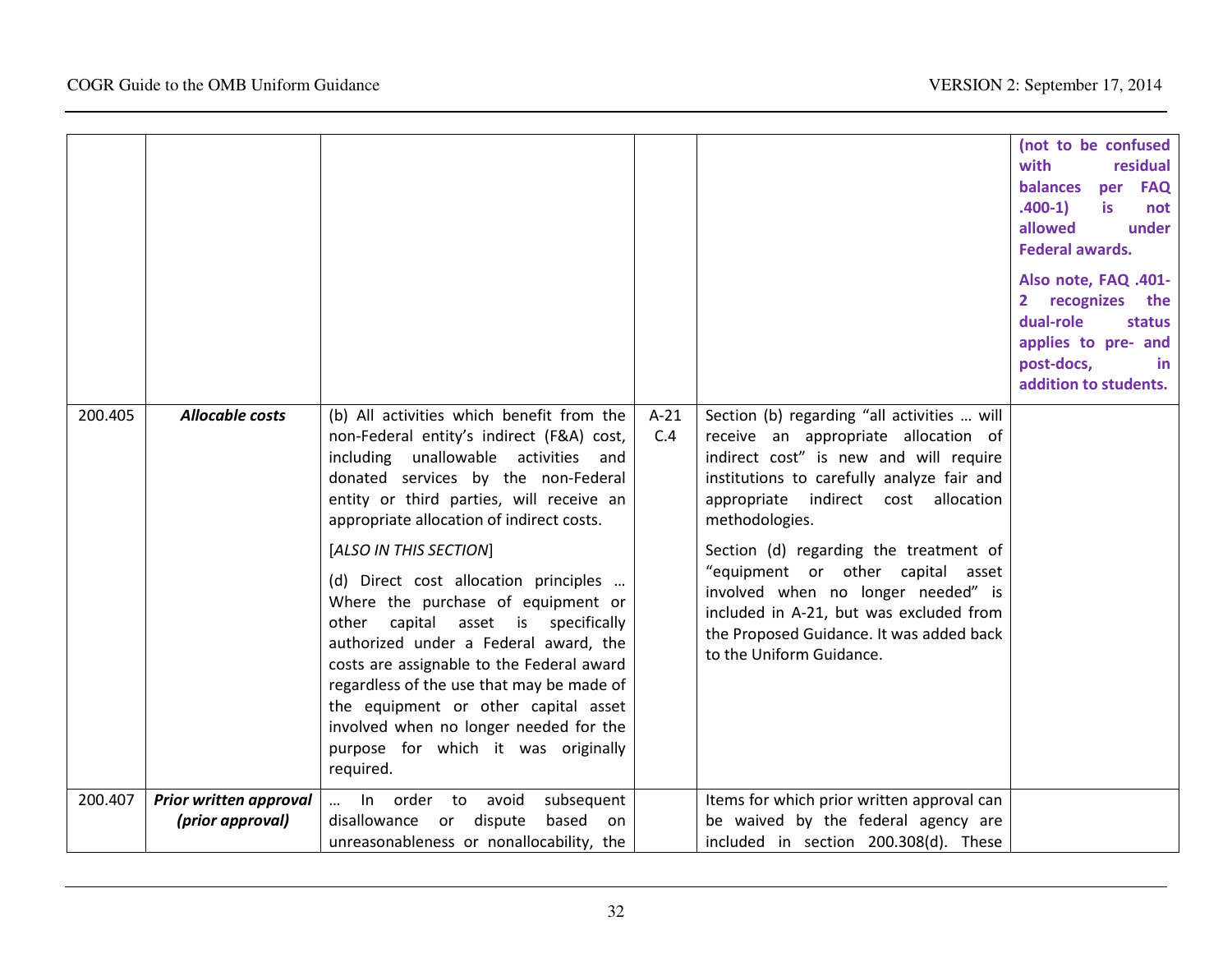# Subpart E – Cost Principles (Direct and Indirect (F&A) Costs; Special Considerations for Institutions of Higher Education)

| <b>Section</b> | Title               | Text from the<br><b>Uniform Guidance</b>     | <b>Prior</b><br><b>Ref</b> | <b>COGR Assessment and</b><br><b>Next Steps (VERSION 1)</b>   | <b>VERSION 2,</b><br><b>COGR Update</b> |
|----------------|---------------------|----------------------------------------------|----------------------------|---------------------------------------------------------------|-----------------------------------------|
|                |                     |                                              |                            |                                                               |                                         |
| 200.413        | <b>Direct costs</b> | (c) The salaries of administrative and       | $A-21$                     | Allowability of administrative and clerical   <b>FAQs</b>     | $.110 - 4$<br>and                       |
|                |                     | clerical staff should normally be treated as | F.6.b                      | salaries recognizes the value that project $\vert$ .110-5     | that<br>state                           |
|                |                     | indirect (F&A) costs. Direct charging of     |                            | management and support activities grant                       | applications                            |
|                |                     | these costs may be appropriate only if all   |                            | contribute to all federal programs. The submitted             | before                                  |
|                |                     | of the following conditions are met:         |                            | "major project" only standard from A-21   12/26/14 should be  |                                         |
|                |                     | (1) Administrative or clerical services are  |                            | has been eliminated. This section should developed            | in.                                     |
|                |                     | integral to a project or activity;           |                            | be read in conjunction with Appendix III, accordance with the |                                         |
|                |                     |                                              |                            | B.6.a.                                                        | Consequently,<br>UG.                    |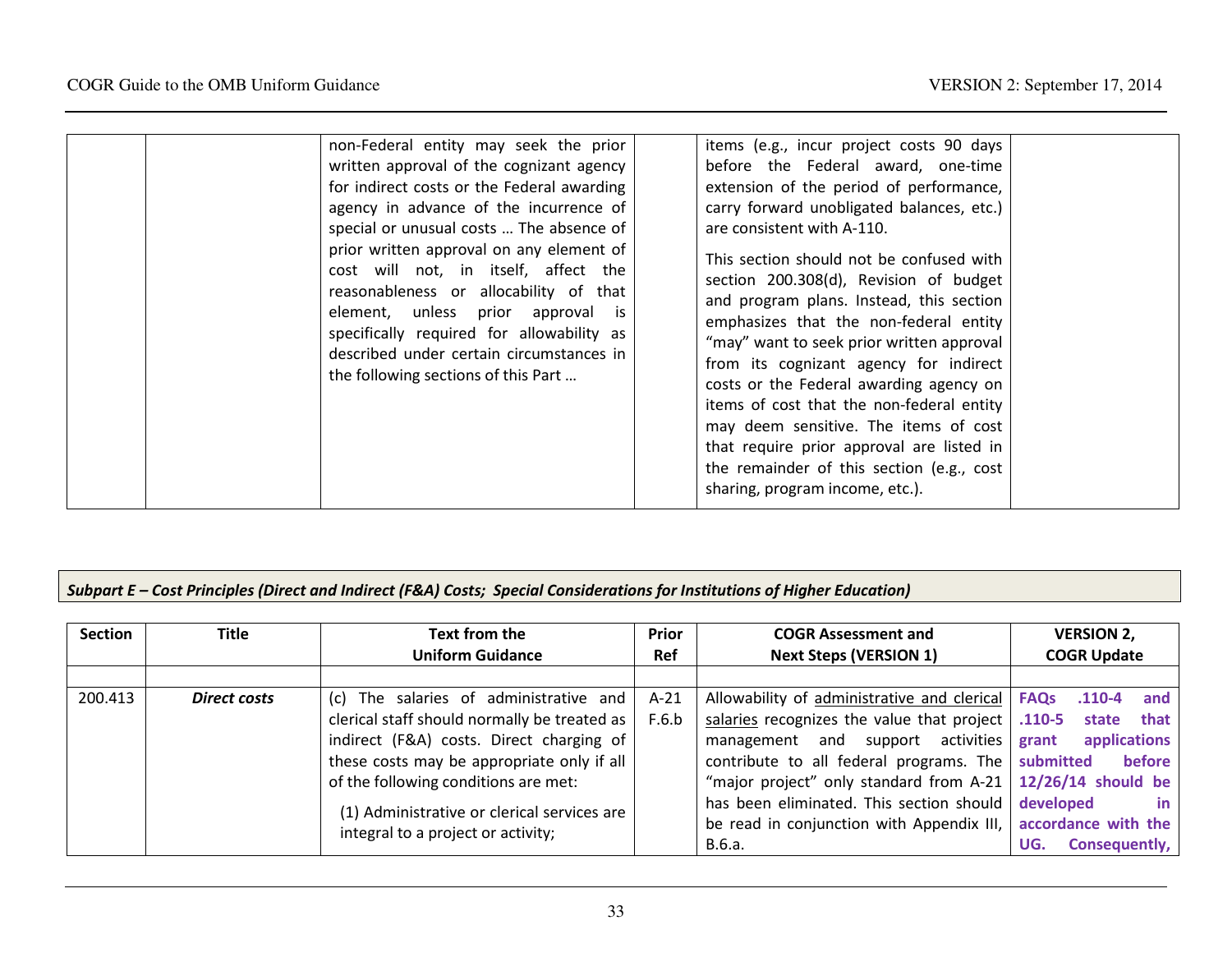|         |                                 | Individuals<br>(2)<br>involved<br>be<br>can<br>specifically identified with the project or<br>activity;<br>(3) Such costs are explicitly included in<br>the budget or have the prior written<br>approval of the Federal awarding<br>agency; and<br>(4) The costs are not also recovered as<br>indirect costs. | Institutions may consider proposing these<br>costs in funding applications that would<br>be funded on or after the December 26,<br>2014 implementation of the Uniform<br>Guidance. However, this raises the issue<br>of whether or not this constitutes a cost<br>accounting change that should<br>be<br>addressed in the institutions DS-2 (see<br>section 200.419), and consequently, the<br>timing of approval of this change.<br><b>COGR</b> is seeking clarification on: 1) when<br>can these costs be proposed in funding<br>applications, and 2) what "fast track" DS-<br>2 approval process might be available so<br>that this change can be implemented in a<br>timely manner.<br><b>COGR will review Agency implementation</b><br>plans and comment, as appropriate.<br>implementation,<br><b>COGR</b><br>will<br>Upon<br>recommend that institutions monitor the<br>institutional implementation of this<br>methodology and document issues that<br>arise. | administrative<br>support<br>and<br>devices<br>computing<br>can be<br>proposed<br>(also see 200.453).<br><b>FAQ</b> .110-5 states<br>that institutions will<br>not be penalized for<br>discrepancies<br>between<br>their<br>current DS-2<br>and<br>charging practices in<br>the UG. However,<br>the DS-2 must be<br>submitted as soon as<br>after<br>possible<br>12/26/14 (also see<br>section 200.419).<br><b>FAQ</b> .413-1 states<br>that for incremental<br>funding,<br>the<br>progress report may<br>constitute<br>prior<br>approval for direct<br>charging<br><b>of</b><br>administrative costs<br>if supported by the<br>terms and conditions<br>of the award. |
|---------|---------------------------------|---------------------------------------------------------------------------------------------------------------------------------------------------------------------------------------------------------------------------------------------------------------------------------------------------------------|-----------------------------------------------------------------------------------------------------------------------------------------------------------------------------------------------------------------------------------------------------------------------------------------------------------------------------------------------------------------------------------------------------------------------------------------------------------------------------------------------------------------------------------------------------------------------------------------------------------------------------------------------------------------------------------------------------------------------------------------------------------------------------------------------------------------------------------------------------------------------------------------------------------------------------------------------------------------------|-----------------------------------------------------------------------------------------------------------------------------------------------------------------------------------------------------------------------------------------------------------------------------------------------------------------------------------------------------------------------------------------------------------------------------------------------------------------------------------------------------------------------------------------------------------------------------------------------------------------------------------------------------------------------|
| 200.414 | <b>Indirect (F&amp;A) costs</b> | Federal Agency<br>Acceptance<br>of<br>(c)<br>Negotiated Indirect Cost Rates. (See also §<br>200.306 Cost sharing or matching.)                                                                                                                                                                                | Section (c)(1) sets standards for rate<br>deviations, including: allowable when<br>required by Federal statute or regulation;<br>allowable when approved by the agency                                                                                                                                                                                                                                                                                                                                                                                                                                                                                                                                                                                                                                                                                                                                                                                                | <b>FAQs</b><br>$.414 - 1$<br>thru<br>.414-5 address F&A<br>rate extensions and<br>required                                                                                                                                                                                                                                                                                                                                                                                                                                                                                                                                                                            |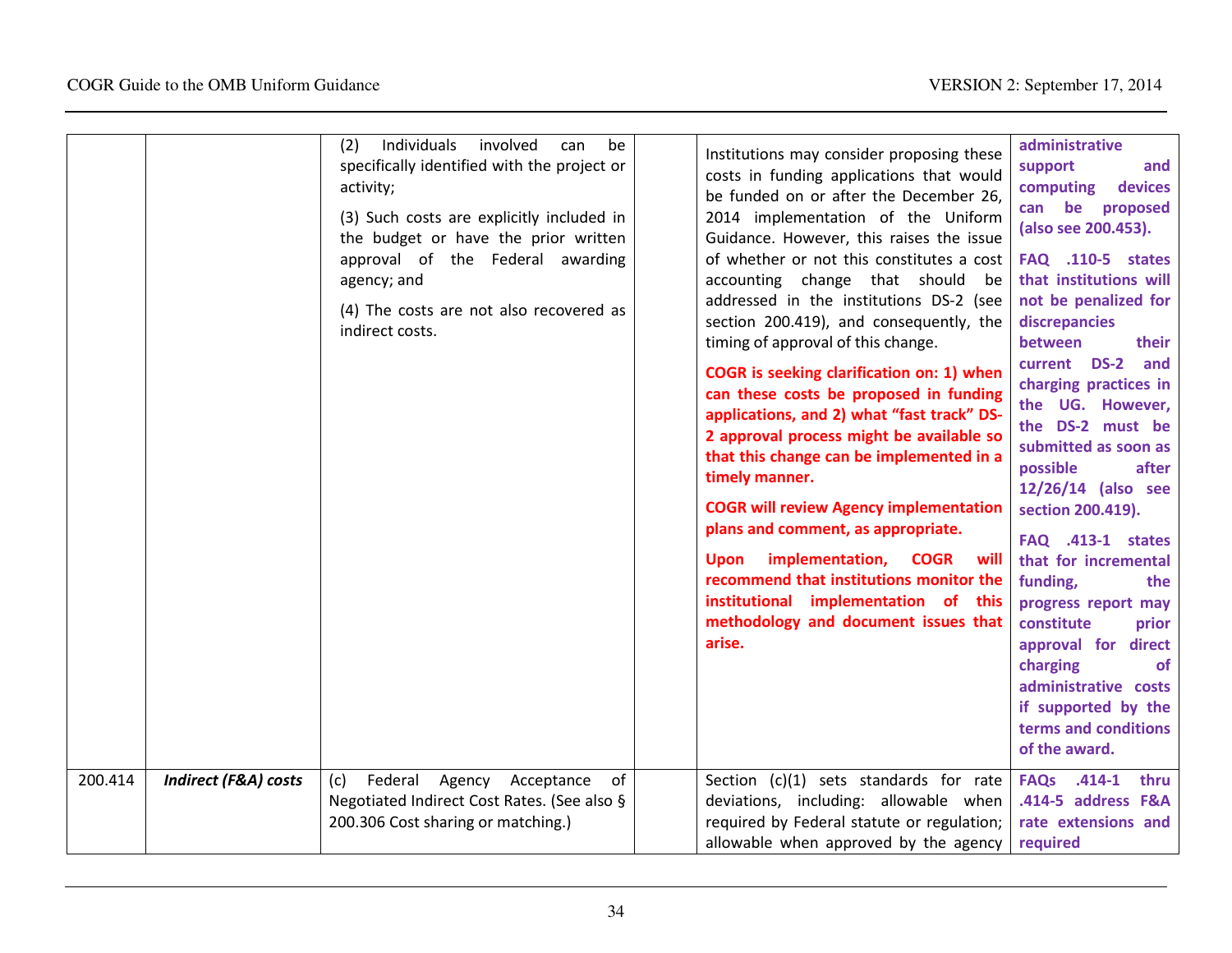| (1) The negotiated rates must be                                                                                                                                                                                                                                                                                                                                                                                                                                                                                                                                                               | head or delegate based on documented                                                                                                                                                                                                                                                                                                                                                                                                                                                                                                                                                                                                                                                                                                                                                                                                                                                                                                                                        | documentation.                                                                                                                                                                                                                                                                                                                                                                                                                                                                                                     |
|------------------------------------------------------------------------------------------------------------------------------------------------------------------------------------------------------------------------------------------------------------------------------------------------------------------------------------------------------------------------------------------------------------------------------------------------------------------------------------------------------------------------------------------------------------------------------------------------|-----------------------------------------------------------------------------------------------------------------------------------------------------------------------------------------------------------------------------------------------------------------------------------------------------------------------------------------------------------------------------------------------------------------------------------------------------------------------------------------------------------------------------------------------------------------------------------------------------------------------------------------------------------------------------------------------------------------------------------------------------------------------------------------------------------------------------------------------------------------------------------------------------------------------------------------------------------------------------|--------------------------------------------------------------------------------------------------------------------------------------------------------------------------------------------------------------------------------------------------------------------------------------------------------------------------------------------------------------------------------------------------------------------------------------------------------------------------------------------------------------------|
| accepted by all Federal<br>awarding<br>agencies<br>[ALSO IN THIS SECTION]<br>(d) Pass-through entities are subject to<br>requirements<br>in<br>ş<br>200.331<br>the<br>Requirements for pass-through entities,<br>paragraph (a)(4).                                                                                                                                                                                                                                                                                                                                                             | justification; however, the agency head or<br>delegate must notify OMB of agency-<br>approved deviations; requires the agency<br>to make publicly available the policies and<br>criteria its programs will follow to justify<br>deviations; and as required under section<br>200.203, requires the agency to include in<br>the notice of funding opportunity the<br>policies relating to indirect cost rate                                                                                                                                                                                                                                                                                                                                                                                                                                                                                                                                                                 | FAQs .414.-2 and<br>.414-3 confirm that<br>multiple<br>four-year<br>rate extensions can<br>be requested if a<br>renegotiation<br><b>is</b><br>completed between<br>each<br>extension                                                                                                                                                                                                                                                                                                                               |
| [ALSO IN THIS SECTION]<br>(f)  any non-Federal entity that has never<br>received a negotiated indirect cost rate<br>may elect to charge a de minimis rate of<br>10% of modified total direct costs (MTDC)<br>which may be used indefinitely<br>[ALSO IN THIS SECTION]<br>(g) Any non-Federal entity that has a<br>federally negotiated indirect cost rate may<br>apply for a one-time extension of a<br>current negotiated indirect cost rates for a<br>period of up to four years. This extension<br>will be subject to the review and approval<br>of the cognizant agency for indirect costs | reimbursement, matching, or cost share.<br>Section (d) reinforces that pass-through<br>must accept the approved<br>entities<br>federally recognized indirect cost rate, or<br>if no such rate exists, a rate negotiated<br>between the pass-through and the<br>subrecipient, or the 10% de minimis<br>indirect cost rate.<br>Section (f) defines the de minimis rate at<br>10%. Once this rate is selected by a non-<br>federal entity, it must be used consistently<br>for all federal awards.<br>Section (g) allows for a one-time extension<br>of the current negotiated indirect cost<br>rate for a period of up to four years.<br>COGR's<br>interpretation is that an<br>institution can apply for a one-time<br>extension on its most current negotiated<br>rate, which suggests that multiple one-<br>time extensions would be available, as<br>long as a proposal and negotiation was<br>completed between each extension<br>request. For example: 4-year extension | request.<br>FAQ .414-2<br>also<br>specifies<br>that<br>documentation<br>requests to support<br>four-year<br>a<br>extension should be<br>kept to a minimum.<br><b>COGR</b> will engage<br>with DCA and ONR<br>reps to<br>propose<br>ideas for minimizing<br>documentation<br>on<br>four-year<br>rate<br>extension requests.<br>Also,<br><b>COGR</b><br>will<br>collect data<br>from<br>members,<br>as<br>appropriate,<br>to<br>document<br>agency<br>deviations<br>and/or<br>agency policies and<br>practices<br>as |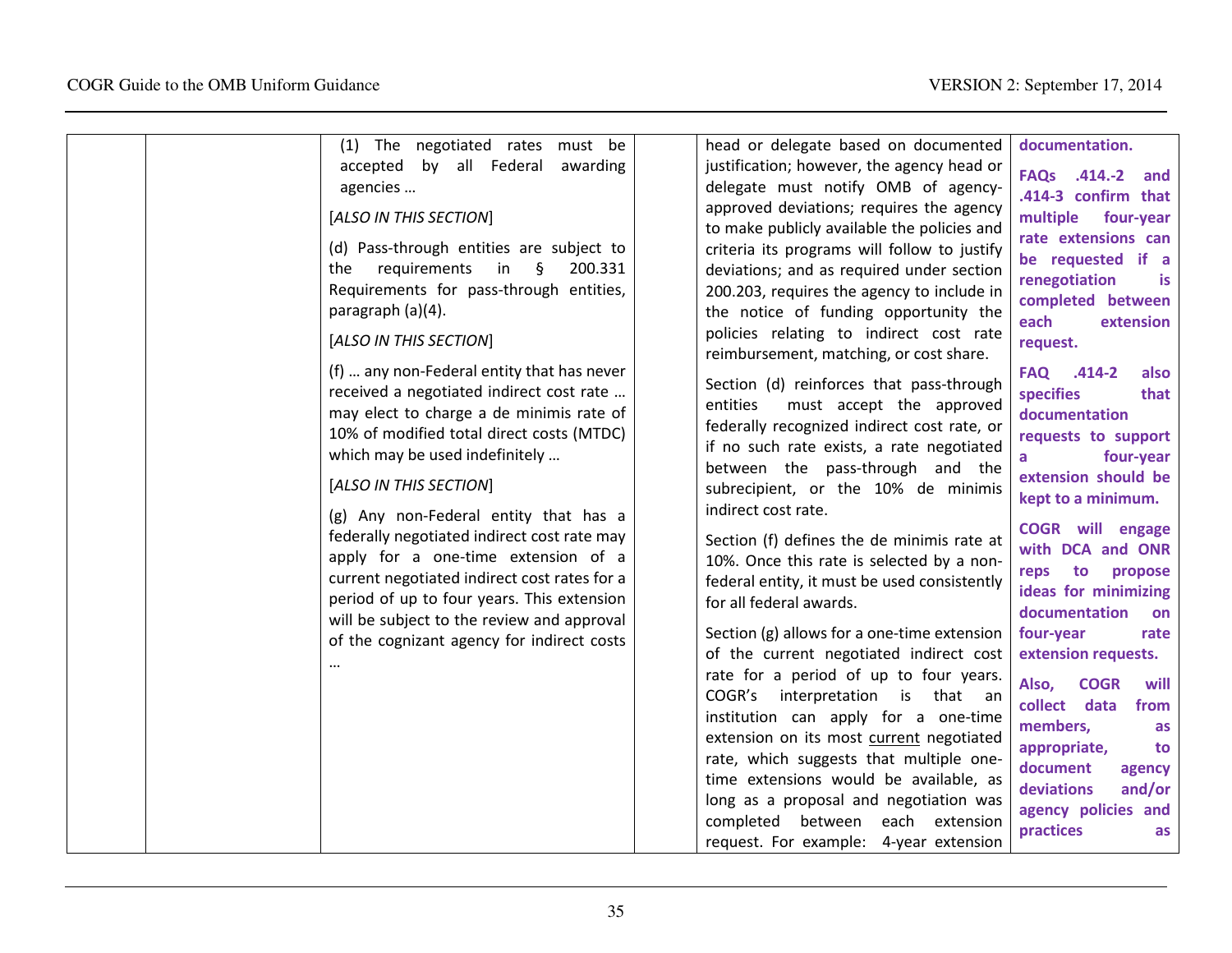|         |                                                                 |                                                                                                                                                                                                                                                                                                                                                                                                                                                                                                                                                                                                                                                        |                | thru FY20, a new F&A rate proposal to<br>negotiate rates for FY21-FY23, and a new<br>one-time extension thru FY27 based on<br>the most current negotiated rate.<br>COGR is seeking clarification on the<br>application<br>multiple<br><b>of</b><br>one-time<br>extensions of the current negotiated rate<br>and on the level of documentation that<br>would be required for an extension.<br>implementation,<br><b>COGR</b><br>will<br><b>Upon</b><br>recommend that institutions document<br>agency deviations from paying the full<br>F&A rate and other related F&A rate<br>issues that arise.                                                 | applicable<br>the<br>to<br>negotiated<br>F&A<br>rates being accepted<br>by<br>awarding<br>agencies.                                                                                                                                                                                                                 |
|---------|-----------------------------------------------------------------|--------------------------------------------------------------------------------------------------------------------------------------------------------------------------------------------------------------------------------------------------------------------------------------------------------------------------------------------------------------------------------------------------------------------------------------------------------------------------------------------------------------------------------------------------------------------------------------------------------------------------------------------------------|----------------|---------------------------------------------------------------------------------------------------------------------------------------------------------------------------------------------------------------------------------------------------------------------------------------------------------------------------------------------------------------------------------------------------------------------------------------------------------------------------------------------------------------------------------------------------------------------------------------------------------------------------------------------------|---------------------------------------------------------------------------------------------------------------------------------------------------------------------------------------------------------------------------------------------------------------------------------------------------------------------|
| 200.415 | <b>Required</b><br>certifications                               | (a) To assure that expenditures are proper<br>and in accordance  the annual and final<br>fiscal reports or vouchers requesting<br>payment under the agreements must<br>include a certification, signed by an official<br>who is authorized to legally bind the non-<br>Federal entity, which reads as follows: "By<br>signing this report, I certify to the best of<br>my knowledge and belief  I am aware<br>that any false, fictitious, or fraudulent<br>information, or the omission of any<br>material fact, may subject me to criminal,<br>civil or administrative penalties for fraud,<br>false statements, false claims or otherwise<br>$\cdot$ | $A-21$<br>К    | Annual and final fiscal reports or vouchers<br>requesting payment must include this<br>certification, which has to be signed by an<br>official who is authorized to legally bind<br>the non-federal entity. This represents a<br>change from A-21 by expanding the types<br>of reports and by no longer simply<br>referencing an "authorized official".<br>language in the certification<br>The l<br>statement is new, and in COGR's opinion,<br>inappropriately confrontational. Upon<br>implementation, COGR will recommend<br><b>institutions</b><br>document<br>that<br>their<br>implementation of this requirement and<br>issues that arise. | <b>FAQ</b> .415-1 states<br>that it is up to the<br>non-Federal entity to<br>determine how best<br>establish<br>to<br>authority to legally<br>bind the institution.<br><b>COGR</b> recommends<br>thoughtful<br>documentation<br>on<br>how this section is<br>implemented<br>in.<br>order to minimize<br>audit risk. |
| 200.419 | <b>Cost accounting</b><br>standards and<br>disclosure statement | (a) An IHE that receives aggregate Federal<br>awards totaling \$50 million or more  in<br>its most recently completed fiscal year                                                                                                                                                                                                                                                                                                                                                                                                                                                                                                                      | $A-21$<br>C.14 | Section (a)<br>states the threshold for<br>compliance<br>with<br>cost<br>accounting<br>standards is now \$50 million and the                                                                                                                                                                                                                                                                                                                                                                                                                                                                                                                      | <b>FAQs</b><br>$.110-3$<br>and<br>$.110 - 5$<br>specify<br>that<br><b>DS-2s</b><br>must<br>be                                                                                                                                                                                                                       |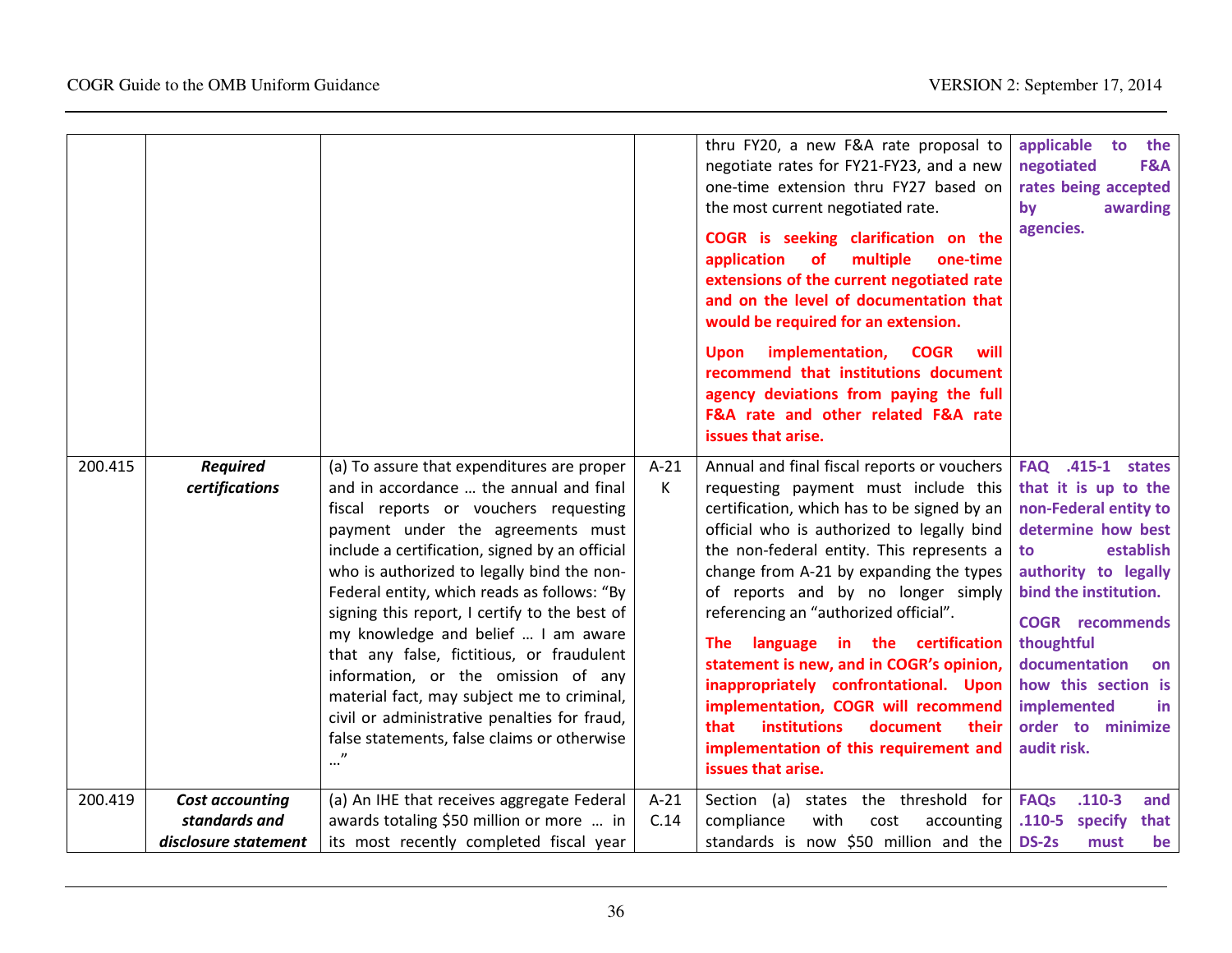| must comply with the Cost Accounting<br>Standards Board's cost<br>accounting<br>standards<br>(b) Disclosure statement. An IHE that<br>receives aggregate Federal<br>awards<br>totaling \$50 million or more  during its<br>most recently completed fiscal year must<br>disclose their cost accounting practices by<br>filing a Disclosure Statement (DS-2), which<br>is reproduced in Appendix III<br>[ALSO IN THIS SECTION]<br>(2)  An IHE must file amendments to<br>the DS-2 to the cognizant agency for<br>indirect costs six months in advance of a                                                                   | requirement for submission of a DS-2 is<br>increased from \$25 million (per A-21) to<br>\$50 million. Section 200.401(b) Federal<br>Contract also should be considered in the<br>context of applicability of cost accounting<br>standards: "If a Federal contract awarded<br>to a non-Federal entity is subject to the<br>Cost Accounting Standards (CAS), it<br>incorporates the applicable CAS clauses,<br>Standards, and CAS administration<br>requirements per the 48 CFR Chapter 99<br>and 48 CFR Part 30 (FAR Part 30)<br>Section (b)(2) creates a six month<br>standard for approval of proposed<br>changes to the DS-2, but allows the                                                                                                                  | submitted as soon as<br>possible<br>after<br>12/26/14. FAQ .110-<br>5.<br>states<br>that<br>institutions will not<br>penalized<br>for<br>be<br>discrepancies<br>between<br>their<br>current DS-2<br>and<br>allowable charging<br>practices in the UG.<br><b>COGR</b> will engage<br>with DCA and ONR<br>reps to<br>propose<br>ideas for minimizing |
|----------------------------------------------------------------------------------------------------------------------------------------------------------------------------------------------------------------------------------------------------------------------------------------------------------------------------------------------------------------------------------------------------------------------------------------------------------------------------------------------------------------------------------------------------------------------------------------------------------------------------|-----------------------------------------------------------------------------------------------------------------------------------------------------------------------------------------------------------------------------------------------------------------------------------------------------------------------------------------------------------------------------------------------------------------------------------------------------------------------------------------------------------------------------------------------------------------------------------------------------------------------------------------------------------------------------------------------------------------------------------------------------------------|----------------------------------------------------------------------------------------------------------------------------------------------------------------------------------------------------------------------------------------------------------------------------------------------------------------------------------------------------|
| disclosed practices being changed to<br>comply with a new or modified<br>standard, or when practices are changed<br>for other reasons. An IHE may proceed<br>with implementing the change only if it<br>has not been notified by the Federal<br>cognizant agency for indirect costs that<br>either a longer period will be needed for<br>review or there are concerns with the<br>potential change within the six months<br>period. Amendments of a DS-2 may be<br>submitted at any time. Resubmission of<br>a complete, updated DS-2 is discouraged<br>except when there are extensive<br>changes to disclosed practices. | cognizant agency to notify the IHE that a<br>longer period of time is needed for a<br>review of the change.<br>If the Federal cognizant agency for<br>indirect costs notifies an institution that<br>more than six months are required, this<br>will be disruptive to the institution. COGR<br>will review Agency implementation plans<br>and/or guidance from the cognizant<br>agencies for indirect cost (DCA, ONR) and<br>will comment as appropriate.<br>Implementation of new accounting<br>practices to document salary charges to<br>federal awards, including elimination of<br>effort reporting systems (see section<br>200.430), may require amendments to<br>the DS-2. COGR is seeking clarification on<br>the role of the DS-2 in a change, such as | burden<br>associated<br>with<br><b>DS-2</b><br>submissions<br>and<br>approvals.<br>$.430 - 1$<br><b>FAQ</b><br>addresses the role of<br>the DS-2 in the case<br>of changes to time<br>and effort systems.<br>However, additional<br>clarification may be<br>sought in meetings<br>with DCA and ONR<br>(also<br>reps<br>see<br>200.430 below).      |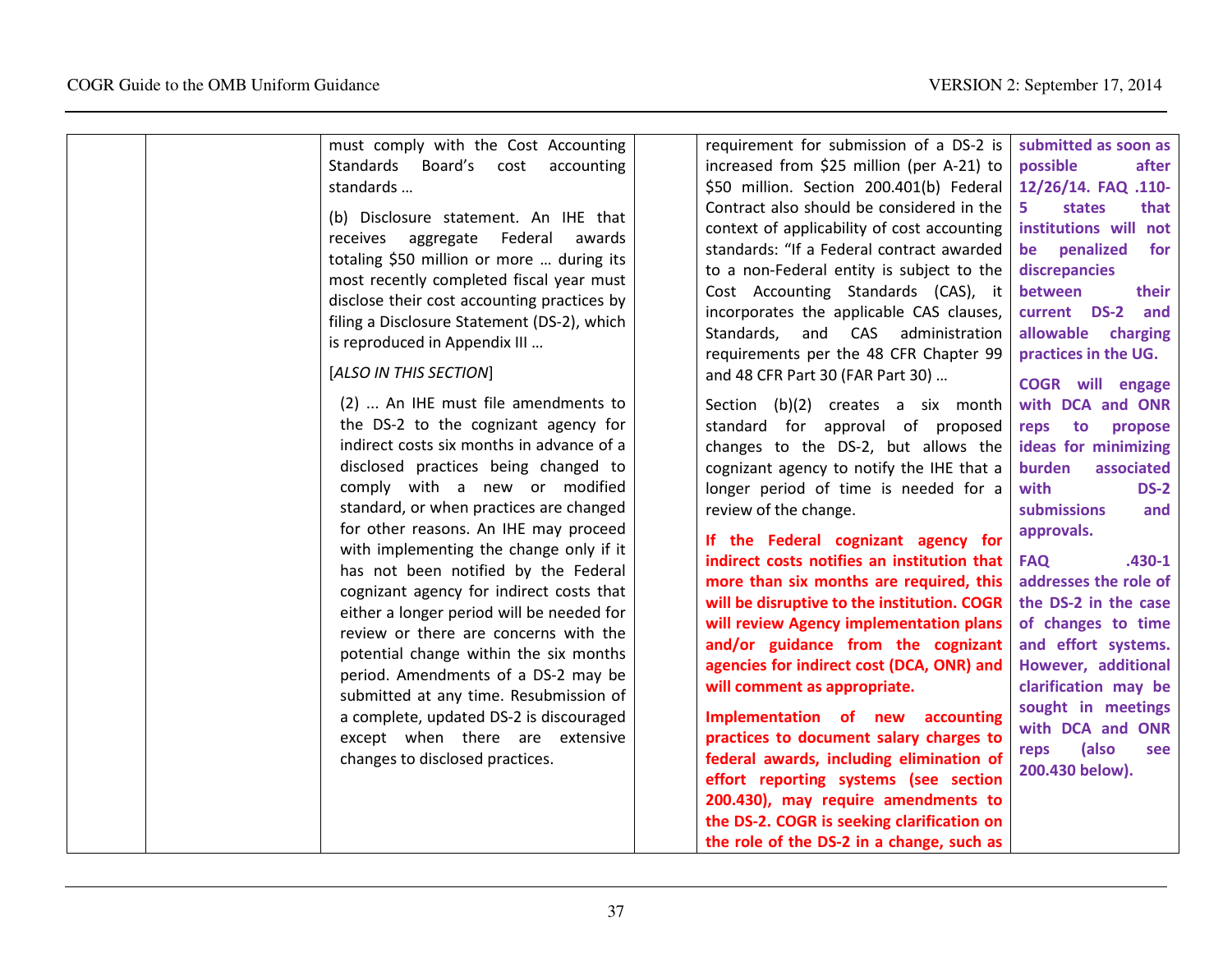|  | this.                                |
|--|--------------------------------------|
|  | will<br>Upon implementation, COGR    |
|  | recommend that institutions document |
|  | <b>issues that arise.</b>            |

# Subpart E – Cost Principles (General Provisions for Selected Items of Cost)

| <b>Section</b> | <b>Title</b>                        | <b>Text from the</b>                                                                                                                                                                                                                                                                                                                                                                                                                                                                                                                                                                                             | <b>Cross</b>   | <b>COGR Assessment and</b>                                                                                                                                                                                                                                                                                                                                                                                                                                                                                                                                                                                                                                                                                                                                                                                                                                                                                                     | <b>VERSION 2,</b>                                                                                                                                                                                                                                                                                                                                                                                                                               |
|----------------|-------------------------------------|------------------------------------------------------------------------------------------------------------------------------------------------------------------------------------------------------------------------------------------------------------------------------------------------------------------------------------------------------------------------------------------------------------------------------------------------------------------------------------------------------------------------------------------------------------------------------------------------------------------|----------------|--------------------------------------------------------------------------------------------------------------------------------------------------------------------------------------------------------------------------------------------------------------------------------------------------------------------------------------------------------------------------------------------------------------------------------------------------------------------------------------------------------------------------------------------------------------------------------------------------------------------------------------------------------------------------------------------------------------------------------------------------------------------------------------------------------------------------------------------------------------------------------------------------------------------------------|-------------------------------------------------------------------------------------------------------------------------------------------------------------------------------------------------------------------------------------------------------------------------------------------------------------------------------------------------------------------------------------------------------------------------------------------------|
|                |                                     | <b>Uniform Guidance</b>                                                                                                                                                                                                                                                                                                                                                                                                                                                                                                                                                                                          | Ref            | <b>Next Steps (VERSION 1)</b>                                                                                                                                                                                                                                                                                                                                                                                                                                                                                                                                                                                                                                                                                                                                                                                                                                                                                                  | <b>COGR Update</b>                                                                                                                                                                                                                                                                                                                                                                                                                              |
|                |                                     |                                                                                                                                                                                                                                                                                                                                                                                                                                                                                                                                                                                                                  |                |                                                                                                                                                                                                                                                                                                                                                                                                                                                                                                                                                                                                                                                                                                                                                                                                                                                                                                                                |                                                                                                                                                                                                                                                                                                                                                                                                                                                 |
| 200.430        | Compensation -<br>personal services | (h) Institutions of higher education (IHEs).<br>(1) Certain conditions require special<br>consideration<br>(2) Salary basis<br>(3) Intra-Institution of Higher Education<br>(IHE) consulting<br>(4) Extra Service Pay<br>(5) Periods outside the academic year<br>(6) Part-time faculty<br>(7) Sabbatical leave costs<br>(8) Salary rates for non-faculty members<br>[ALSO IN THIS SECTION]<br>(i) Standards for Documentation of<br>Personnel Expenses<br>(1) Charges to Federal awards for<br>salaries and wages must be based on<br>records that accurately reflect the work<br>performed. These records must | $A-21$<br>J.10 | Section (h) includes revised and new<br>language (e.g., allowable salary activities,<br>institutional base salary, etc.), which in<br>situations,<br>accurately<br>more<br>most<br>describes<br>applicable<br>concepts<br>to<br>institutions of higher education.<br>Section (i) changes the emphasis of<br>documenting salary charges to federal<br>awards from the three examples in A-21<br>(which have been eliminated in the<br>Uniform Guidance) to a system that is<br>premised on strong internal controls.<br>There is no reference to "certification" (as<br>was used in the Proposed Guidance) in the<br>Uniform Guidance, which suggests that an<br>effort reporting system may not be<br>required and that the institution's official<br>payroll system should be the basis for<br>confirming payroll charges to federal<br>awards. Issues, such as, what constitutes<br>an auditable "system of internal control | <b>FAQ</b><br>$.430 - 1$<br>addresses the role of<br>the DS-2 in the case<br>of changes to time<br>and effort systems.<br>However, additional<br>clarification may be<br>sought in meetings<br>with DCA and ONR<br>representatives.<br><b>COGR</b> will provide<br>review and analysis<br>specific<br>to<br>new<br>models<br>and<br>methodologies at a<br>later date, and will<br>engage with FDP and<br>other stakeholders,<br>as appropriate. |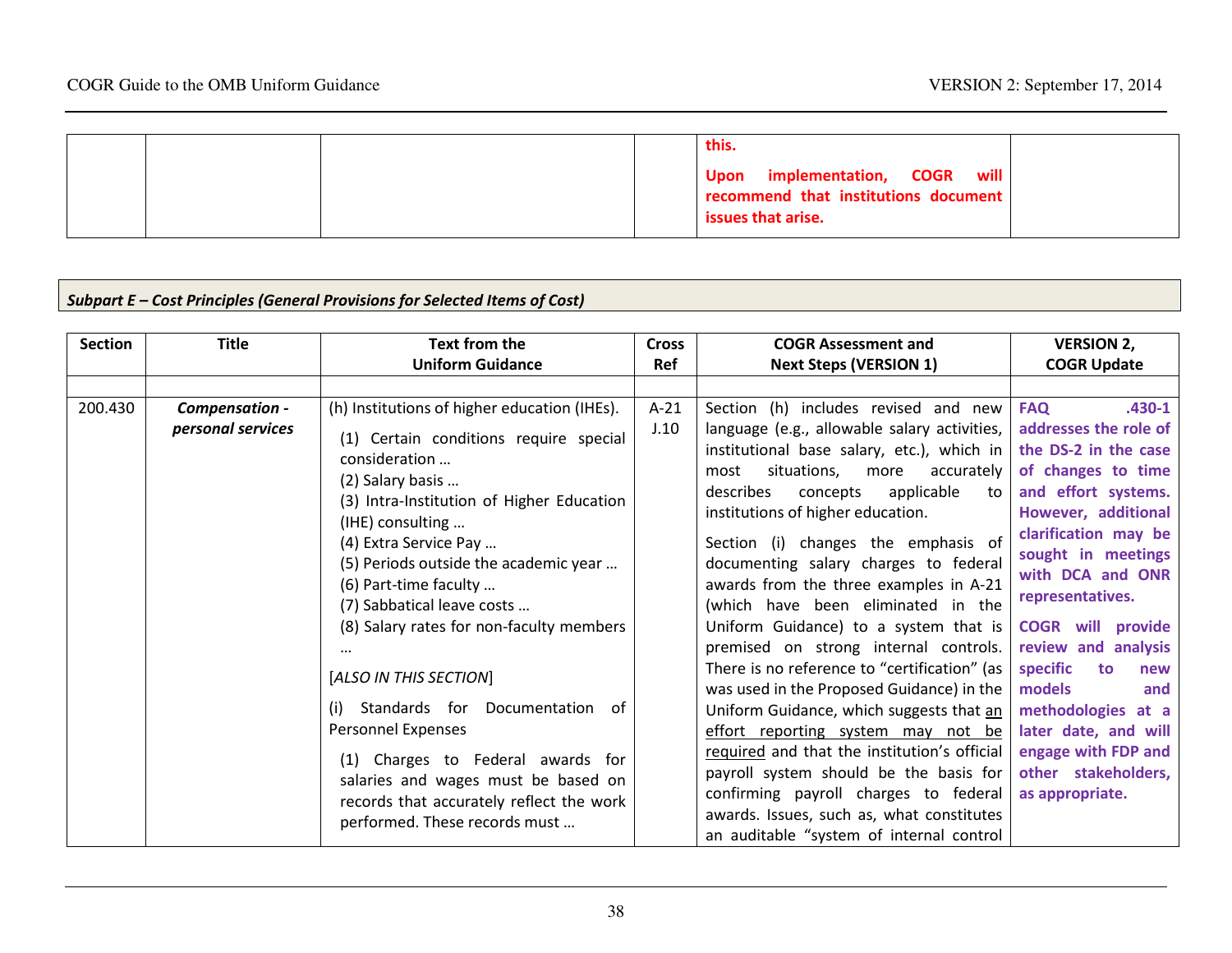|         |                                     |                                                                                                                                                                                                                                                                                                                                                                                                                                                                                  | which provides reasonable assurance"<br>remain subject to analysis. COGR will work<br>towards developing additional analysis to<br>address effective institutional practices                         |                                                                                                                                                                                                                                                                                                                                                                                                                                                                              |
|---------|-------------------------------------|----------------------------------------------------------------------------------------------------------------------------------------------------------------------------------------------------------------------------------------------------------------------------------------------------------------------------------------------------------------------------------------------------------------------------------------------------------------------------------|------------------------------------------------------------------------------------------------------------------------------------------------------------------------------------------------------|------------------------------------------------------------------------------------------------------------------------------------------------------------------------------------------------------------------------------------------------------------------------------------------------------------------------------------------------------------------------------------------------------------------------------------------------------------------------------|
|         |                                     |                                                                                                                                                                                                                                                                                                                                                                                                                                                                                  | and methodologies that will be in<br>compliance with the new requirements<br>for documenting salary charges to federal<br>awards.                                                                    |                                                                                                                                                                                                                                                                                                                                                                                                                                                                              |
|         |                                     |                                                                                                                                                                                                                                                                                                                                                                                                                                                                                  | COGR is seeking clarification on federal<br>protocols for establishing<br>federal<br>approval of new institutional practices<br>and methodologies, including the role of<br>the DS-2 in the process. |                                                                                                                                                                                                                                                                                                                                                                                                                                                                              |
| 200.430 | Compensation -<br>personal services | (d) Unallowable costs.<br>(2) The allowable compensation for<br>certain employees is subject to a ceiling<br>in accordance with statute. For the<br>amount of the ceiling for cost-<br>reimbursement contracts, the covered<br>compensation subject to the ceiling, the<br>covered employees, and other relevant<br>provisions, see 10 U.S.C. 2324(e)(1)(P),<br>and 41 U.S.C. 1127 and 4304(a)(16). For<br>other types of Federal awards, other<br>statutory ceilings may apply. | <b>NOTE: COGR did not address this section</b><br>in VERSION 1 (April 17, 2014) of the COGR<br>Guide.                                                                                                | <b>Public Law 113-67</b><br>(effective 12/26/13)<br>modified<br>10<br><b>USC</b><br>$2324(e)(1)(P)$ and 41<br>USC 4304(a)(16) to<br>set<br>the<br>compensation limit<br>(i.e., salary and all<br>benefits)<br>at<br>$\sim$ \$487,000<br>for<br>covered<br>contracts<br>awarded on or after<br>6/24/14. FAR 31.2<br>(cost principles for<br>contracts<br>with<br>commercial<br>organizations)<br>incorporates<br>both<br><b>USC</b><br>sections<br>by<br>reference and limits |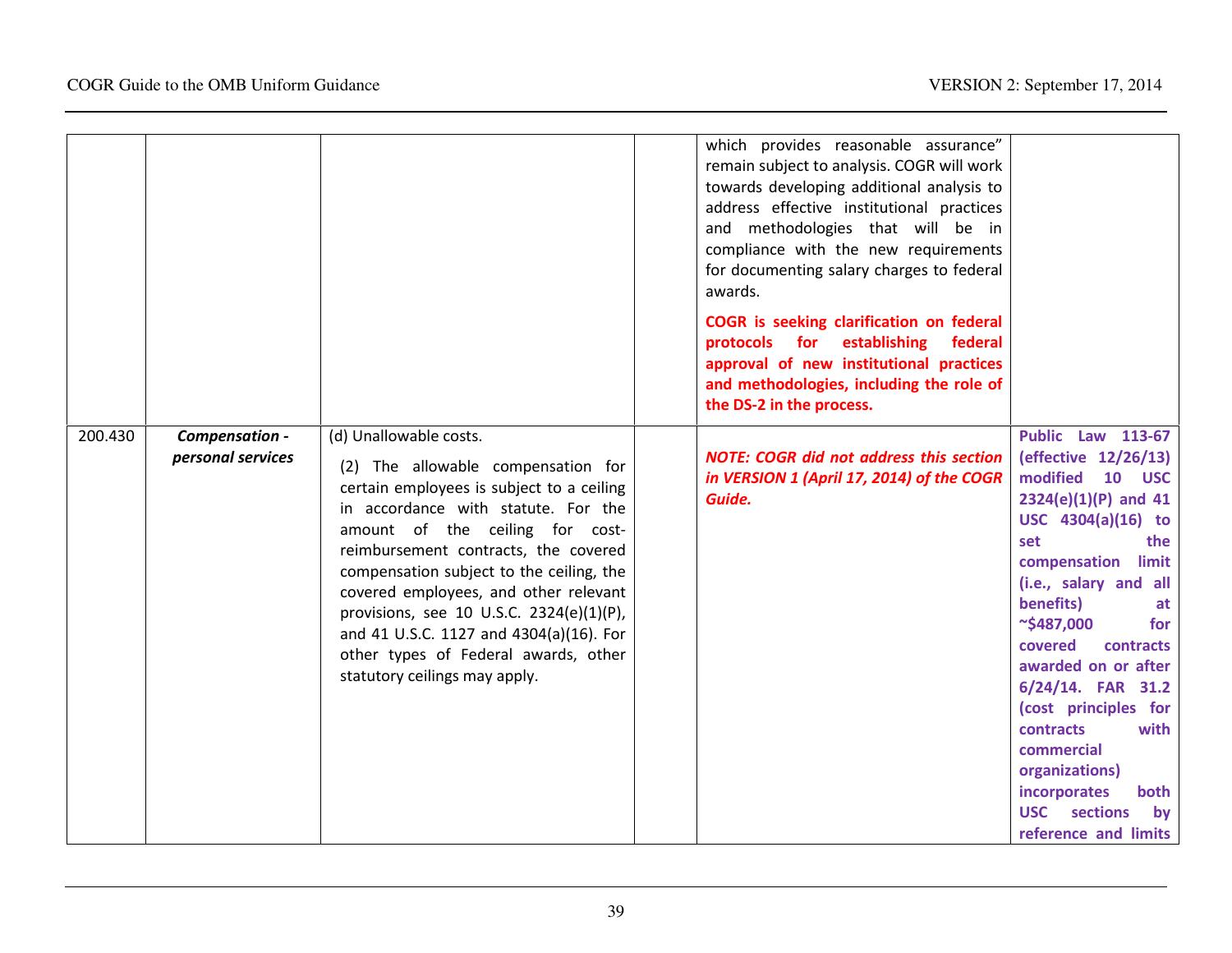|         |                              |                                                                                                                                                             |        |                                                                                                                                                                   | allowable<br>compensation<br>on<br>covered contracts.<br>The FAR currently<br>defers to Circulars A-<br>21 and A-122 for<br>covered<br>contracts<br>with<br><b>IHEs</b><br>and<br>nonprofit research<br>institutions.<br><b>Going</b><br>forward, the FAR will<br>defer to the UG.<br><b>Consequently, IHEs</b><br>and<br>nonprofit<br>research institutions<br>may be required to<br>comply<br>with the<br>limit. |
|---------|------------------------------|-------------------------------------------------------------------------------------------------------------------------------------------------------------|--------|-------------------------------------------------------------------------------------------------------------------------------------------------------------------|--------------------------------------------------------------------------------------------------------------------------------------------------------------------------------------------------------------------------------------------------------------------------------------------------------------------------------------------------------------------------------------------------------------------|
|         |                              |                                                                                                                                                             |        |                                                                                                                                                                   | <b>COGR</b><br>is<br>seeking<br>clarification on the<br>intent of this section<br>of the UG and<br>applicability to IHEs<br>and<br>nonprofit<br>research institutions.                                                                                                                                                                                                                                             |
| 200.431 | <b>Compensation - fringe</b> | (b) Leave. The cost of fringe benefits in                                                                                                                   | $A-21$ | Sections $(b)(3)(i)$ and $(e)(3)$ may suggest                                                                                                                     | <b>COGR has expressed</b>                                                                                                                                                                                                                                                                                                                                                                                          |
|         | benefits                     | the form of regular compensation paid to                                                                                                                    | J.10.f | that if an institution uses the cash-basis of                                                                                                                     | concern<br>to<br>the                                                                                                                                                                                                                                                                                                                                                                                               |
|         |                              | employees during periods of authorized<br>absences  are allowable if all of the<br>following criteria are met<br>(3) The accounting basis (cash or accrual) |        | accounting for these costs, then both the<br>payments for unused leave when an<br>employee<br>retires<br>terminates<br>or<br>employment, and<br>actual claims for | <b>COFAR</b><br>that<br><b>FAQ</b><br>.431-1 is unhelpful<br>and<br>does<br>not<br>address the initial                                                                                                                                                                                                                                                                                                             |
|         |                              | selected for costing each type of leave is                                                                                                                  |        | workers' compensation, unemployment<br>compensation, severance pay, and similar                                                                                   | concern that would<br>require institutions                                                                                                                                                                                                                                                                                                                                                                         |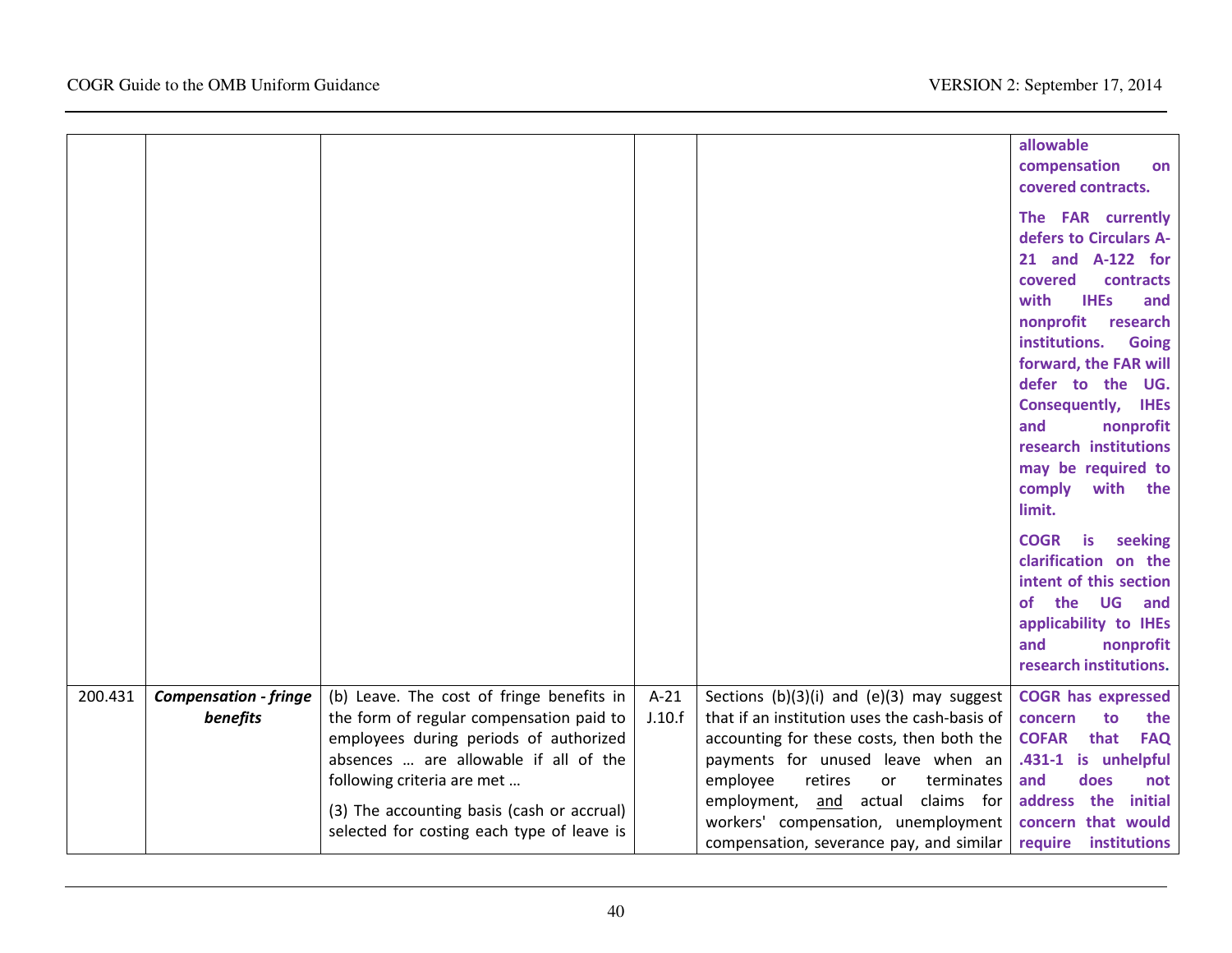| health benefits), can be recovered only as<br>of accounting for<br>(i) When a non-Federal entity uses the<br>terminal leave and<br>an indirect cost.<br>cash basis of accounting, the cost of<br>other<br>leave is recognized in the period that the<br>Also, section (j) addresses federal policies<br>benefits to recover<br>leave is taken and paid for. Payments for<br>applicable to employee tuition remission<br>these<br>costs<br>unused leave when an employee retires<br>and waivers that were not described in<br>indirect, or convert<br>detail in A-21.<br>or terminates employment are allowable<br>to the accrual basis<br>as indirect costs in the year of payment.<br>Regarding sections $(b)(3)(i)$ and $(e)(3)$ ,<br>for these costs in<br>[ALSO IN THIS SECTION]<br>since most institutions exceed the 26%<br>order to recover as<br>administrative cap, this would compel<br>direct.<br>(e) Insurance<br>many to establish an accrual-based<br>In a September 4 <sup>th</sup><br>(3) Actual claims paid to or on behalf of<br>method that incorporates these charges<br>conference<br>employees or former employees for<br>into a fringe benefit rate or a specialized<br>between COGR and<br>workers' compensation, unemployment<br>rate for selected benefits. However, this<br><b>COFAR,</b><br>the<br>compensation, severance pay, and similar<br>methodology would result in larger<br><b>COFAR</b><br>indicated<br>employee benefits (e.g., postretirement<br>cumulative amount of payouts charged to<br>that FAQ .431-1 will<br>health benefits), are allowable in the year<br>federal awards since each federal award<br>be removed and that<br>of payment provided that the non-Federal<br>would be subject to the payout rate.<br>technical<br>entity follows a consistent costing policy<br>Under the cash-basis, institutions already<br>correction will be<br>and they are allocated as indirect costs.<br>have practices in place not to charge<br>made to the UG to<br>federal awards when it creates an<br>[ALSO IN THIS SECTION]<br>delete the reference<br>inequity, which results in a net smaller<br>to "indirect costs."<br>$(j)(1)$ For IHEs only  (3) IHEs may offer<br>cumulative amount of payouts charged to |
|-------------------------------------------------------------------------------------------------------------------------------------------------------------------------------------------------------------------------------------------------------------------------------------------------------------------------------------------------------------------------------------------------------------------------------------------------------------------------------------------------------------------------------------------------------------------------------------------------------------------------------------------------------------------------------------------------------------------------------------------------------------------------------------------------------------------------------------------------------------------------------------------------------------------------------------------------------------------------------------------------------------------------------------------------------------------------------------------------------------------------------------------------------------------------------------------------------------------------------------------------------------------------------------------------------------------------------------------------------------------------------------------------------------------------------------------------------------------------------------------------------------------------------------------------------------------------------------------------------------------------------------------------------------------------------------------------------------------------------------------------------------------------------------------------------------------------------------------------------------------------------------------------------------------------------------------------------------------------------------------------------------------------------------------------------------------------------------------------------------------------------------------------------------------------------------------------------------------------------------------------------------|
|-------------------------------------------------------------------------------------------------------------------------------------------------------------------------------------------------------------------------------------------------------------------------------------------------------------------------------------------------------------------------------------------------------------------------------------------------------------------------------------------------------------------------------------------------------------------------------------------------------------------------------------------------------------------------------------------------------------------------------------------------------------------------------------------------------------------------------------------------------------------------------------------------------------------------------------------------------------------------------------------------------------------------------------------------------------------------------------------------------------------------------------------------------------------------------------------------------------------------------------------------------------------------------------------------------------------------------------------------------------------------------------------------------------------------------------------------------------------------------------------------------------------------------------------------------------------------------------------------------------------------------------------------------------------------------------------------------------------------------------------------------------------------------------------------------------------------------------------------------------------------------------------------------------------------------------------------------------------------------------------------------------------------------------------------------------------------------------------------------------------------------------------------------------------------------------------------------------------------------------------------------------|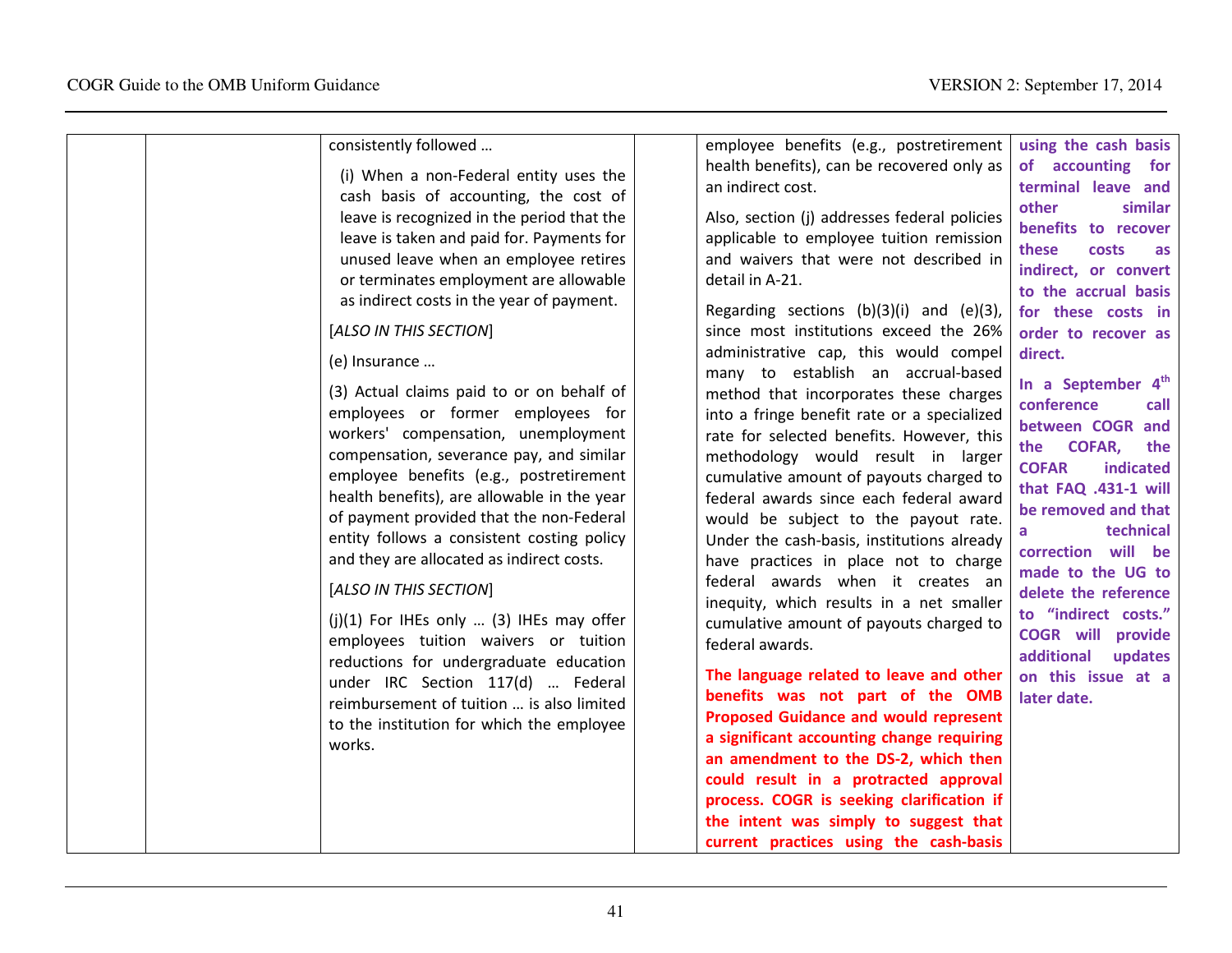|         |                                  |                                                                                                                                                                                                                                                                                                                                                                                                                                                                                                                                                                                  |                | method remain allowable and that the<br>institution has the option of recovering<br>these costs as an indirect cost. And if the<br>intent was not to make this optional,<br><b>COGR</b> will engage the appropriate federal<br>officials to address concerns.                                                                                                                                                                                                                                                                                        |                                                                                                                       |
|---------|----------------------------------|----------------------------------------------------------------------------------------------------------------------------------------------------------------------------------------------------------------------------------------------------------------------------------------------------------------------------------------------------------------------------------------------------------------------------------------------------------------------------------------------------------------------------------------------------------------------------------|----------------|------------------------------------------------------------------------------------------------------------------------------------------------------------------------------------------------------------------------------------------------------------------------------------------------------------------------------------------------------------------------------------------------------------------------------------------------------------------------------------------------------------------------------------------------------|-----------------------------------------------------------------------------------------------------------------------|
| 200.432 | Conferences                      | A conference is defined as a meeting,<br>retreat, seminar, symposium, workshop or<br>event whose primary purpose is the<br>dissemination of technical information<br>beyond the non-Federal entity  As<br>needed, the costs of identifying, but not<br>providing, locally available dependent-<br>care resources are allowable.                                                                                                                                                                                                                                                  | $A-21$<br>J.32 | A-21 presented this item as "Meetings<br>and conferences" and did not include the<br>language "beyond the non-Federal<br>entity". The new language seems to<br>confirm that any costs associated with<br>intra-campus meetings (i.e., within the<br>confines of the non-Federal entity) are<br>unallowable.                                                                                                                                                                                                                                          |                                                                                                                       |
|         |                                  |                                                                                                                                                                                                                                                                                                                                                                                                                                                                                                                                                                                  |                | If an institution implements a policy that<br>the costs of locating dependent-care<br>resources are allowable, the policy must<br>be implemented consistently across all<br>sources of funds.                                                                                                                                                                                                                                                                                                                                                        |                                                                                                                       |
| 200.433 | Contingency<br><b>Provisions</b> | (a) Contingency is that part of a budget<br>estimate of future costs (typically of large<br>construction projects, IT systems, or other<br>items as approved by the Federal<br>awarding agency) which is associated with<br>possible events or conditions arising from<br>causes the precise outcome of which is<br>indeterminable at the time of estimate<br>(b) It is permissible for contingency<br>amounts other than those excluded in<br>paragraph (b)(1) of this section to be<br>explicitly included in budget estimates, to<br>the extent they are necessary to improve | $A-21$<br>J.11 | A-21 deemed these costs unallowable.<br>The Uniform Guidance reverses this,<br>though payments made to a non-Federal<br>entity's "contingency reserve" or any<br>similar payment made for events the<br>occurrence of which cannot be foretold<br>with certainty, generally are unallowable<br>(except as noted in section 200.431 and<br>regarding selected fringe benefits and in<br>section 200.447 regarding insurance and<br>indemnification).<br>implementation,<br><b>COGR</b><br><b>Upon</b><br>will<br>recommend that institutions document | <b>COGR</b> will monitor<br>implementation<br><b>of</b><br>this section<br>and<br>related<br>auditor<br>perspectives. |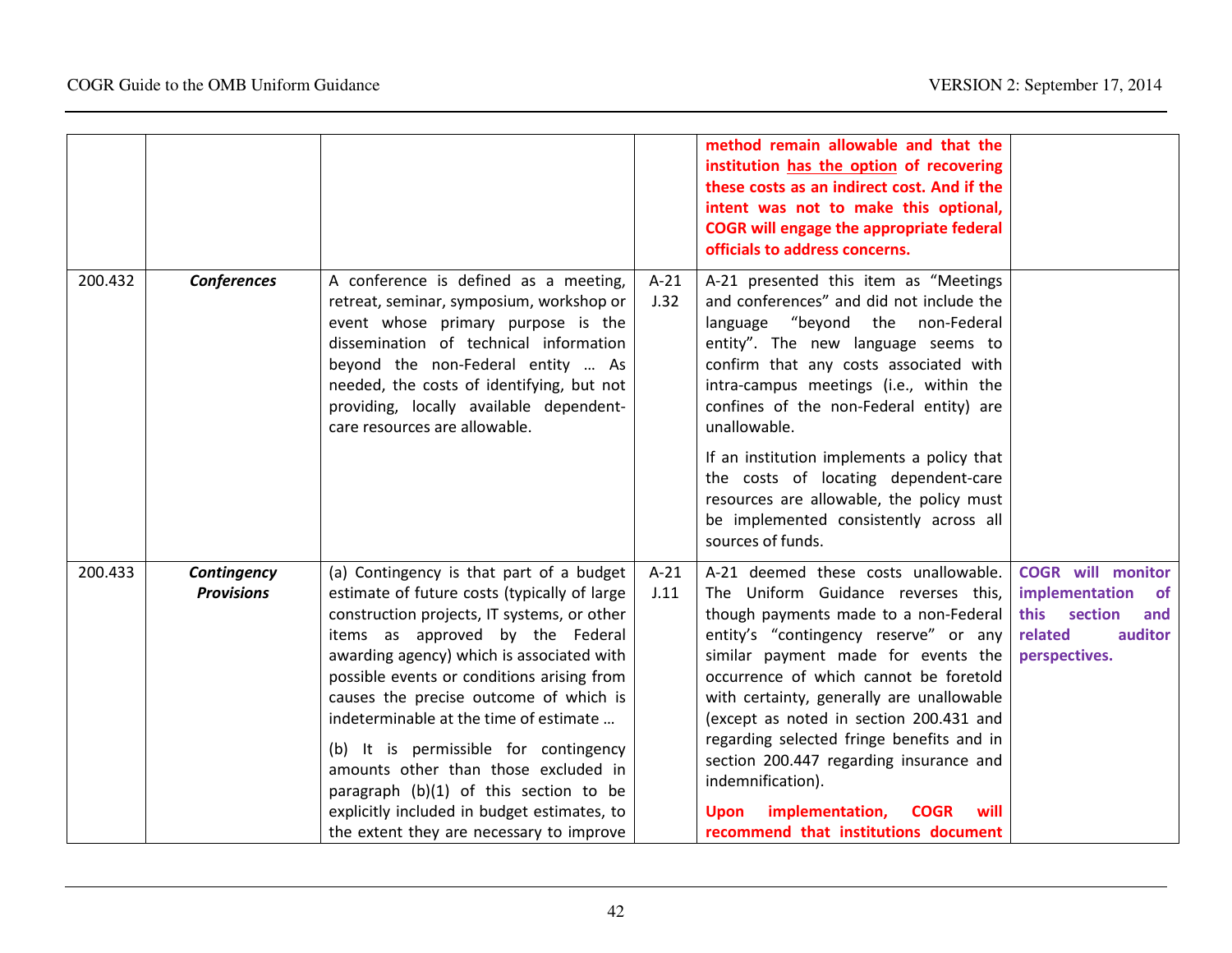|         |                     | the precision of those estimates                                                                                                                                                                                                                                                                                                                                                                                                                                                                                                                                                                                                                                                                                                                                                                                                                                                                                                                                                                                                           |                | changes, if any, in institutional practices,<br>as well as any issues that arise. Note, the<br>federal inspector general (IG) community<br>considers this area high-risk.                                                                                                                                                                                                                                                                                                                                                                                                                                                                                                                                                                                                                                                                                                                                                                                                                                                                                                                                                                                                                                                                                                  |                                                                                                                                                                                                                                                                                                                                                                                                                                       |
|---------|---------------------|--------------------------------------------------------------------------------------------------------------------------------------------------------------------------------------------------------------------------------------------------------------------------------------------------------------------------------------------------------------------------------------------------------------------------------------------------------------------------------------------------------------------------------------------------------------------------------------------------------------------------------------------------------------------------------------------------------------------------------------------------------------------------------------------------------------------------------------------------------------------------------------------------------------------------------------------------------------------------------------------------------------------------------------------|----------------|----------------------------------------------------------------------------------------------------------------------------------------------------------------------------------------------------------------------------------------------------------------------------------------------------------------------------------------------------------------------------------------------------------------------------------------------------------------------------------------------------------------------------------------------------------------------------------------------------------------------------------------------------------------------------------------------------------------------------------------------------------------------------------------------------------------------------------------------------------------------------------------------------------------------------------------------------------------------------------------------------------------------------------------------------------------------------------------------------------------------------------------------------------------------------------------------------------------------------------------------------------------------------|---------------------------------------------------------------------------------------------------------------------------------------------------------------------------------------------------------------------------------------------------------------------------------------------------------------------------------------------------------------------------------------------------------------------------------------|
| 200.436 | <b>Depreciation</b> | (a) Depreciation is the method for<br>allocating the cost of fixed assets to<br>periods benefitting from asset use. The<br>non-Federal entity may be compensated<br>for the use of its buildings, capital<br>improvements, equipment, and software<br>projects capitalized in accordance with<br>GAAP<br>(c) Depreciation is computed applying the<br>following rules. The computation of<br>depreciation must be based on the<br>acquisition cost of the assets involved. For<br>an asset donated to the non-Federal<br>entity by a third party, its fair market<br>value at the time of the donation must be<br>considered as the acquisition cost. Such<br>assets may be depreciated or claimed as<br>matching but not both. For this purpose,<br>the acquisition cost will exclude:<br>(3) Any portion of the cost of buildings<br>and equipment contributed by or for the<br>non-Federal entity, or where law or<br>agreement prohibits recovery; and<br>(4) Any asset acquired solely for the<br>performance of a non-Federal award. | $A-21$<br>J.14 | Section (a) includes software as an asset<br>that can be capitalized, in accordance with<br>GAAP. This is supported further in Subpart<br>A, Definitions: 200.2, "Acquisition costs<br>for software includes those development<br>costs capitalized in accordance with<br>(GAAP)" and in 200.12, "Capital assets<br>include  Land, buildings (facilities),<br>equipment, and intellectual property<br>(including software) "<br>Section (c)(3) states that if an institution<br>receives federal assistance for a portion of<br>the costs to construct buildings or<br>equipment, even if the institutional share<br>is not by law or agreement required as<br>cost sharing, the institution's share is<br>excluded from cost prior to allocating<br>depreciation. It is a reasonable and a<br>longstanding practice (and consistent with<br>A-21) that the deprecation on the<br>institutional share is allowable as an<br>indirect cost. However, section (c)(3) does<br>not make that clear.<br>FAQs to the Uniform Guidance are posted<br>on https://cfo.gov/cofar/. FAQ IV-1 states<br>that this requirement is limited to<br>instances of cost sharing or matching, but<br>still leaves ambiguity. Any disallowance of<br>depreciation<br>the<br>institutional<br>on | FAQ .436-1 clarifies<br>that the depreciation<br>associated with the<br>institutional<br>contribution to the<br>cost of buildings and<br>equipment<br><u>is</u><br>allowable,<br>unless<br>law or agreement<br>prohibits recovery.<br>FAQ .436-2, while<br>not entirely clear,<br>appears to support<br>FAQ .436-1.<br>The COFAR will issue<br>technical<br>$\mathsf{a}$<br>correction to the UG<br>to further clarify this<br>issue. |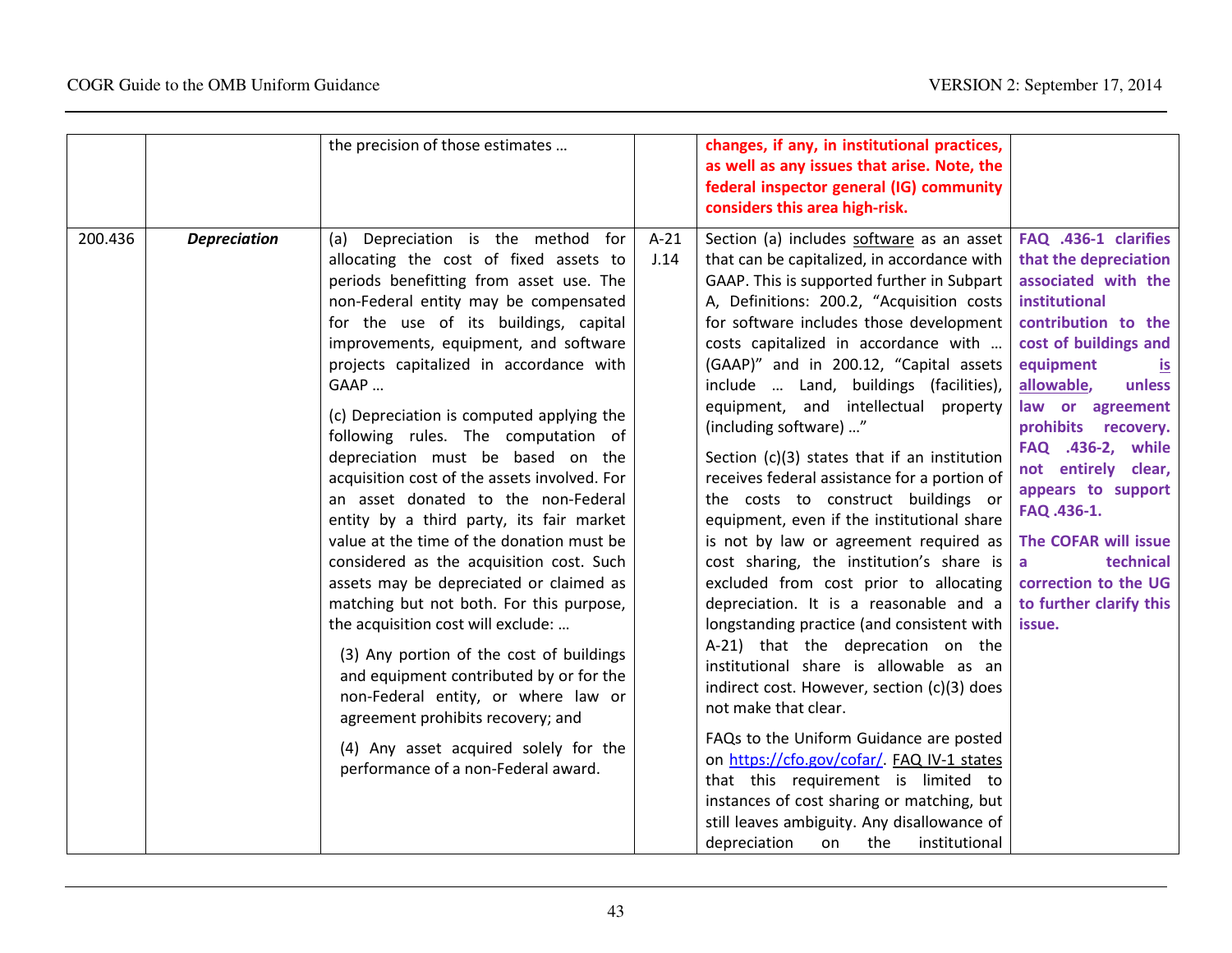|         |                       |                                                                                                                                                                                                                                                                                                                                                                | contribution would be a significant and<br>misguided change in federal policy and<br>would create a major disincentive for<br>institutions to accept federal assistance<br>for the construction of buildings or for<br>major equipment.<br>Section $(c)(4)$ states the acquisition cost<br>will exclude only assets acquired solely for<br>the performance of a non-federal award.<br>This provides for the allowability of<br>equipment depreciation on non-federal<br>awards that were not acquired solely for<br>the performance of the non-federal<br>award.<br>COGR is seeking clarification on the<br>intent of the language in (c)(3). The<br>intent, most likely, was not to make the<br>depreciation on the institutional share<br>unallowable since this would create a<br>major disincentive for institutions to<br>accept federal assistance for the |                                                                                                                                                                                                                                        |
|---------|-----------------------|----------------------------------------------------------------------------------------------------------------------------------------------------------------------------------------------------------------------------------------------------------------------------------------------------------------------------------------------------------------|------------------------------------------------------------------------------------------------------------------------------------------------------------------------------------------------------------------------------------------------------------------------------------------------------------------------------------------------------------------------------------------------------------------------------------------------------------------------------------------------------------------------------------------------------------------------------------------------------------------------------------------------------------------------------------------------------------------------------------------------------------------------------------------------------------------------------------------------------------------|----------------------------------------------------------------------------------------------------------------------------------------------------------------------------------------------------------------------------------------|
|         |                       |                                                                                                                                                                                                                                                                                                                                                                | construction of buildings or major<br>equipment.                                                                                                                                                                                                                                                                                                                                                                                                                                                                                                                                                                                                                                                                                                                                                                                                                 |                                                                                                                                                                                                                                        |
| 200.440 | <b>Exchange rates</b> | (a) Cost increases for fluctuations in<br>exchange rates are allowable costs subject<br>to the availability of funding, and prior<br>approval by the Federal awarding agency<br>(b) The non-Federal entity is required to<br>make reviews of local currency gains to<br>determine the need for additional federal<br>funding before the expiration date of the | Sections (a) and (b) define the allowability<br>of cost increases due to fluctuations in<br>exchange rates, subject to prior approval<br>by the awarding agency.<br><b>COGR will review Agency implementation</b><br>plans and comment as appropriate.<br>implementation,<br><b>COGR</b><br><b>Upon</b><br>will<br>recommend that institutions monitor the<br>institutional implementation of this                                                                                                                                                                                                                                                                                                                                                                                                                                                               | FAQ .440-1 specifies<br>prior approval is not<br>required every time<br>the exchange rate<br>fluctuates. It is only<br>required when the<br>change results in the<br>need for additional<br>Federal funding or<br>results in increased |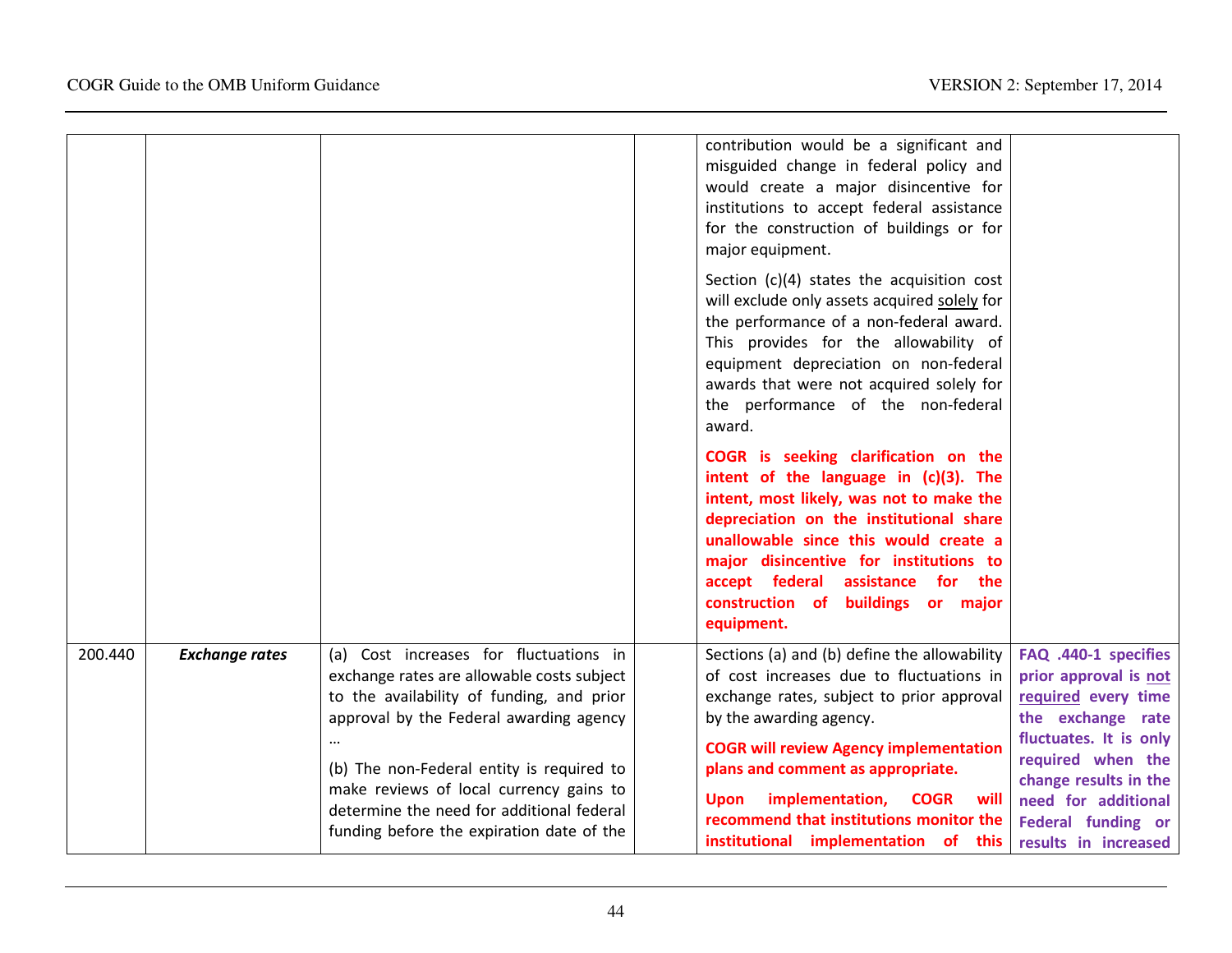|         |                        | Federal award. Subsequent adjustments<br>for currency increases may be allowable<br>only when                                                                                                                                                                                                                                                                                                                                                                                                                                                                                                                                                                                                  |                | methodology and document issues that<br>arise.                                                                                                                                                                                                                                                                                                                                                                                                                                                                                                                                                                                                                                                                                 | costs requiring the<br>need to significantly<br>reduce the scope of<br>the project. |
|---------|------------------------|------------------------------------------------------------------------------------------------------------------------------------------------------------------------------------------------------------------------------------------------------------------------------------------------------------------------------------------------------------------------------------------------------------------------------------------------------------------------------------------------------------------------------------------------------------------------------------------------------------------------------------------------------------------------------------------------|----------------|--------------------------------------------------------------------------------------------------------------------------------------------------------------------------------------------------------------------------------------------------------------------------------------------------------------------------------------------------------------------------------------------------------------------------------------------------------------------------------------------------------------------------------------------------------------------------------------------------------------------------------------------------------------------------------------------------------------------------------|-------------------------------------------------------------------------------------|
| 200.446 | <b>Idle facilities</b> | (4) Cost of idle facilities or idle capacity<br>means costs such as maintenance, repair,<br>housing, rent, and other related costs,<br>e.g., insurance, interest, and depreciation.<br>These costs could include the costs of idle<br>public safety emergency facilities,<br>telecommunications,<br>or<br>information<br>technology system capacity that is built to<br>withstand major fluctuations in load, e.g.,<br>consolidated data centers.                                                                                                                                                                                                                                              | $A-21$<br>J.24 | Section (4) expands the definition of idle<br>facilities, compared to A-21, to include the<br>costs of idle public safety emergency<br>telecommunications,<br>facilities,<br>or<br>information technology system capacity.<br>Consolidated data centers are named as a<br>specific example.<br>Like A-21, the costs are defined as<br>unallowable, except in the situations<br>described in $(b)(1)$ , $(2)$ , and $(3)$ of the<br>Uniform Guidance.                                                                                                                                                                                                                                                                           |                                                                                     |
| 200.449 | <b>Interest</b>        | (b)(2) For non-Federal entity fiscal years<br>beginning on or after January 1, 2016,<br>intangible assets include patents and<br>software.<br>For<br>software<br>computer<br>development projects,<br>only interest<br>attributable to the portion of the project<br>costs capitalized in accordance with GAAP<br>is allowable.<br>(c) Conditions for all non-Federal entities.<br>(4) The non-Federal entity limits claims<br>for Federal reimbursement of interest<br>costs to the least expensive alternative<br>(7) The following conditions must apply<br>to debt arrangements over \$1 million to<br>purchase or construct facilities, unless<br>the non-Federal entity makes an initial | $A-21$<br>J.26 | Section (b)(2) makes allowable interest<br>costs associated with patents and<br>software<br>capitalized<br>computer<br>in<br>accordance with GAAP, which were<br>incurred on or after January 1, 2016 (see<br>200.436 above<br>and the referenced<br>definitions to 200.2 and 200.12).<br>Section<br>(c)(4)<br>includes<br>the<br>same<br>requirement from A-21 that<br>limits<br>reimbursement to the least expensive<br>the<br>$A-21$<br>alternative.<br>However,<br>requirement for a lease-purchase analysis<br>to support the least expensive alternative<br>is now just an example.<br>Section (c)(7) is a carryover from A-21 and<br>conditions<br>interest<br>imposes<br>on<br>reimbursement when the institution does |                                                                                     |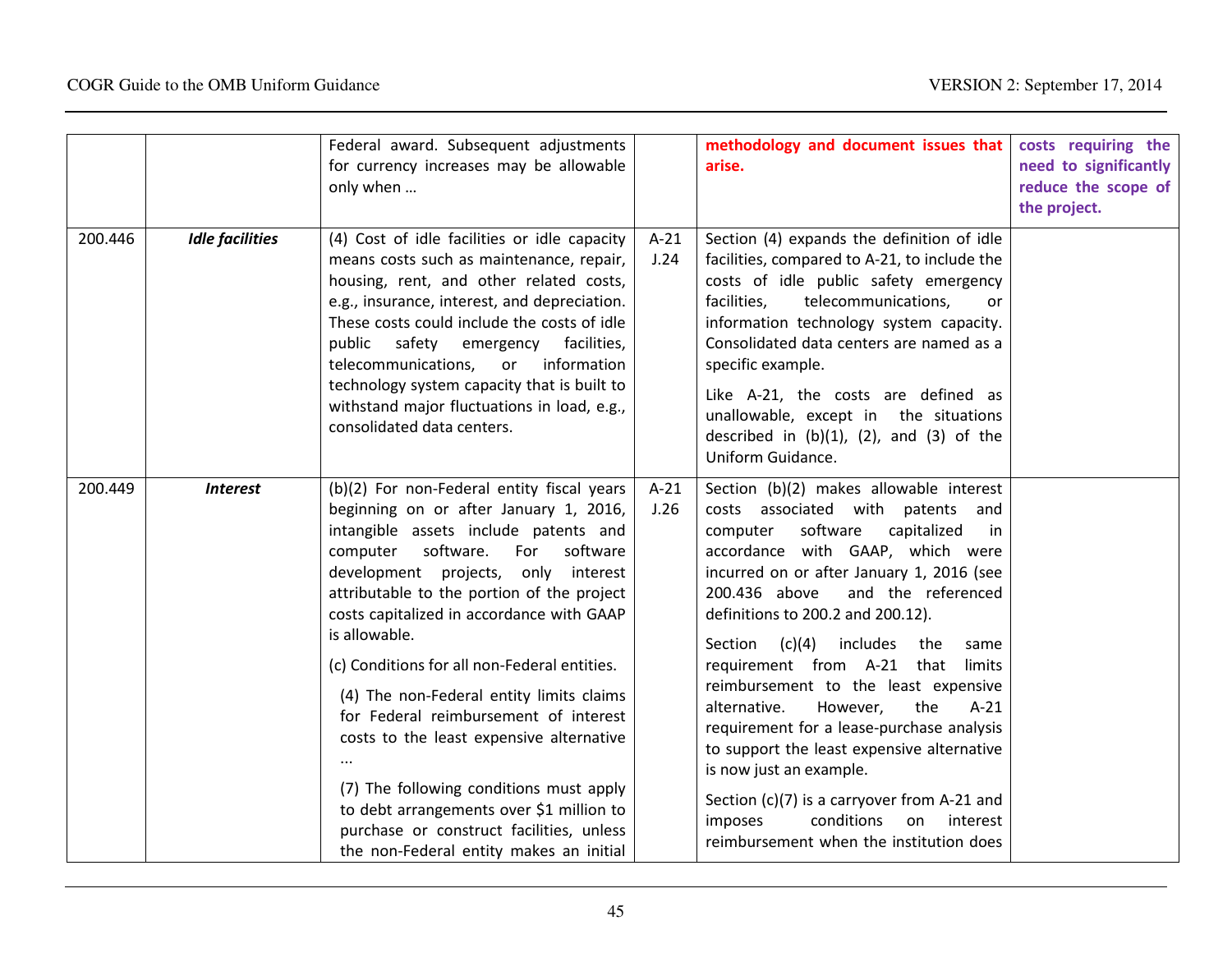| 200.451 | Losses on other<br>awards or contracts | equity contribution to the purchase of<br>25 percent or more<br>(8) Interest attributable to a fully<br>depreciated asset is unallowable.<br>Any excess of costs over income under<br>any other award or contract of any nature                                                                                                                                                                                                                                                                                                                                                 | $A-21$<br>J.29 | not make an equity contribution of 25% or<br>more.<br>Section (c)(8) also is a carryover from A-21<br>and reinforces the requirement that<br>restricts interest reimbursement on fully<br>depreciated assets.<br>section<br>identical<br><b>This</b><br>is<br>to<br>the<br>corresponding section in A-21, except for                                                                                                                                                                                                                                                                                                                                                                                                                                                                                                                                                                                                                                                                                                                                                               | <b>COGR</b> will<br>collect<br>data from members,                                                   |
|---------|----------------------------------------|---------------------------------------------------------------------------------------------------------------------------------------------------------------------------------------------------------------------------------------------------------------------------------------------------------------------------------------------------------------------------------------------------------------------------------------------------------------------------------------------------------------------------------------------------------------------------------|----------------|------------------------------------------------------------------------------------------------------------------------------------------------------------------------------------------------------------------------------------------------------------------------------------------------------------------------------------------------------------------------------------------------------------------------------------------------------------------------------------------------------------------------------------------------------------------------------------------------------------------------------------------------------------------------------------------------------------------------------------------------------------------------------------------------------------------------------------------------------------------------------------------------------------------------------------------------------------------------------------------------------------------------------------------------------------------------------------|-----------------------------------------------------------------------------------------------------|
|         |                                        | is unallowable. This includes, but is not<br>limited to, the non-Federal entity's<br>contributed portion by reason of cost-<br>sharing agreements or any under-<br>recoveries through negotiation of flat<br>amounts for indirect (F&A) costs. Also, any<br>excess of costs over authorized funding<br>levels transferred from any award or<br>contract to another award or contract is<br>unallowable. All losses are not allowable<br>indirect (F&A) costs and are required to be<br>included in the appropriate indirect cost<br>rate base for allocation of indirect costs. |                | the final sentence, which requires losses<br>to receive an allocation of indirect costs.<br>Section 200.306 Cost sharing and<br>matching narrowly defines what is to be<br>included in the organized research base<br>for computing the indirect (F&A) cost rate,<br>and losses are not included. The intent of<br>the final sentence is clear that losses<br>should receive an allocation of indirect<br>costs. However, to be consistent with<br>section 200.306, any cost sharing to be<br>included for computing the F&A rate is<br>narrowly defined to include only what has<br>been specifically committed in the project<br>budget. This suggests that there is no<br>obligation to include any other related<br>activity in the organized research base. If<br>there are costs in question that are<br>required to receive an allocation of<br>indirect costs, it may be appropriate to<br>these<br>categorize<br>costs<br>as<br>other<br>institutional activity so that they receive<br>an allocation of indirect costs.<br><b>COGR will review Agency implementation</b> | as appropriate, to<br>document treatment<br>F&A<br>rate<br>in.<br>proposals<br>and<br>negotiations. |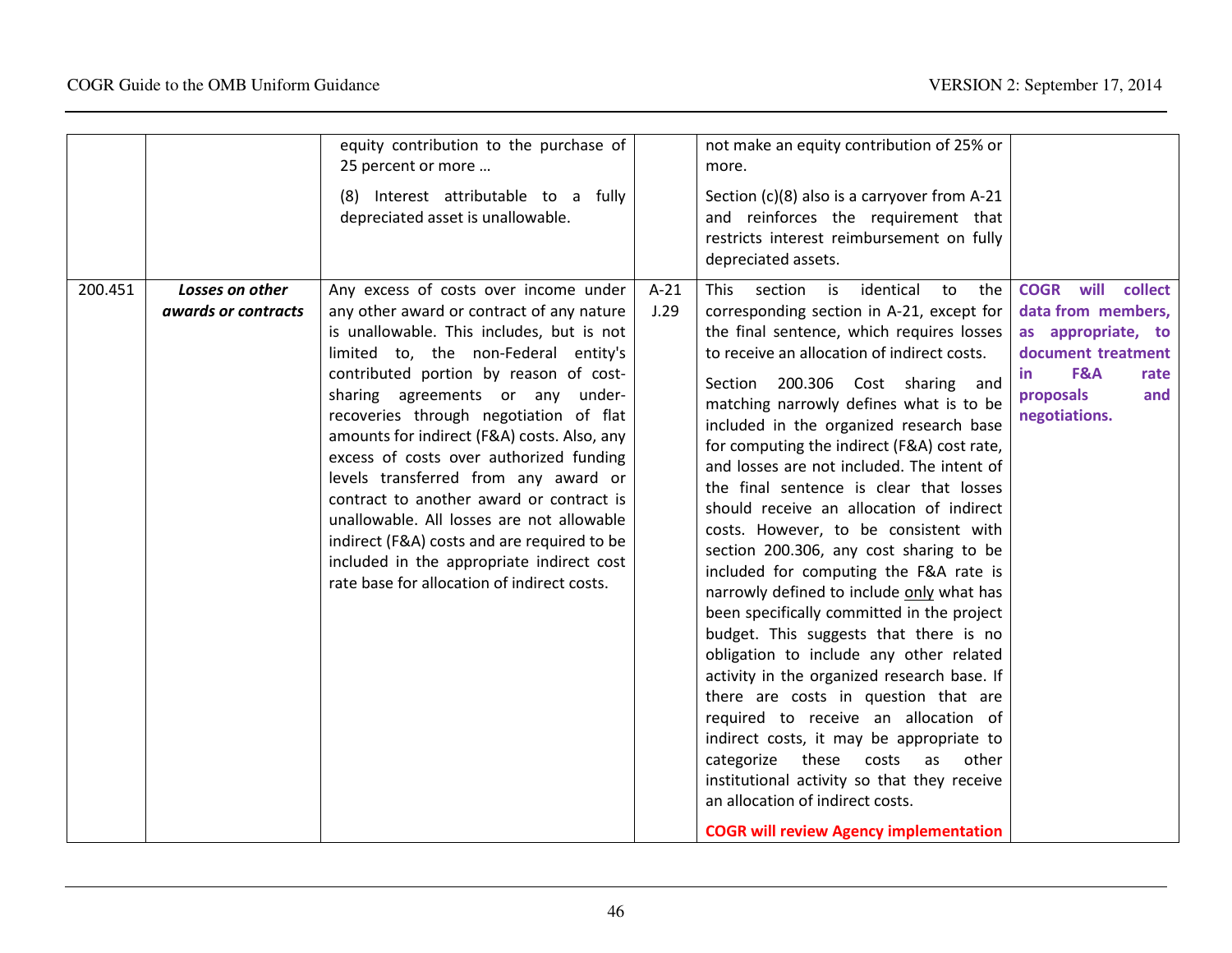| 200.453 | <b>Materials and</b><br>supplies costs,<br>including costs of<br>computing devices | (c) Materials and supplies used for the<br>performance of a Federal award may be<br>charged as direct costs. In the specific<br>case of computing devices, charging as<br>direct costs is allowable for devices that<br>are essential and allocable, but not solely<br>dedicated, to the performance of a<br>Federal award. | $A-21$<br>J.31 | and/or guidance from the<br>plans<br>cognizant agencies for indirect cost (DCA,<br>ONR) and will comment as appropriate.<br>Allowability of computing devices as a<br>supply cost recognizes the value they<br>contribute when allocable and essential to<br>the federal program.<br>Subpart A, Definitions (see 200.20 -<br>Computing devices, 200.58 - Information<br>technology systems, and<br>200.94<br>Supplies) provides additional clarification,<br>and section 200.314 Supplies include<br>administrative guidance associated with<br>managing supplies.<br><b>COGR will review Agency implementation</b><br>plans and comment, as appropriate.<br>Upon implementation, COGR<br>will | $.110 - 4$<br><b>FAQs</b><br>and<br>$.110 - 5$<br>that<br>state<br>grant<br>applications<br>submitted<br>before<br>12/26/14 should be<br>developed<br>in.<br>accordance with the<br>UG. Consequently,<br>administrative<br>support<br>and<br>devices<br>computing<br>be<br>proposed<br>can<br>(also see 200.413).<br><b>FAQ</b> .110-5 states<br>that institutions will |
|---------|------------------------------------------------------------------------------------|-----------------------------------------------------------------------------------------------------------------------------------------------------------------------------------------------------------------------------------------------------------------------------------------------------------------------------|----------------|------------------------------------------------------------------------------------------------------------------------------------------------------------------------------------------------------------------------------------------------------------------------------------------------------------------------------------------------------------------------------------------------------------------------------------------------------------------------------------------------------------------------------------------------------------------------------------------------------------------------------------------------------------------------------------------------|-------------------------------------------------------------------------------------------------------------------------------------------------------------------------------------------------------------------------------------------------------------------------------------------------------------------------------------------------------------------------|
|         |                                                                                    |                                                                                                                                                                                                                                                                                                                             |                | methodology and document issues that<br>arise.                                                                                                                                                                                                                                                                                                                                                                                                                                                                                                                                                                                                                                                 | between<br>their<br>current DS-2<br>and<br>charging practices in<br>the UG. However,<br>the DS-2 must be<br>submitted as soon as                                                                                                                                                                                                                                        |
|         |                                                                                    |                                                                                                                                                                                                                                                                                                                             |                |                                                                                                                                                                                                                                                                                                                                                                                                                                                                                                                                                                                                                                                                                                | possible<br>after<br>12/26/14 (also see<br>section 200.419).                                                                                                                                                                                                                                                                                                            |
| 200.456 | <b>Participant support</b><br>costs                                                | Participant support costs as defined in §<br>200.75 Participant support costs are<br>allowable with the prior approval of the<br>Federal awarding agency.                                                                                                                                                                   |                | Subpart A,<br>Definitions (see 200.75 -<br>Participant<br>support<br>costs)<br>states:<br>"Participant support costs means direct<br>costs for items such as stipends or                                                                                                                                                                                                                                                                                                                                                                                                                                                                                                                       | <b>COGR</b> will collect<br>data from members,<br>as appropriate, to<br>document<br><b>issues</b>                                                                                                                                                                                                                                                                       |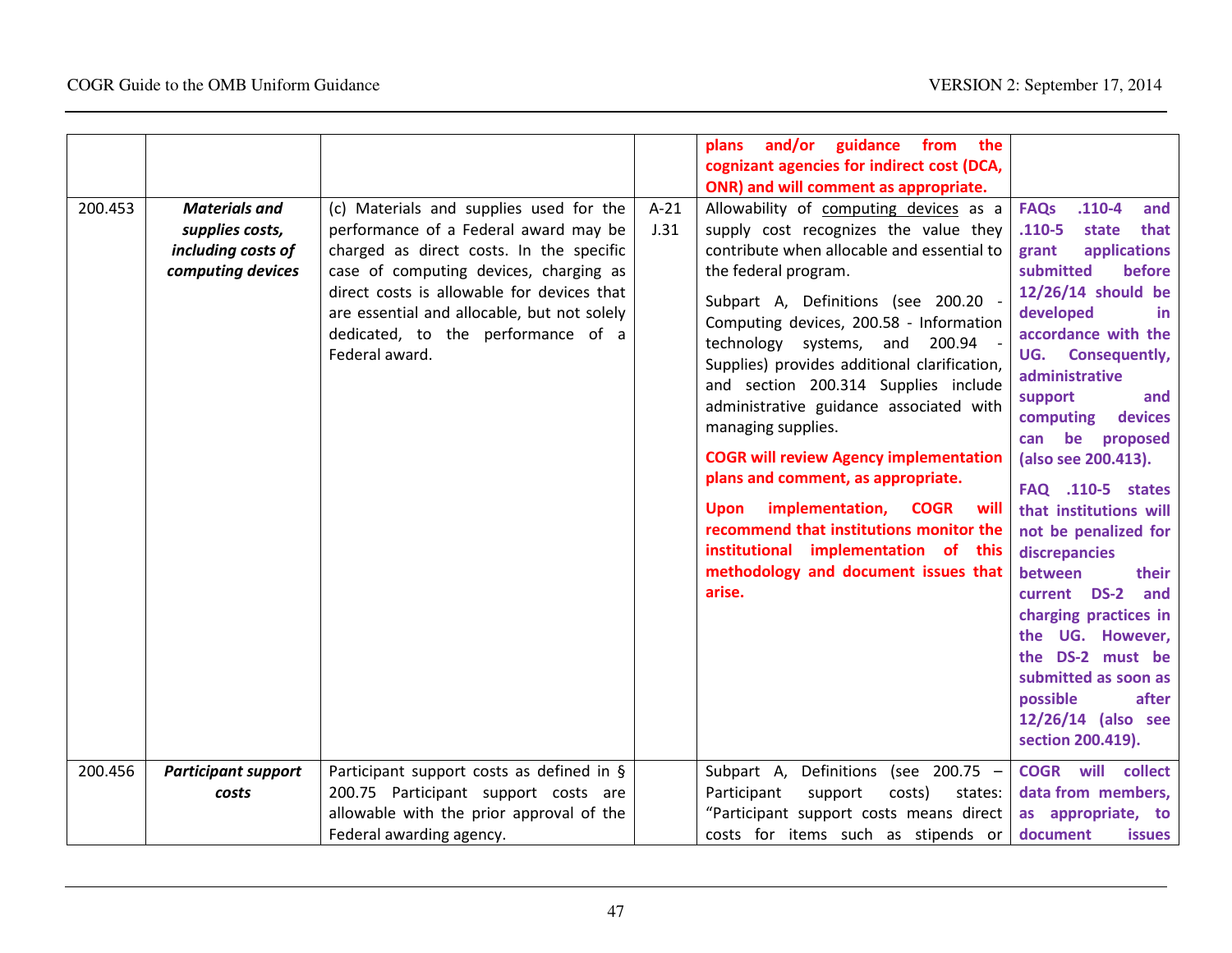|         |                                          |                                                                                                                                                                                                                                                                                                                                                                                                                                                                                              |                         | subsistence allowances, travel allowances,<br>and registration fees paid to or on behalf<br>of participants or trainees (but not<br>employees)<br>in<br>connection<br>with<br>conferences, or training projects."<br>Further, Subpart A, Definitions (see 200.68<br>- Modified total direct costs) states that<br>participant support costs are excluded<br>from the MTDC distribution basis.<br>Note: This change may require new<br>attributes in the institution's accounting<br>system to account for participant support<br><b>COGR</b> will recommend that<br>costs.<br>institutions monitor the institutional<br>implementation of this methodology and<br>document issues that arise. | that arise.                                                                                                                                                                                                                                                                                                              |
|---------|------------------------------------------|----------------------------------------------------------------------------------------------------------------------------------------------------------------------------------------------------------------------------------------------------------------------------------------------------------------------------------------------------------------------------------------------------------------------------------------------------------------------------------------------|-------------------------|-----------------------------------------------------------------------------------------------------------------------------------------------------------------------------------------------------------------------------------------------------------------------------------------------------------------------------------------------------------------------------------------------------------------------------------------------------------------------------------------------------------------------------------------------------------------------------------------------------------------------------------------------------------------------------------------------|--------------------------------------------------------------------------------------------------------------------------------------------------------------------------------------------------------------------------------------------------------------------------------------------------------------------------|
| 200.458 | <b>Pre-award costs</b>                   | Pre-award costs are those incurred prior<br>to the effective date of the Federal award<br>directly pursuant to the negotiation and in<br>anticipation of the Federal award where<br>such costs are necessary for efficient and<br>timely performance of the scope of work.<br>Such costs are allowable only to the<br>extent that they would have been<br>allowable if incurred after the date of the<br>Federal award and only with the written<br>approval of the Federal awarding agency. | A-110<br>C.25<br>(e)(1) | <b>NOTE: COGR did not address this section</b><br>in VERSION 1 (April 17, 2014) of the COGR<br>Guide.                                                                                                                                                                                                                                                                                                                                                                                                                                                                                                                                                                                         | FAQ .458-1 responds<br>to the question: can<br>pre-award costs be<br>incurred beginning in<br>October 2014? The<br>FAQ reiterates the<br>longstanding policy<br>that<br>pre-award<br>spending is incurred<br>at the non-Federal<br>entity's own risk.<br>Also note, FAQ 458-2<br>addresses VUCS; see<br>section 200.306. |
| 200.461 | <b>Publication and</b><br>printing costs | (b) Page charges for professional journal<br>publications are allowable where:                                                                                                                                                                                                                                                                                                                                                                                                               | $A-21$<br>J.39          | Section (b)(3) is an addition to the<br>language included in A-21 and allows an                                                                                                                                                                                                                                                                                                                                                                                                                                                                                                                                                                                                               | <b>COGR</b> will collect<br>data from members,                                                                                                                                                                                                                                                                           |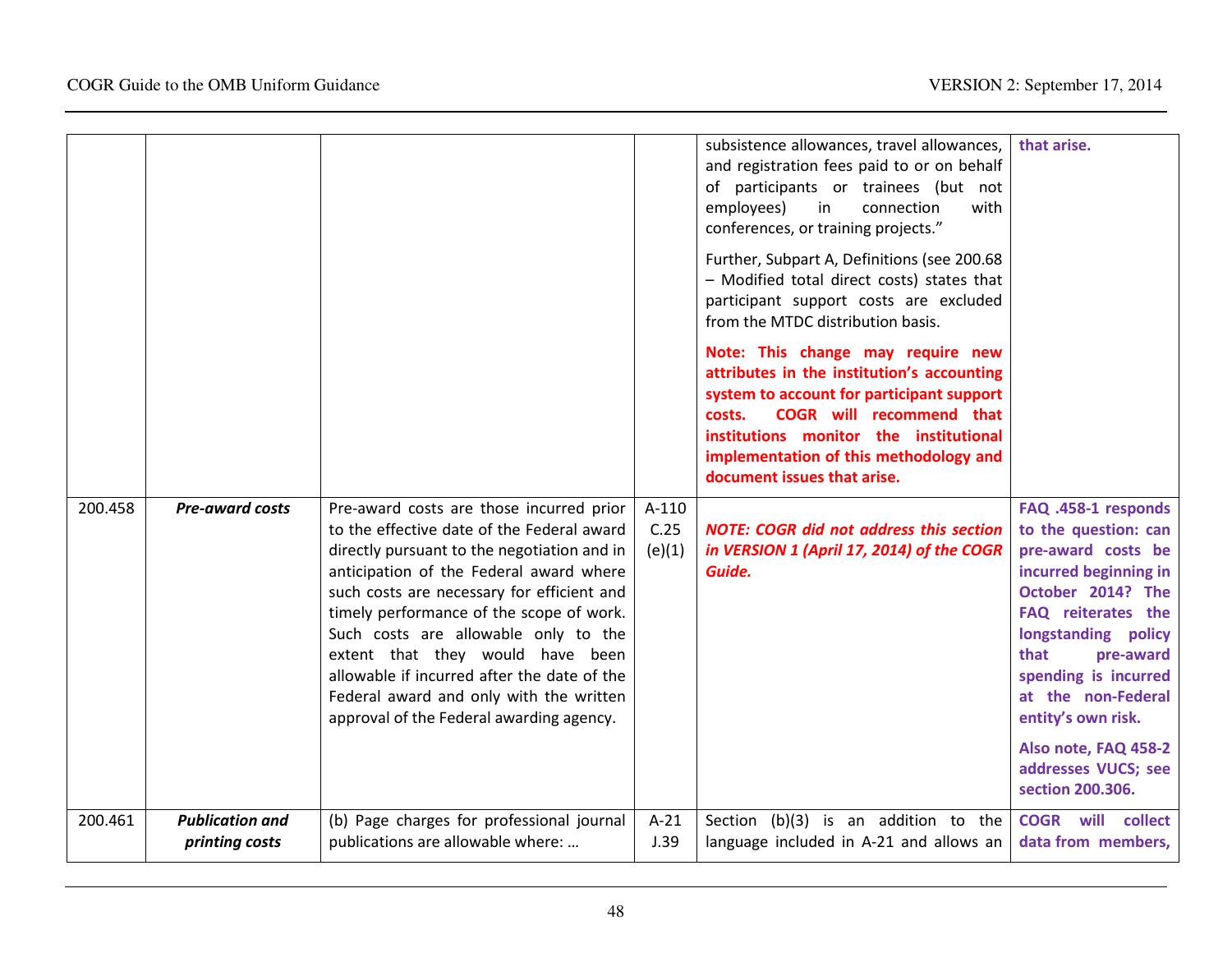|         |                          | (3) The non-Federal entity may charge<br>the Federal award before closeout for<br>the costs of publication or sharing of<br>research results if the costs are not<br>during<br>incurred<br>the<br>period<br>of<br>performance of the Federal award.                                                                                                                                                                                                                                                                                                                                                                                                                                                                                                                            |                | institution to charge publication costs that<br>occur after the end of the performance<br>period, but before closeout, to the federal<br>award.<br><b>COGR will review Agency implementation</b><br>plans and comment as appropriate.<br>implementation,<br><b>COGR</b><br><b>Upon</b><br>will<br>recommend that institutions monitor the<br>institutional implementation of this<br>methodology and document issues that<br>arise. | as appropriate, to<br>document<br><b>issues</b><br>that arise.                                                         |
|---------|--------------------------|--------------------------------------------------------------------------------------------------------------------------------------------------------------------------------------------------------------------------------------------------------------------------------------------------------------------------------------------------------------------------------------------------------------------------------------------------------------------------------------------------------------------------------------------------------------------------------------------------------------------------------------------------------------------------------------------------------------------------------------------------------------------------------|----------------|-------------------------------------------------------------------------------------------------------------------------------------------------------------------------------------------------------------------------------------------------------------------------------------------------------------------------------------------------------------------------------------------------------------------------------------|------------------------------------------------------------------------------------------------------------------------|
| 200.463 | <b>Recruitment costs</b> | (d) Short-term, travel visa costs (as<br>opposed to longer-term, immigration<br>visas) are generally allowable expenses<br>that may be proposed as a direct cost.<br>Since short-term visas are issued for a<br>specific period and purpose, they can be<br>clearly identified as directly connected to<br>work performed on a Federal award. For<br>these costs to be directly charged to a<br>Federal award, they must:<br>1) Be critical and necessary for the<br>conduct of the project;<br>(2) Be allowable under the applicable cost<br>principles;<br>(3) Be consistent with the non-Federal<br>entity's cost accounting practices and<br>non-Federal entity policy; and<br>(4) Meet the definition of "direct cost" as<br>described in the applicable cost principles. | $A-21$<br>J.42 | Allowability of short-term, travel visa<br>costs recognizes the value they contribute<br>to all federal programs.<br><b>COGR will review Agency implementation</b><br>plans and comment as appropriate.<br>implementation,<br><b>COGR</b><br>will<br>Upon<br>recommend that institutions monitor the<br>institutional implementation of this<br>methodology and document issues that<br>arise.                                      | will<br><b>COGR</b><br>collect<br>data from members,<br>as appropriate, to<br>document<br><b>issues</b><br>that arise. |
| 200.470 | <b>Taxes (including</b>  | (c) Value Added Tax (VAT) Foreign taxes                                                                                                                                                                                                                                                                                                                                                                                                                                                                                                                                                                                                                                                                                                                                        | A21            | Section (c) is an addition to the language                                                                                                                                                                                                                                                                                                                                                                                          | <b>COGR</b> will<br>collect                                                                                            |
|         | <b>Value Added Tax)</b>  | charged for the purchase of goods or                                                                                                                                                                                                                                                                                                                                                                                                                                                                                                                                                                                                                                                                                                                                           | J.49           | included in A-21 and allows an institution                                                                                                                                                                                                                                                                                                                                                                                          | data from members,                                                                                                     |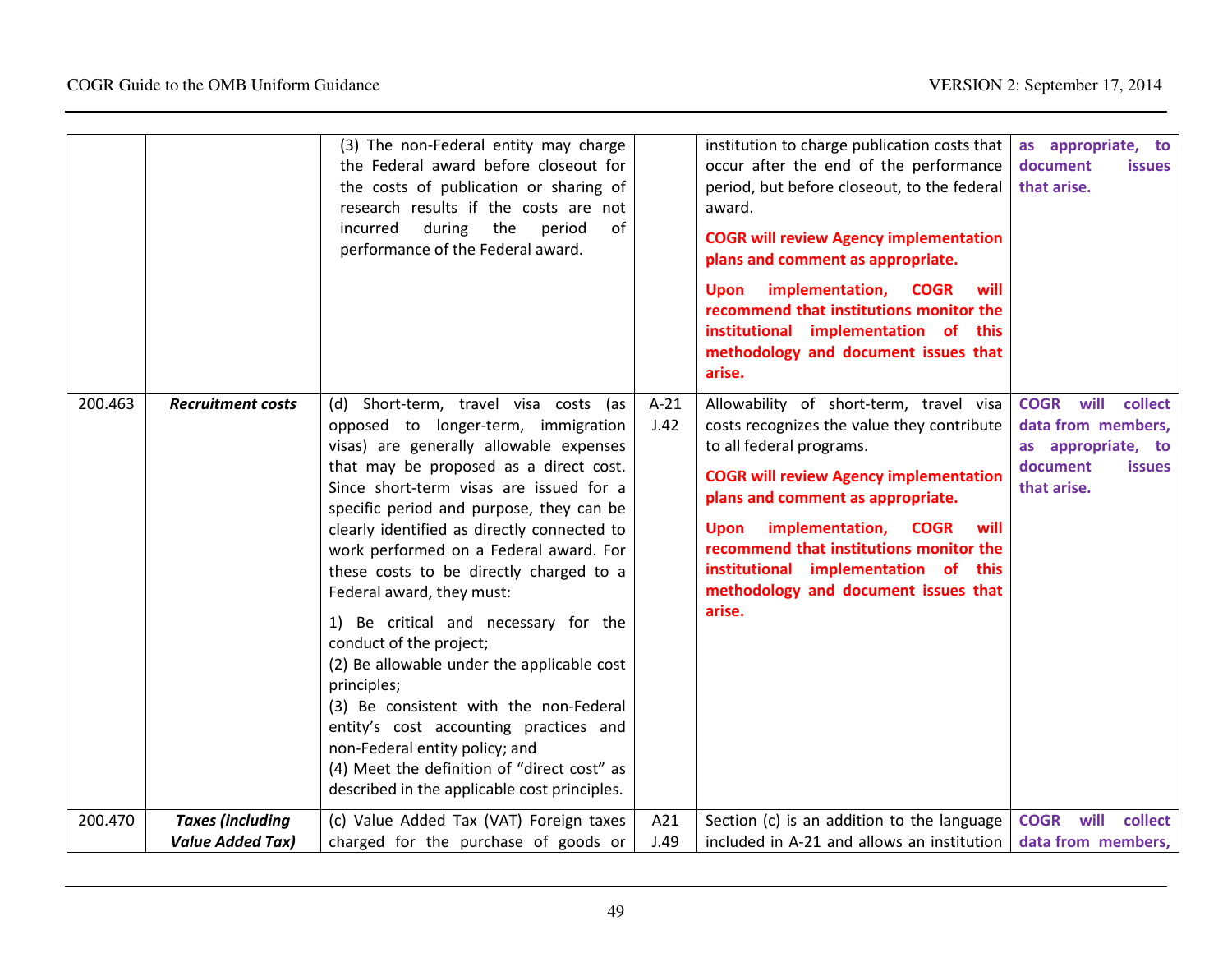|         |                     | services that a non-Federal entity is legally                                                                                                                                                                                                                                                                                                                                                                                                                                                                                                                                                                                                                                                     |                | to treat VAT foreign taxes as an allowable                                                                                                                                                                                                                                                                                                                                                                                                                                                                                                                                                                                      | as appropriate, to                                                                                                  |
|---------|---------------------|---------------------------------------------------------------------------------------------------------------------------------------------------------------------------------------------------------------------------------------------------------------------------------------------------------------------------------------------------------------------------------------------------------------------------------------------------------------------------------------------------------------------------------------------------------------------------------------------------------------------------------------------------------------------------------------------------|----------------|---------------------------------------------------------------------------------------------------------------------------------------------------------------------------------------------------------------------------------------------------------------------------------------------------------------------------------------------------------------------------------------------------------------------------------------------------------------------------------------------------------------------------------------------------------------------------------------------------------------------------------|---------------------------------------------------------------------------------------------------------------------|
|         |                     | required to pay in country is an allowable<br>expense under Federal awards. Foreign<br>tax refunds or applicable credits under<br>Federal awards refer to receipts, or<br>reduction of expenditures, which operate<br>to offset or reduce expense items that are<br>allocable to Federal awards as direct or<br>indirect costs. To the extent that such<br>credits accrued or received by the non-<br>Federal entity relate to allowable cost,<br>these costs must be credited to the<br>Federal awarding agency either as costs or<br>cash refunds                                                                                                                                               |                | cost, while requiring that refunds and<br>applicable credits be credited to the<br>awarding agency.<br><b>COGR will review Agency implementation</b><br>plans and comment as appropriate.<br>Upon implementation, COGR<br>will<br>recommend that institutions monitor the<br>institutional implementation of this<br>methodology and document issues that<br>arise.                                                                                                                                                                                                                                                             | document<br><b>issues</b><br>that arise.                                                                            |
| 200.474 | <b>Travel costs</b> | (c)(1) Temporary dependent care costs (as<br>dependent is defined in 26 U.S.C. 152)<br>above and beyond regular dependent care<br>that directly results from travel to<br>conferences is allowable provided that:<br>(i) The costs are a direct result of the<br>individual's travel for the Federal award;<br>(ii) The costs are consistent with the<br>non-Federal entity's documented travel<br>policy for all entity travel;<br>(iii) Are only temporary during the travel<br>period.<br>(2) Travel costs for dependents are<br>unallowable, except for travel of duration<br>of six months or more with prior approval<br>of the Federal awarding agency. See also §<br>200.432 Conferences. | $A-21$<br>J.53 | Section (c)(1) defines the allowability of<br>temporary dependent care costs and<br>recognizes the value that family-friendly<br>policies contribute to federal programs.<br>The conditions for allowability must be<br>met.<br>However, section (c)(2) defines travel<br>costs for dependents as unallowable,<br>unless specific conditions are met.<br><b>COGR will review Agency implementation</b><br>plans and comment as appropriate.<br>implementation, COGR<br><b>Upon</b><br>will<br>recommend that institutions monitor the<br>institutional implementation of this<br>methodology and document issues that<br>arise. | <b>COGR will</b><br>collect<br>data from members,<br>as appropriate, to<br>document<br><b>issues</b><br>that arise. |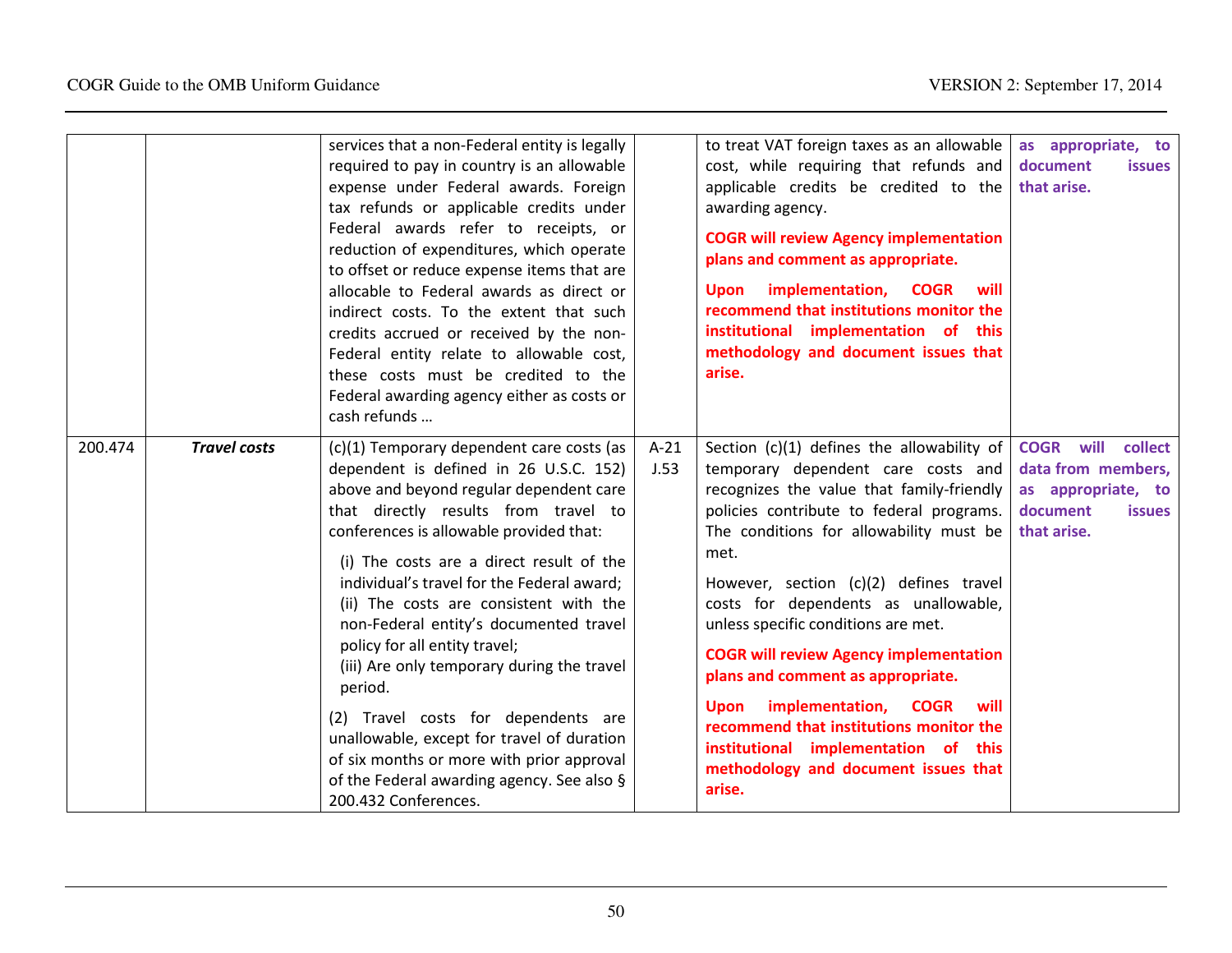#### Subpart F – Audit Requirements

The analysis of Audit Requirements is being completed with other stakeholders and experts. A more complete analysis of the Audit Requirements section may be available at a later date. However, note FAQ .110-15: The 2015 Compliance Supplement is expected to be released in April 2015 and will implement changes to complement the Uniform Guidance, such as streamlining the audit objectives and procedures for the 14 types of compliance requirements. OMB outreach in developing the 2015 Supplement is including non-Federal stakeholders.

COGR will monitor developments related to the 2015 Compliance Supplement, as well as other audit topics addressed in the UG and the FAQs.

#### Appendix III to Part 200 – Indirect (F&A) Costs Identification and Assignment, and Rate Determination for Institutions of Higher Education (IHEs)

| <b>Section</b> | <b>Title</b>         | Text from the                                | <b>Cross</b> | <b>COGR Assessment and</b>                                             | <b>VERSION 2,</b>        |
|----------------|----------------------|----------------------------------------------|--------------|------------------------------------------------------------------------|--------------------------|
|                |                      | <b>Uniform Guidance</b>                      | <b>Ref</b>   | <b>Next Steps (VERSION 1)</b>                                          | <b>COGR Update</b>       |
|                |                      |                                              |              |                                                                        |                          |
| <b>B.4.c</b>   | <b>Operation and</b> | c. A utility cost adjustment of up to 1.3    | $A-21$       | available<br>makes<br>Section c.<br>to                                 | all   FAQ Appendix III-1 |
|                | maintenance          | percentage points may be included in the     | F.4.c        | institutions a utility cost adjustment of up $ $                       | specifies that IHEs      |
|                | expenses             | negotiated indirect cost rate of the IHE for |              | Metering and weighting<br>1.3%.<br>to                                  | cognizant<br>and         |
|                |                      | organized research per the computation       |              | ("effective square footage" methodology                                | should<br>agencies       |
|                |                      | alternatives in paragraphs (c)(1) and (2) of |              | using the "relative energy utilization                                 | address<br><b>issues</b> |
|                |                      | this section:                                |              | index") research laboratory space in order $\vert$ related to the 1.3% |                          |
|                |                      |                                              |              | to support the utility cost adjustment will                            | <b>UCA</b><br>-in        |
|                |                      |                                              |              | additional<br>guidance.<br>The<br>reguire                              | collaborative            |
|                |                      |                                              |              | expectation is that to minimize burden a                               | and<br>manner<br>to      |
|                |                      |                                              |              | standard and simple methodology can be   consult OMB when              |                          |
|                |                      |                                              |              | developed to support the utility cost there are questions              |                          |
|                |                      |                                              |              | adjustment.                                                            | related<br>to.           |
|                |                      |                                              |              | <b>COGR will review Agency implementation</b>                          | interpretation of the    |
|                |                      |                                              |              | and/or<br>guidance<br>the<br>plans<br>from                             | UG.                      |

See sections 200.413 Direct Costs, 200.414 Indirect Costs, and other applicable sections for additional analysis on F&A Rate Determination.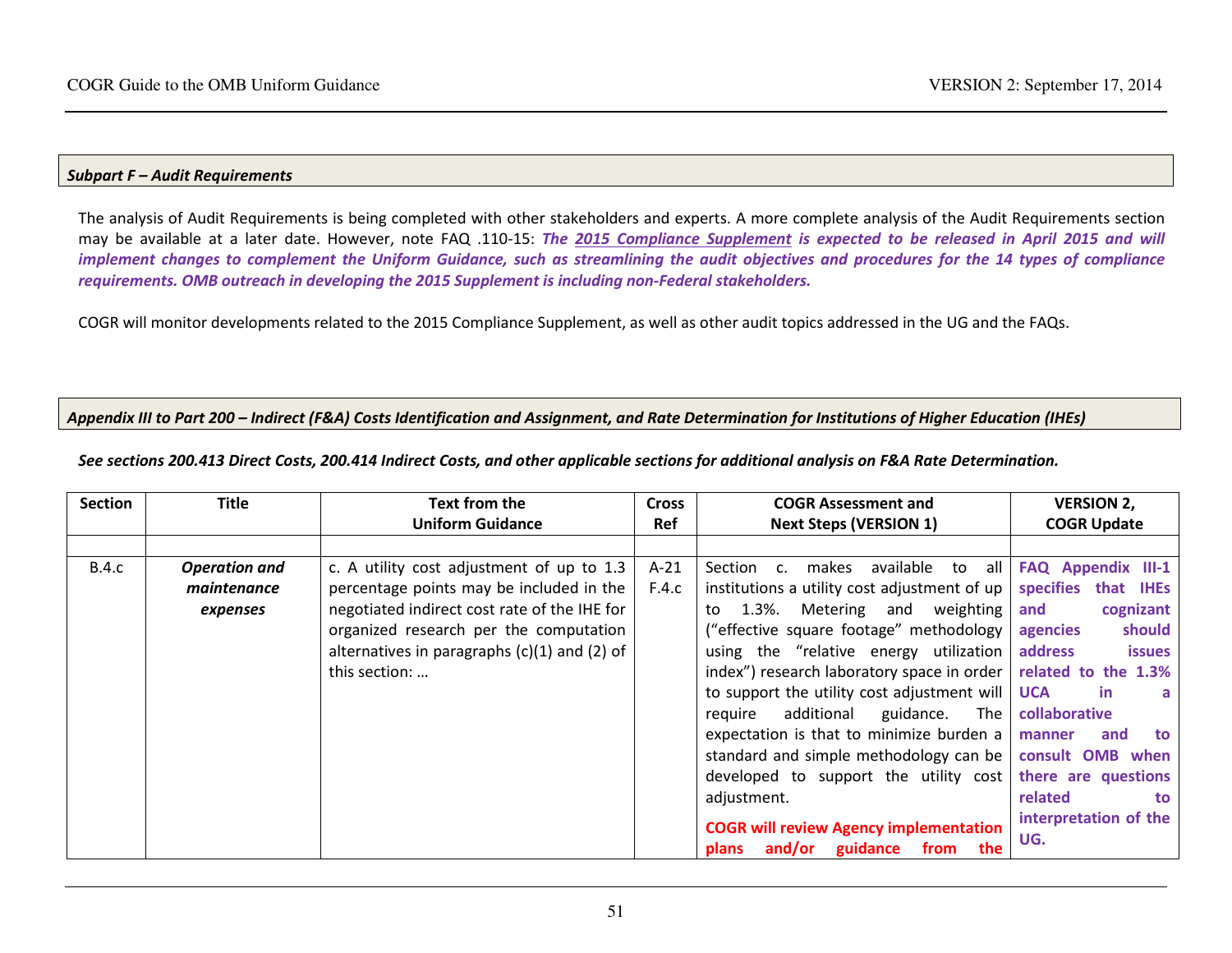|       |                                                   |                                                                                                                                                                                                                                                                                                                                                                                                                              |                 | cognizant agencies for indirect cost (DCA,<br>ONR) and will comment as appropriate.<br>COGR is seeking clarification on<br>implementation date and applicability to<br>F&A rate negotiations (see section<br>200.110).<br>implementation,<br><b>COGR</b> will<br><b>Upon</b><br>recommend that institutions monitor the<br>institutional implementation of this<br>methodology and document issues that<br>arise.                                                                                                                                            | Also, FAQ .110-2<br>states that F&A rate<br>proposals based on<br>FY14 and after can<br>be developed using<br>provisions in the UG,<br>which<br>will<br>allow<br><b>institutions</b><br>to<br>include the<br>1.3%<br>UCA in F&A rate<br>proposals<br>(see<br>section 200.110). |
|-------|---------------------------------------------------|------------------------------------------------------------------------------------------------------------------------------------------------------------------------------------------------------------------------------------------------------------------------------------------------------------------------------------------------------------------------------------------------------------------------------|-----------------|--------------------------------------------------------------------------------------------------------------------------------------------------------------------------------------------------------------------------------------------------------------------------------------------------------------------------------------------------------------------------------------------------------------------------------------------------------------------------------------------------------------------------------------------------------------|--------------------------------------------------------------------------------------------------------------------------------------------------------------------------------------------------------------------------------------------------------------------------------|
| B.6.a | <b>Departmental</b><br>administration<br>expenses | (2) Academic departments:<br>(b) Other administrative and supporting<br>expenses incurred within academic<br>departments are allowable provided<br>they are treated consistently in like<br>circumstances. This would<br>include<br>expenses such as the salaries of<br>secretarial and clerical staffs, the salaries<br>of administrative officers and assistants,<br>travel, office supplies, stockrooms, and<br>the like. | $A-21$<br>F.6.b | Section (2)(b) reinforces the allowability of<br>administrative and clerical salaries (i.e.,<br>other administrative and supporting<br>expenses) as a direct charge (see<br>200.413), provided these expenses are<br>treated consistently in like circumstances.<br>This section replaces the more restrictive<br>F.6.b section from A-21 and eliminates the<br>"major project" only standard for the<br>direct charging of other administrative<br>and supporting expenses. This section<br>should be read in conjunction with<br>200.413(c), Direct costs. |                                                                                                                                                                                                                                                                                |
| B.8.b | Library expenses                                  | b.  the expenses included in this<br>category must be allocated first on the<br>basis of primary categories of users,<br>including<br>students,<br>professional<br>employees, and other users<br>(2) The professional employee category<br>must consist of all faculty members and<br>other professional employees of the                                                                                                    | A21<br>F.8.b    | For purposes of allocating the costs of the<br>library in the development of the F&A<br>rate, the professional employee category<br>can include post-doctorate fellows and<br>graduate students. Also, the other users<br>category can be based on a reasonable<br>factor as determined by institutional<br>records to account for all other users of                                                                                                                                                                                                        |                                                                                                                                                                                                                                                                                |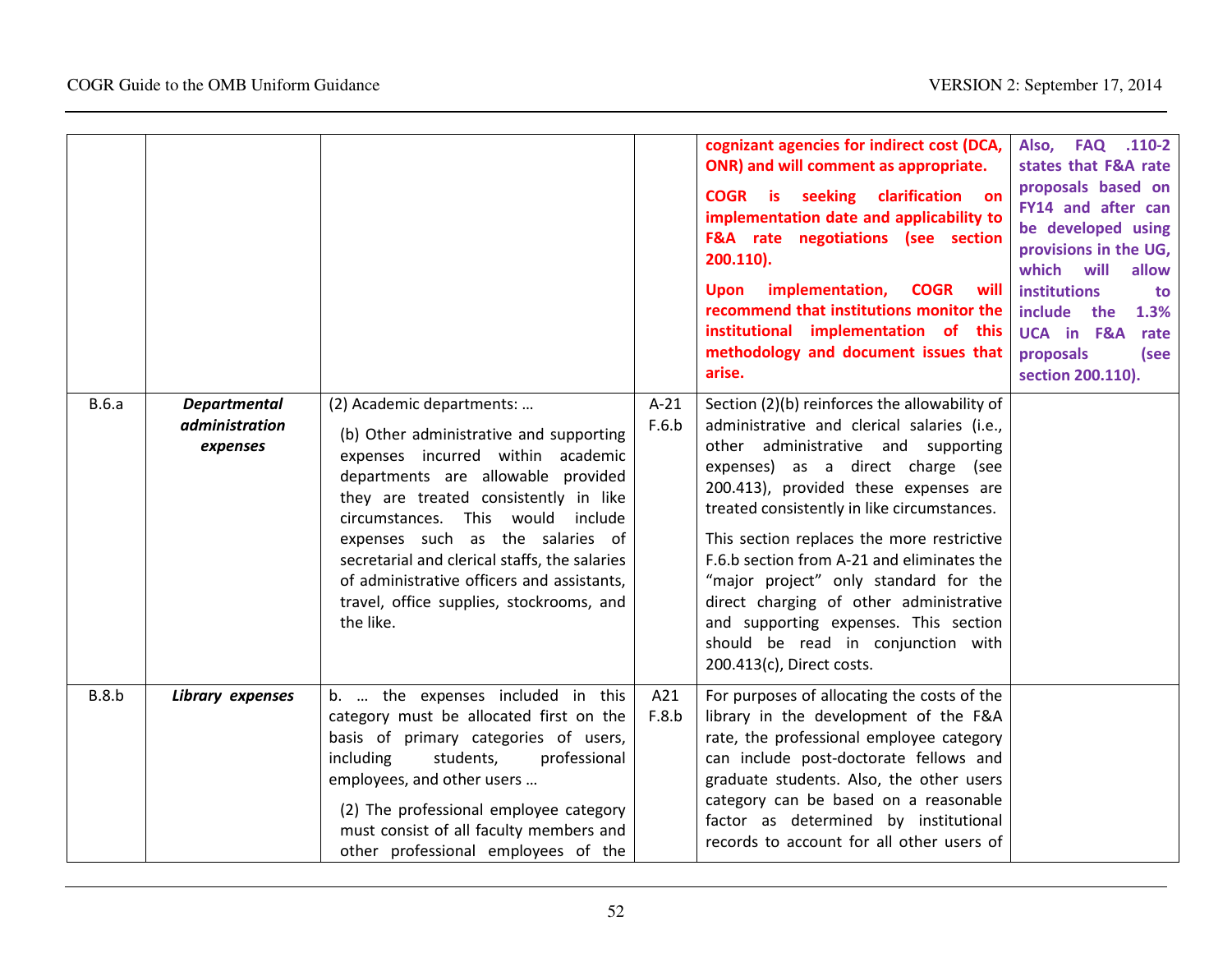|     |                        | institution, on a full-time equivalent<br>basis. This category may also include<br>post-doctorate fellows and graduate<br>students.<br>(3) The other users category must<br>consist of a reasonable factor as<br>determined by institutional records to<br>account for all other users of library<br>facilities.                                                                                                                                                                                                                                                           |               | library facilities.                                                                                                                                                                                                                                                                                                                                                                                                                                                                                                                                                                                                                                                                                                                                                                                                                                                                                                                               |                                                                                                                                                                                                                                                                                                                                                                                                                    |
|-----|------------------------|----------------------------------------------------------------------------------------------------------------------------------------------------------------------------------------------------------------------------------------------------------------------------------------------------------------------------------------------------------------------------------------------------------------------------------------------------------------------------------------------------------------------------------------------------------------------------|---------------|---------------------------------------------------------------------------------------------------------------------------------------------------------------------------------------------------------------------------------------------------------------------------------------------------------------------------------------------------------------------------------------------------------------------------------------------------------------------------------------------------------------------------------------------------------------------------------------------------------------------------------------------------------------------------------------------------------------------------------------------------------------------------------------------------------------------------------------------------------------------------------------------------------------------------------------------------|--------------------------------------------------------------------------------------------------------------------------------------------------------------------------------------------------------------------------------------------------------------------------------------------------------------------------------------------------------------------------------------------------------------------|
| C.2 | The distribution basis | Indirect (F&A) costs must be distributed to<br>applicable Federal awards and other<br>benefitting activities within each major<br>function (see section A.1, Major functions<br>of an institution) on the basis of modified<br>total direct costs (MTDC), consisting of all<br>salaries and wages, fringe benefits,<br>materials and supplies, services, travel,<br>and subgrants and subcontracts up to the<br>first \$25,000 of each subaward (regardless<br>of the period covered by the subaward).<br>MTDC is defined in § 200.68 Modified<br>Total Direct Cost (MTDC) | $A-21$<br>G.2 | Subpart A, Definitions (see 200.68 -<br>Modified total direct costs) states: "MTDC<br>means all direct salaries and wages,<br>applicable fringe benefits, materials and<br>supplies, services, travel, and subawards<br>and subcontracts up to the first \$25,000 of<br>each subaward or subcontract (regardless<br>of the period of performance of the<br>subawards and subcontracts under the<br>award). MTDC excludes equipment,<br>capital expenditures, charges for patient<br>care, rental costs, tuition remission,<br>scholarships and fellowships, participant<br>support costs and the portion of each<br>subaward and subcontract in excess of<br>\$25,000 "<br>Participant supports costs are a new<br>exclusion to MTDC and have been further<br>clarified in the Uniform Guidance (see<br>sections 200.456 and the definition in<br>Subpart A, 200.75).<br>The portion of each subaward and<br>subcontract in excess of \$25,000 is | <b>Some</b><br>agencies<br>that a<br>maintain<br>vendor<br>contract<br>greater than \$25,000<br>subcontract<br>is a<br>subject to the MTDC<br>exclusion.<br><b>The</b><br><b>COFAR</b><br>has<br>considered<br>issuing<br>an FAQ that, in fact,<br>would support this<br>position.<br><b>COGR</b> is engaging<br>with<br><b>COFAR</b><br>to<br>address equity and<br>other policy issues<br>related to this topic. |